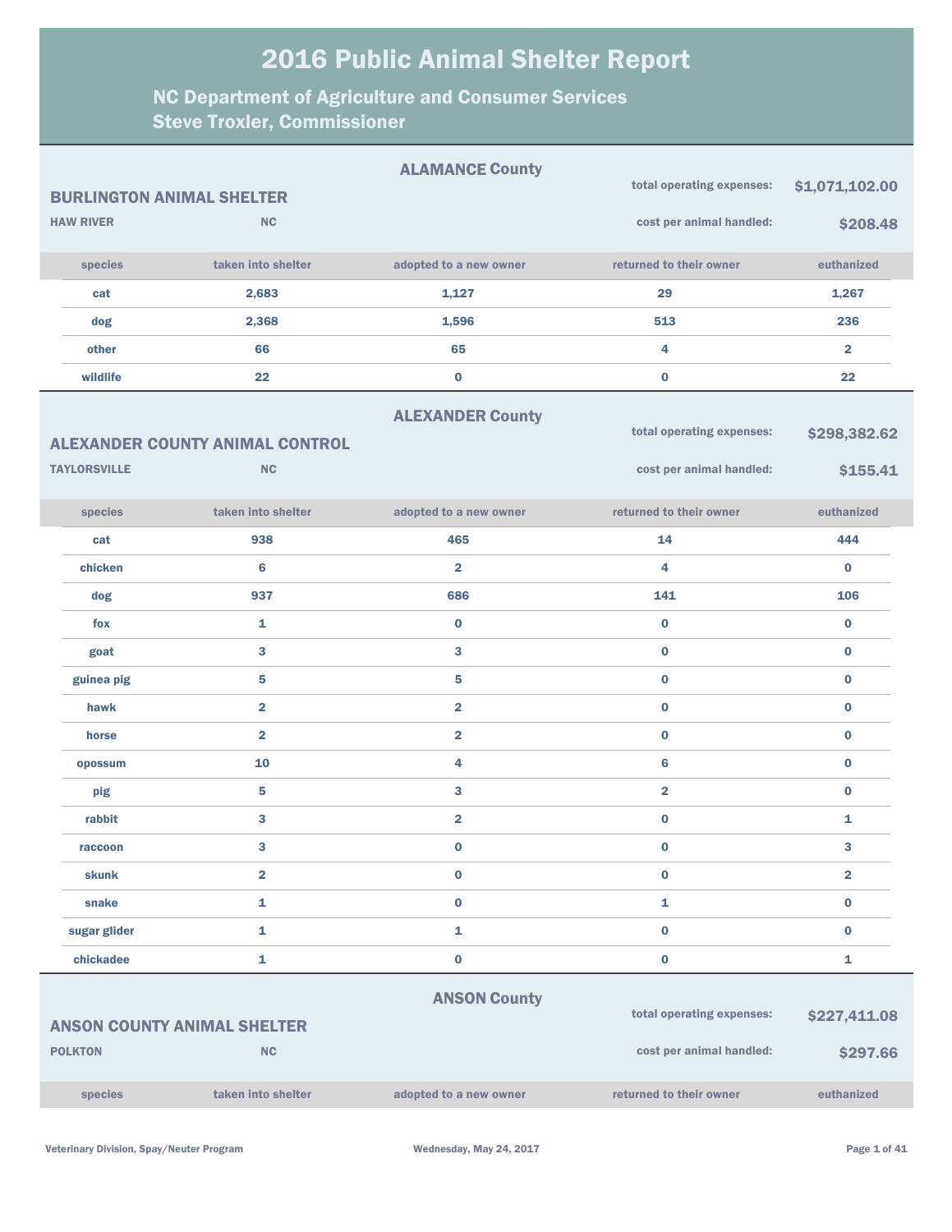| <b>ANSON County</b>    |                                                |                         |                           |                         |  |
|------------------------|------------------------------------------------|-------------------------|---------------------------|-------------------------|--|
|                        | <b>ANSON COUNTY ANIMAL SHELTER</b>             |                         | total operating expenses: | \$227,411.08            |  |
| <b>POLKTON</b>         | <b>NC</b>                                      |                         | cost per animal handled:  | \$297.66                |  |
| species                | taken into shelter                             | adopted to a new owner  | returned to their owner   | euthanized              |  |
| cat                    | 256                                            | 66                      | 1                         | 144                     |  |
| dog                    | 508                                            | 360                     | 4                         | 189                     |  |
|                        |                                                | <b>AVERY County</b>     |                           |                         |  |
|                        | <b>AVERY COUNTY HUMANE SOCIETY</b>             |                         | total operating expenses: | \$738,784.15            |  |
| <b>NEWLAND</b>         | <b>NC</b>                                      |                         | cost per animal handled:  | \$187.19                |  |
| species                | taken into shelter                             | adopted to a new owner  | returned to their owner   | euthanized              |  |
| cat                    | 331                                            | 249                     | 9                         | 68                      |  |
| dog                    | 560                                            | 459                     | 71                        | 25                      |  |
| rabbit                 | 14                                             | 15                      | $\bf{0}$                  | $\bf{0}$                |  |
|                        | <b>BETSY BAILEY NELSON ANIMAL CONTROL FAC.</b> | <b>BEAUFORT County</b>  | total operating expenses: | \$316,167.00            |  |
| <b>WASHINGTON</b>      | <b>NC</b>                                      |                         | cost per animal handled:  | \$145.43                |  |
| species                | taken into shelter                             | adopted to a new owner  | returned to their owner   | euthanized              |  |
| cat                    | 1,240                                          | 686                     | 13                        | 497                     |  |
| dog                    | 920                                            | 715                     | 133                       | 76                      |  |
| fox                    | $\mathbf{1}$                                   | $\bf{0}$                | $\bf{0}$                  | $\bf{0}$                |  |
| goat                   | $\overline{2}$                                 | $\overline{\mathbf{2}}$ | $\bf{0}$                  | $\bf{0}$                |  |
| rabbit                 | $\overline{2}$                                 | $\overline{\mathbf{2}}$ | $\bf{0}$                  | $\bf{0}$                |  |
| raccoon                | 5                                              | $\bf{0}$                | $\bf{0}$                  | $\bf{0}$                |  |
| sheep                  | $\overline{2}$                                 | $\overline{\mathbf{2}}$ | $\bf{0}$                  | $\mathbf 0$             |  |
| squirrel               | $\overline{2}$                                 | $\bf{0}$                | $\bf{0}$                  | $\overline{\mathbf{2}}$ |  |
|                        |                                                | <b>BERTIE County</b>    |                           |                         |  |
| <b>TOWN OF WINDSOR</b> |                                                |                         | total operating expenses: | \$10,675.09             |  |
| <b>WINDSOR</b>         | <b>NC</b>                                      |                         | cost per animal handled:  | \$485.24                |  |
| species                | taken into shelter                             | adopted to a new owner  | returned to their owner   | euthanized              |  |
| cat                    | 13                                             | 2                       | $\bf{0}$                  | 11                      |  |
| dog                    | 9                                              | 1                       | 1                         | $\overline{7}$          |  |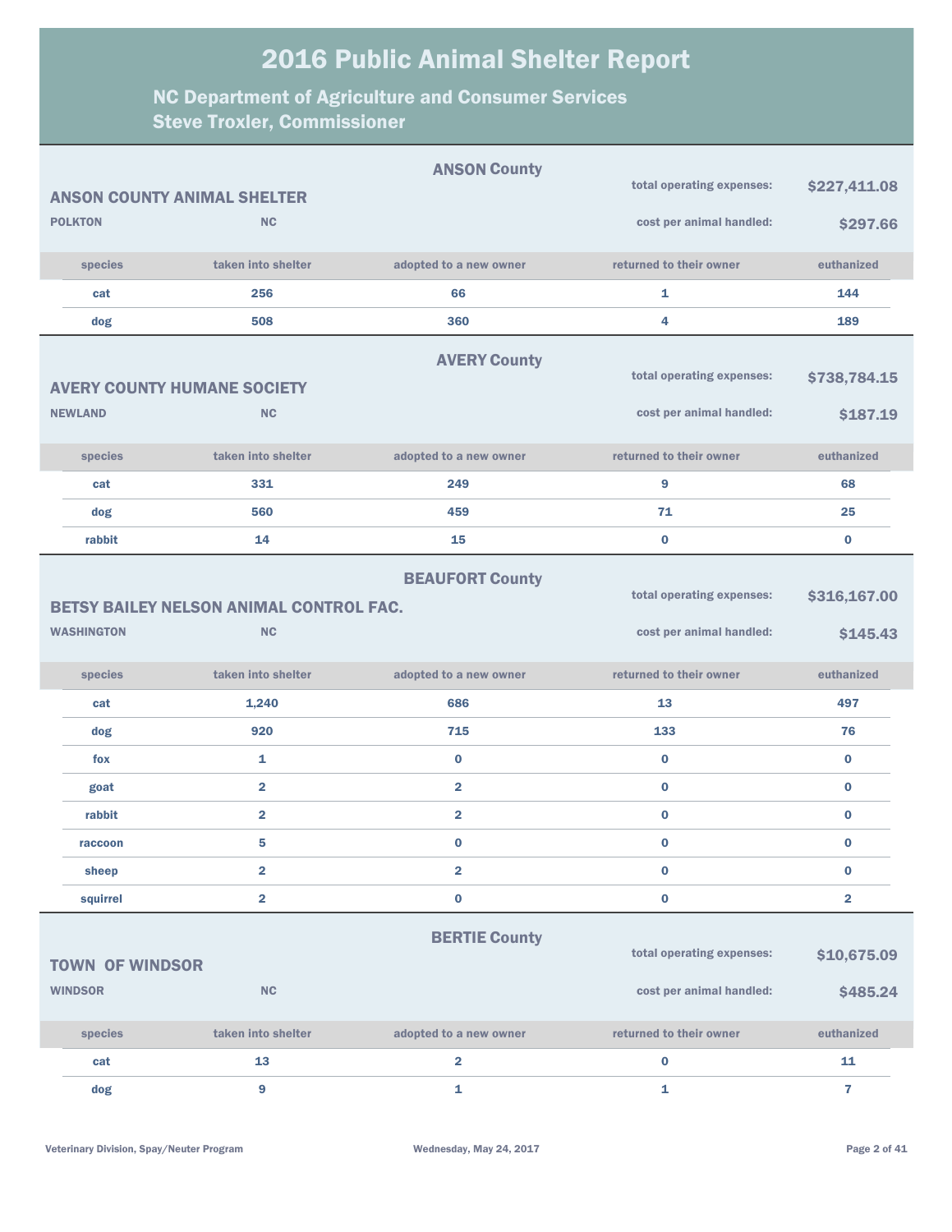|                      | <b>BLADEN COUNTY ANIMAL SHELTER</b>                   | <b>BLADEN County</b>    | total operating expenses: | \$221,552.52            |
|----------------------|-------------------------------------------------------|-------------------------|---------------------------|-------------------------|
|                      |                                                       |                         |                           |                         |
| <b>ELIZABETHTOWN</b> | <b>NC</b>                                             |                         | cost per animal handled:  | \$123.02                |
| species              | taken into shelter                                    | adopted to a new owner  | returned to their owner   | euthanized              |
| cat                  | 760                                                   | 492                     | 10                        | 262                     |
| dog                  | 1,041                                                 | 856                     | 123                       | 53                      |
|                      |                                                       | <b>BRUNSWICK County</b> |                           |                         |
|                      | <b>BRUNSWICK SHERIFF'S ANIMAL PROTECTIVE SERVICES</b> |                         | total operating expenses: | \$1,151,141.00          |
| <b>SUPPLY</b>        | <b>NC</b>                                             |                         | cost per animal handled:  | \$247.50                |
|                      |                                                       |                         |                           |                         |
| species              | taken into shelter                                    | adopted to a new owner  | returned to their owner   | euthanized              |
| bat                  | 3                                                     | $\bf{0}$                | $\mathbf 0$               | 3                       |
| beaver               | 1                                                     | $\bf{0}$                | $\bf{0}$                  | $\bf{0}$                |
| cat                  | 2,374                                                 | 697                     | 32                        | 1,344                   |
| chicken              | 14                                                    | 4                       | $\overline{2}$            | 1                       |
| deer                 | 3                                                     | $\bf{0}$                | $\bf{0}$                  | $\overline{2}$          |
| dog                  | 2,056                                                 | 970                     | 394                       | 612                     |
| emu                  | 4                                                     | $\bf{0}$                | $\bf{0}$                  | $\bf{0}$                |
| ferret               | $\overline{2}$                                        | $\overline{\mathbf{2}}$ | $\bf{0}$                  | $\bf{0}$                |
| fox                  | 26                                                    | $\bf{0}$                | $\bf{0}$                  | 21                      |
| goat                 | 4                                                     | $\bf{0}$                | $\overline{2}$            | $\mathbf{1}$            |
| guinea pig           | $\overline{7}$                                        | 5                       | $\bf{0}$                  | $\overline{2}$          |
| hawk                 | 1                                                     | $\bf{0}$                | $\bf{0}$                  | $\mathbf{1}$            |
| opossum              | 23                                                    | $\bf{0}$                | $\bf{0}$                  | 8                       |
| pig                  | 1                                                     | $\bf{0}$                | $\bf{0}$                  | 1                       |
| rabbit               | 9                                                     | $\overline{\mathbf{2}}$ | $\pmb{0}$                 | $\mathbf 1$             |
| raccoon              | 103                                                   | $\pmb{0}$               | $\pmb{0}$                 | 88                      |
| snake                | 1                                                     | $\pmb{0}$               | $\mathbf 0$               | $\pmb{0}$               |
| song bird            | 5                                                     | $\mathbf 1$             | $\pmb{0}$                 | $\overline{\mathbf{2}}$ |
| squirrel             | $\overline{\mathbf{3}}$                               | $\pmb{0}$               | $\mathbf 0$               | $\mathbf 1$             |
| turtle               | $\bar{\mathbf{1}}$                                    | $\mathbf 0$             | $\pmb{0}$                 | $\mathbf 1$             |
| owl                  | $\bar{\mathbf{1}}$                                    | $\pmb{0}$               | $\mathbf 0$               | $\pmb{0}$               |
| wolf                 | $\mathbf 1$                                           | $\pmb{0}$               | $\pmb{0}$                 | $\mathbf{1}$            |
| waterfowl            | $\mathbf 1$                                           | $\mathbf 0$             | $\mathbf{0}$              | $\pmb{0}$               |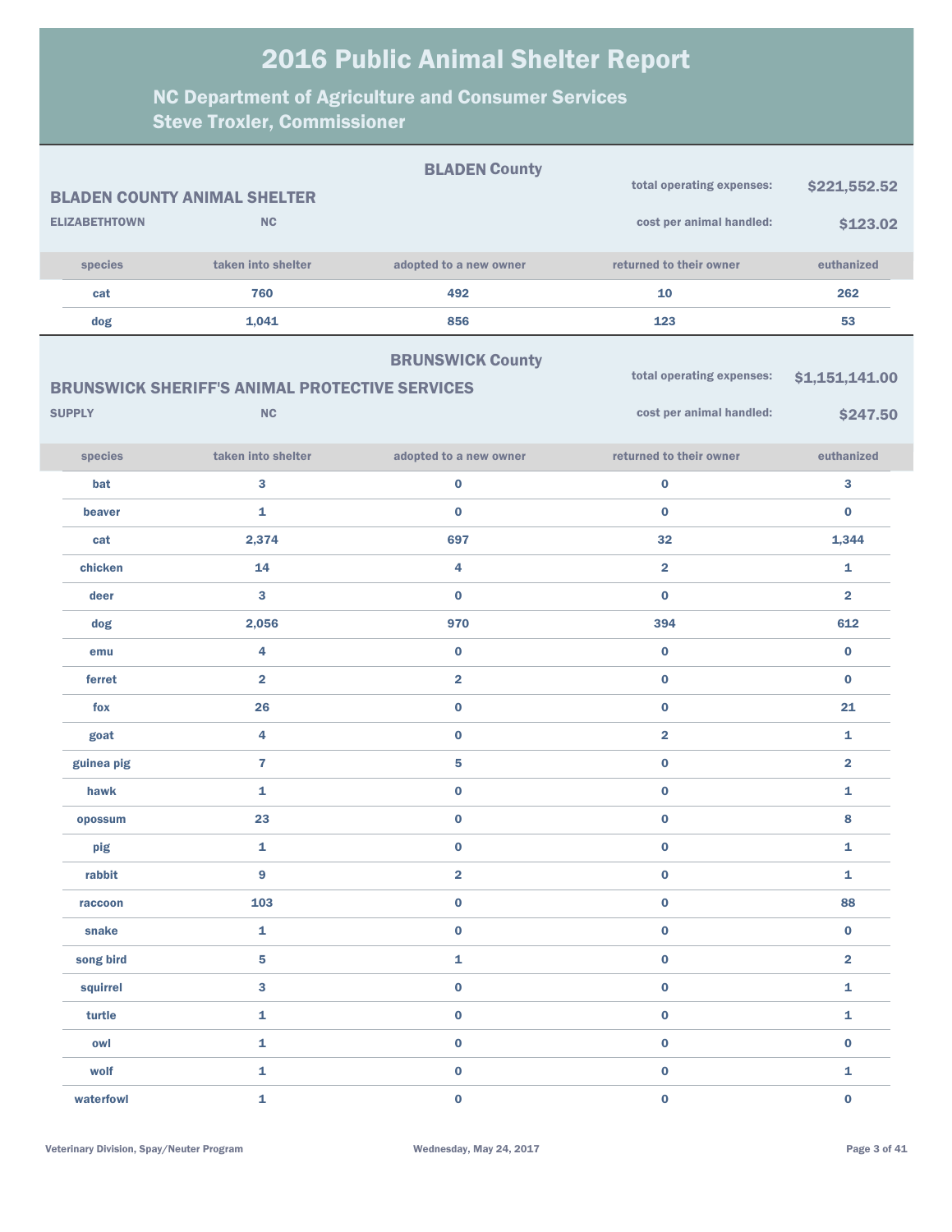|                  |                                                                           | <b>BRUNSWICK County</b> |                                                       |                            |
|------------------|---------------------------------------------------------------------------|-------------------------|-------------------------------------------------------|----------------------------|
|                  | <b>CITY OF BOILING SPRING LAKES</b>                                       |                         | total operating expenses:                             | \$11,685.00                |
| <b>SOUTHPORT</b> | <b>NC</b>                                                                 |                         | cost per animal handled:                              | \$0.00                     |
| species          | taken into shelter                                                        | adopted to a new owner  | returned to their owner                               | euthanized                 |
| cat              | 60                                                                        | $\bf{0}$                | $\bf{0}$                                              | $\bf{0}$                   |
| dog              | 70                                                                        | $\pmb{0}$               | 12                                                    | $\bf{0}$                   |
| <b>ASHEVILLE</b> | <b>BUNCOMBE COUNTY ANIMAL SHELTER/ASHEVILLE HUMANE SOCIE</b><br><b>NC</b> | <b>BUNCOMBE County</b>  | total operating expenses:<br>cost per animal handled: | \$2,442,605.00<br>\$454.00 |
| species          | taken into shelter                                                        | adopted to a new owner  | returned to their owner                               | euthanized                 |
| bat              | 41                                                                        | $\bf{0}$                | $\bf{0}$                                              | 35                         |
| bird             | 79                                                                        | 63                      | 4                                                     | 9                          |
| cat              | 2,064                                                                     | 1,479                   | 139                                                   | 238                        |
| <b>COW</b>       | $\overline{7}$                                                            | $\bf{0}$                | $\overline{7}$                                        | $\bf{0}$                   |
| coyote           | $\overline{2}$                                                            | $\bf{0}$                | $\bf{0}$                                              | $\overline{\mathbf{2}}$    |
| dog              | 2,864                                                                     | 1,318                   | 951                                                   | 367                        |
| ferret           | $\overline{2}$                                                            | $\pmb{0}$               | $\overline{\mathbf{2}}$                               | $\bf{0}$                   |
| fox              | 3                                                                         | $\bf{0}$                | $\bf{0}$                                              | $\mathbf{3}$               |
| gerbil           | 1                                                                         | 5                       | $\bf{0}$                                              | $\bf{0}$                   |
| guinea pig       | 38                                                                        | 27                      | $\mathbf{1}$                                          | 5                          |
| hamster          | 4                                                                         | 3                       | $\bf{0}$                                              | 1                          |
| horse            | 11                                                                        | 3                       | 5                                                     | 4                          |
| mouse            | 4                                                                         | 3                       | $\bf{0}$                                              | 1                          |
| opossum          | 12                                                                        | $\bf{0}$                | $\bf{0}$                                              | 11                         |
| pig              | 14                                                                        | $\bf8$                  | $\overline{\mathbf{4}}$                               | $\mathbf{1}$               |
| rabbit           | 57                                                                        | 38                      | $\mathbf 0$                                           | 8                          |
| raccoon          | 114                                                                       | $\mathbf 0$             | $\mathbf 0$                                           | 111                        |
| rat              | 12                                                                        | $6\phantom{a}$          | $\mathbf 1$                                           | $\bf 6$                    |
| snake            | $\mathbf{1}$                                                              | ${\bf 1}$               | $\mathbf 0$                                           | $\mathbf 0$                |
| squirrel         | $\overline{\mathbf{4}}$                                                   | $\pmb{0}$               | $\mathbf 0$                                           | $\mathbf{3}$               |
| turtle           | $\mathbf{1}$                                                              | $\pmb{0}$               | $\mathbf 1$                                           | $\mathbf 0$                |
| wildlife         | $\mathbf{3}$                                                              | ${\bf 1}$               | $\mathbf 0$                                           | $\mathbf{1}$               |
| livestock        | 11                                                                        | $\mathbf{7}$            | $\mathbf{9}$                                          | $\mathbf 0$                |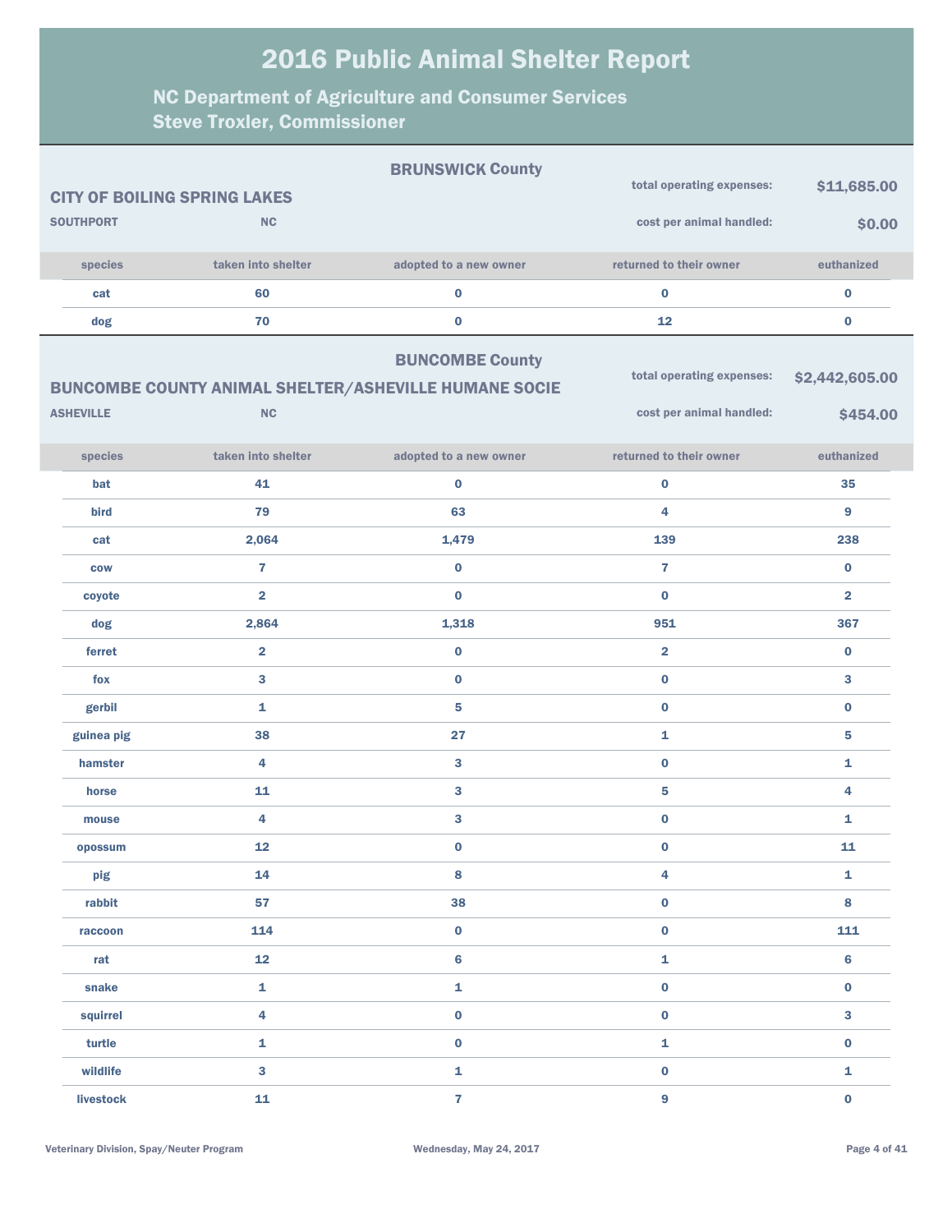| <b>BUNCOMBE County</b> |                  |                                                              |                         |                           |                         |
|------------------------|------------------|--------------------------------------------------------------|-------------------------|---------------------------|-------------------------|
|                        |                  | <b>BUNCOMBE COUNTY ANIMAL SHELTER/ASHEVILLE HUMANE SOCIE</b> |                         | total operating expenses: | \$2,442,605.00          |
|                        | <b>ASHEVILLE</b> | <b>NC</b>                                                    |                         | cost per animal handled:  | \$454.00                |
|                        | species          | taken into shelter                                           | adopted to a new owner  | returned to their owner   | euthanized              |
|                        | ground hog       | 17                                                           | $\bf{0}$                | $\bf{0}$                  | 16                      |
|                        | gecko            | 3                                                            | 1                       | $\bf{0}$                  | $\bf{0}$                |
|                        | betta            | 1                                                            | 1                       | 1                         | $\bf{0}$                |
|                        |                  |                                                              | <b>BURKE County</b>     |                           |                         |
|                        |                  | <b>BURKE COUNTY ANIMAL SHELTER</b>                           |                         | total operating expenses: | \$296,466.43            |
|                        | <b>MORGANTON</b> | <b>NC</b>                                                    |                         | cost per animal handled:  | \$83.21                 |
|                        | species          | taken into shelter                                           | adopted to a new owner  | returned to their owner   | euthanized              |
|                        | <b>bat</b>       | 7                                                            | $\bf{0}$                | $\bf{0}$                  | 7                       |
|                        | bird             | $\mathbf{1}$                                                 | $\bf{0}$                | $\mathbf{1}$              | $\bf{0}$                |
|                        | cat              | 1,891                                                        | 167                     | 11                        | 1,713                   |
|                        | dog              | 1,655                                                        | 698                     | 232                       | 725                     |
|                        | fox              | $\mathbf{1}$                                                 | $\bf{0}$                | $\bf{0}$                  | 1                       |
|                        | goat             | $\overline{\mathbf{2}}$                                      | $\bf{0}$                | $\mathbf{1}$              | 1                       |
|                        | pig              | 4                                                            | $\overline{\mathbf{2}}$ | 1                         | 1                       |
|                        | skunk            | 1                                                            | $\bf{0}$                | $\bf{0}$                  | 1                       |
|                        | squirrel         | $\mathbf{1}$                                                 | $\bf{0}$                | $\bf{0}$                  | 1                       |
|                        |                  |                                                              | <b>CABARRUS County</b>  |                           |                         |
|                        |                  | <b>CABARRUS COUNTY ANIMAL CONTROL</b>                        |                         | total operating expenses: | \$999,077.00            |
|                        | <b>CONCORD</b>   | <b>NC</b>                                                    |                         | cost per animal handled:  | \$396.61                |
|                        | species          | taken into shelter                                           | adopted to a new owner  | returned to their owner   | euthanized              |
|                        | cat              | 1,233                                                        | 47                      | 28                        | 142                     |
|                        | dog              | 1,286                                                        | 147                     | 360                       | 261                     |
|                        |                  | <b>CALDWELL CO. ANIMAL CARE&amp;CONTROL SHELTER</b>          | <b>CALDWELL County</b>  | total operating expenses: | \$480,124.81            |
|                        | <b>LENIOR</b>    | NC                                                           |                         | cost per animal handled:  | \$179.69                |
|                        | species          | taken into shelter                                           | adopted to a new owner  | returned to their owner   | euthanized              |
|                        | bat              | $\overline{\mathbf{2}}$                                      | $\bf{0}$                | $\bf{0}$                  | $\overline{\mathbf{2}}$ |
|                        | cat              | 1,252                                                        | 44                      | 17                        | 1,124                   |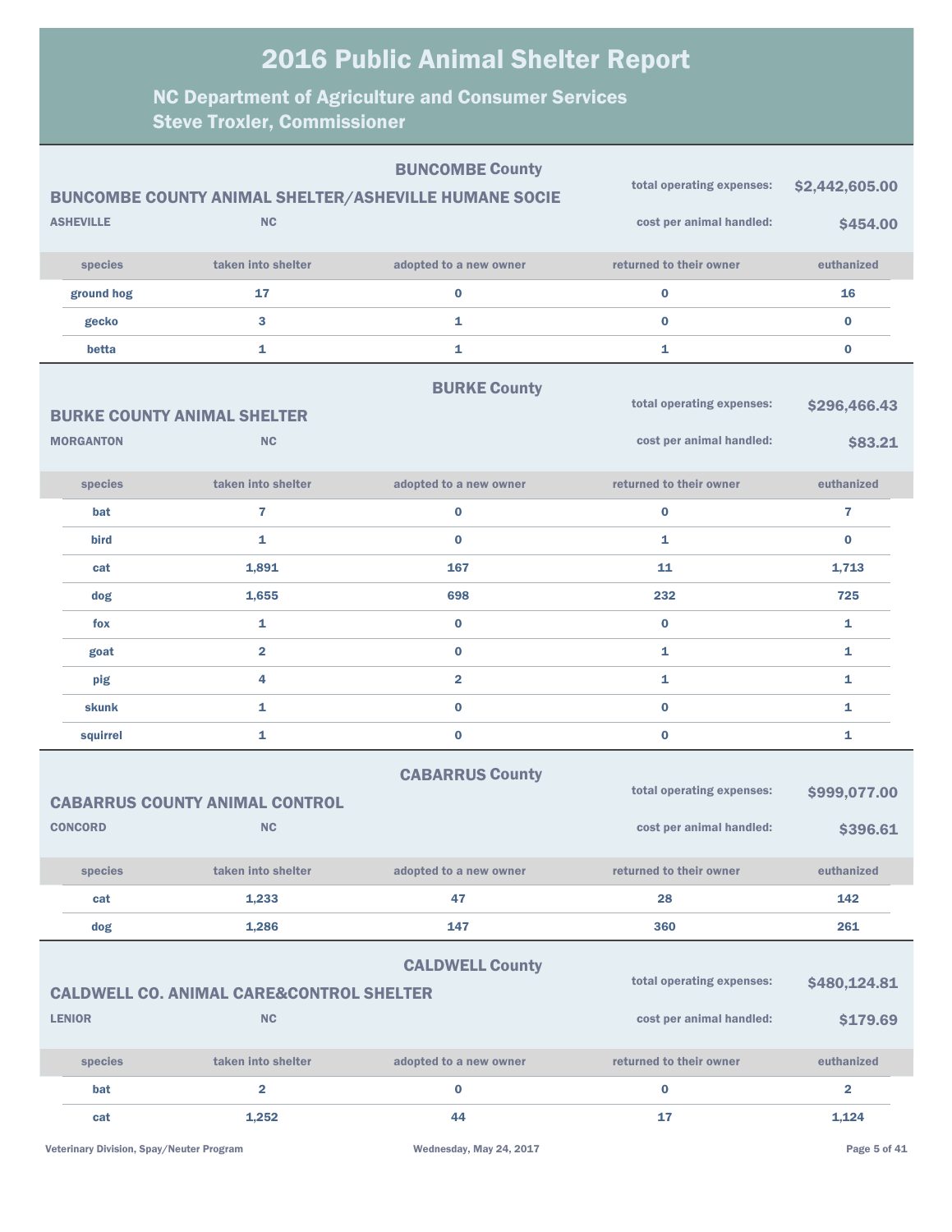| <b>CALDWELL County</b><br>total operating expenses:<br><b>CALDWELL CO. ANIMAL CARE&amp;CONTROL SHELTER</b> |                    |                                                   |                        |                           | \$480,124.81            |
|------------------------------------------------------------------------------------------------------------|--------------------|---------------------------------------------------|------------------------|---------------------------|-------------------------|
|                                                                                                            | <b>LENIOR</b>      | <b>NC</b>                                         |                        | cost per animal handled:  | \$179.69                |
|                                                                                                            | species            | taken into shelter                                | adopted to a new owner | returned to their owner   | euthanized              |
|                                                                                                            | chicken            | 1                                                 | $\bf{0}$               | $\bf{0}$                  | $\bf{0}$                |
|                                                                                                            | dog                | 1,400                                             | 191                    | 158                       | 673                     |
|                                                                                                            | ferret             | 1                                                 | 1                      | $\bf{0}$                  | $\bf{0}$                |
|                                                                                                            | fox                | $\mathbf{1}$                                      | $\mathbf{0}$           | $\bf{0}$                  | 1                       |
|                                                                                                            | guinea pig         | $\mathbf{1}$                                      | 1                      | $\bf{0}$                  | $\bf{0}$                |
|                                                                                                            | horse              | 3                                                 | $\mathbf{0}$           | 3                         | $\bf{0}$                |
|                                                                                                            | pig                | 4                                                 | $\overline{2}$         | $\overline{2}$            | $\bf{0}$                |
|                                                                                                            | rabbit             | $\mathbf{1}$                                      | $\bf{0}$               | $\bf{0}$                  | 1                       |
|                                                                                                            | raccoon            | 3                                                 | $\bf{0}$               | $\bf{0}$                  | $\overline{\mathbf{2}}$ |
|                                                                                                            | skunk              | $\overline{2}$                                    | $\bf{0}$               | $\bf{0}$                  | 1                       |
|                                                                                                            | chipmunk           | $\mathbf{1}$                                      | $\bf{0}$               | $\bf{0}$                  | $\bf{0}$                |
|                                                                                                            |                    |                                                   | <b>CARTERET County</b> |                           |                         |
| <b>CARTERET COUNTY HUMANE SOCIETY</b>                                                                      |                    |                                                   |                        | total operating expenses: | \$355,426.83            |
|                                                                                                            | <b>NEWPORT</b>     | <b>NC</b>                                         |                        | cost per animal handled:  | \$143.90                |
|                                                                                                            | species            | taken into shelter                                | adopted to a new owner | returned to their owner   | euthanized              |
|                                                                                                            | bird               | 5                                                 | 3                      | $\overline{\mathbf{2}}$   | 0                       |
|                                                                                                            | cat                | 1,565                                             | 568                    | 44                        | 898                     |
|                                                                                                            | chicken            | 4                                                 | 3                      | 1                         | $\bf{0}$                |
|                                                                                                            | dog                | 885                                               | 515                    | 266                       | 88                      |
|                                                                                                            | ferret             | 1                                                 | 1                      | $\bf{0}$                  | 0                       |
|                                                                                                            | goat               | 3                                                 | $\mathbf{1}$           | $\overline{2}$            | $\bf{0}$                |
|                                                                                                            | guinea pig         |                                                   |                        |                           |                         |
|                                                                                                            |                    | 5                                                 | 5                      | $\bf{0}$                  | 0                       |
|                                                                                                            | rabbit             | $\overline{\mathbf{2}}$                           | $\mathbf{1}$           | $\bf{0}$                  | 1                       |
|                                                                                                            | raccoon            | $\mathbf{1}$                                      | $\bf{0}$               | $\bf{0}$                  | 0                       |
|                                                                                                            |                    |                                                   |                        |                           |                         |
|                                                                                                            |                    |                                                   | <b>CASWELL County</b>  | total operating expenses: | \$129,999.96            |
|                                                                                                            | <b>YANCEYVILLE</b> | <b>CASWELL COUNTY ANIMAL SHELTER</b><br><b>NC</b> |                        | cost per animal handled:  | \$106.55                |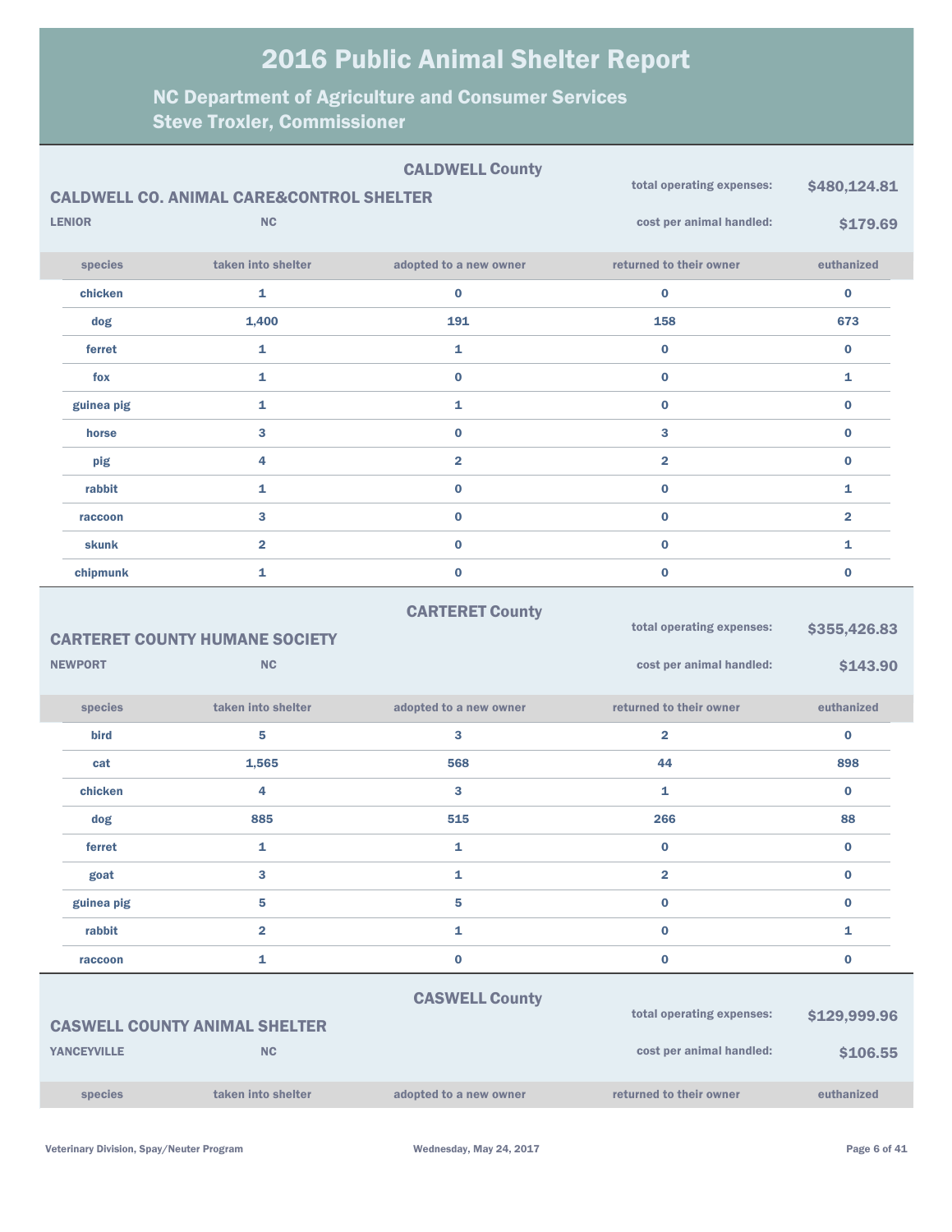|                    |                                      | <b>CASWELL County</b>   | total operating expenses: | \$129,999.96 |
|--------------------|--------------------------------------|-------------------------|---------------------------|--------------|
|                    | <b>CASWELL COUNTY ANIMAL SHELTER</b> |                         |                           |              |
| <b>YANCEYVILLE</b> | <b>NC</b>                            |                         | cost per animal handled:  | \$106.55     |
| species            | taken into shelter                   | adopted to a new owner  | returned to their owner   | euthanized   |
| bat                | 1                                    | $\bf{0}$                | $\bf{0}$                  | 1            |
| cat                | 542                                  | 149                     | 4                         | 408          |
| chicken            | $\mathbf{1}$                         | 1                       | $\bf{0}$                  | $\bf{0}$     |
| dog                | 671                                  | 442                     | 55                        | 221          |
| ferret             | $\overline{2}$                       | $\overline{2}$          | $\bf{0}$                  | $\bf{0}$     |
| guinea pig         | $\overline{2}$                       | $\overline{2}$          | $\bf{0}$                  | $\bf{0}$     |
| song bird          | $\mathbf{1}$                         | 1                       | $\bf{0}$                  | $\bf{0}$     |
|                    |                                      | <b>CATAWBA County</b>   |                           |              |
|                    | <b>CATAWBA COUNTY ANIMAL CONTROL</b> |                         | total operating expenses: | \$572,194.00 |
| <b>NEWTON</b>      | <b>NC</b>                            |                         | cost per animal handled:  | \$117.42     |
| species            | taken into shelter                   | adopted to a new owner  | returned to their owner   | euthanized   |
| bat                | 1                                    | $\bf{0}$                | $\bf{0}$                  | 1            |
| bird               | $\mathbf{1}$                         | 1                       | $\bf{0}$                  | $\bf{0}$     |
| cat                | 2,833                                | 672                     | 35                        | 2,028        |
| chicken            | 1                                    | 1                       | $\bf{0}$                  | $\bf{0}$     |
| dog                | 2,006                                | 1,318                   | 366                       | 382          |
| ferret             | 4                                    | 4                       | $\bf{0}$                  | $\bf{0}$     |
| goat               | $\overline{2}$                       | $\overline{\mathbf{2}}$ | $\bf{0}$                  | $\bf{0}$     |
| horse              | 1                                    | 1                       | $\bf{0}$                  | $\bf{0}$     |
| opossum            | 4                                    | $\bf{0}$                | $\bf{0}$                  | 4            |
| pig                | 3                                    | 3                       | $\bf{0}$                  | $\bf{0}$     |
| rabbit             | 5                                    | 5                       | $\bf{0}$                  | $\bf{0}$     |
| raccoon            | 11                                   | $\bf{0}$                | $\bf{0}$                  | 11           |
| skunk              | $\mathbf{1}$                         | $\bf{0}$                | $\mathbf 0$               | 1            |
|                    |                                      | <b>CHATHAM County</b>   |                           |              |
|                    | <b>CHATHAM COUNTY ANIMAL CONTROL</b> |                         | total operating expenses: | \$467,837.51 |
| <b>PITTSBORO</b>   | <b>NC</b>                            |                         | cost per animal handled:  | \$283.53     |
| species            | taken into shelter                   | adopted to a new owner  | returned to their owner   | euthanized   |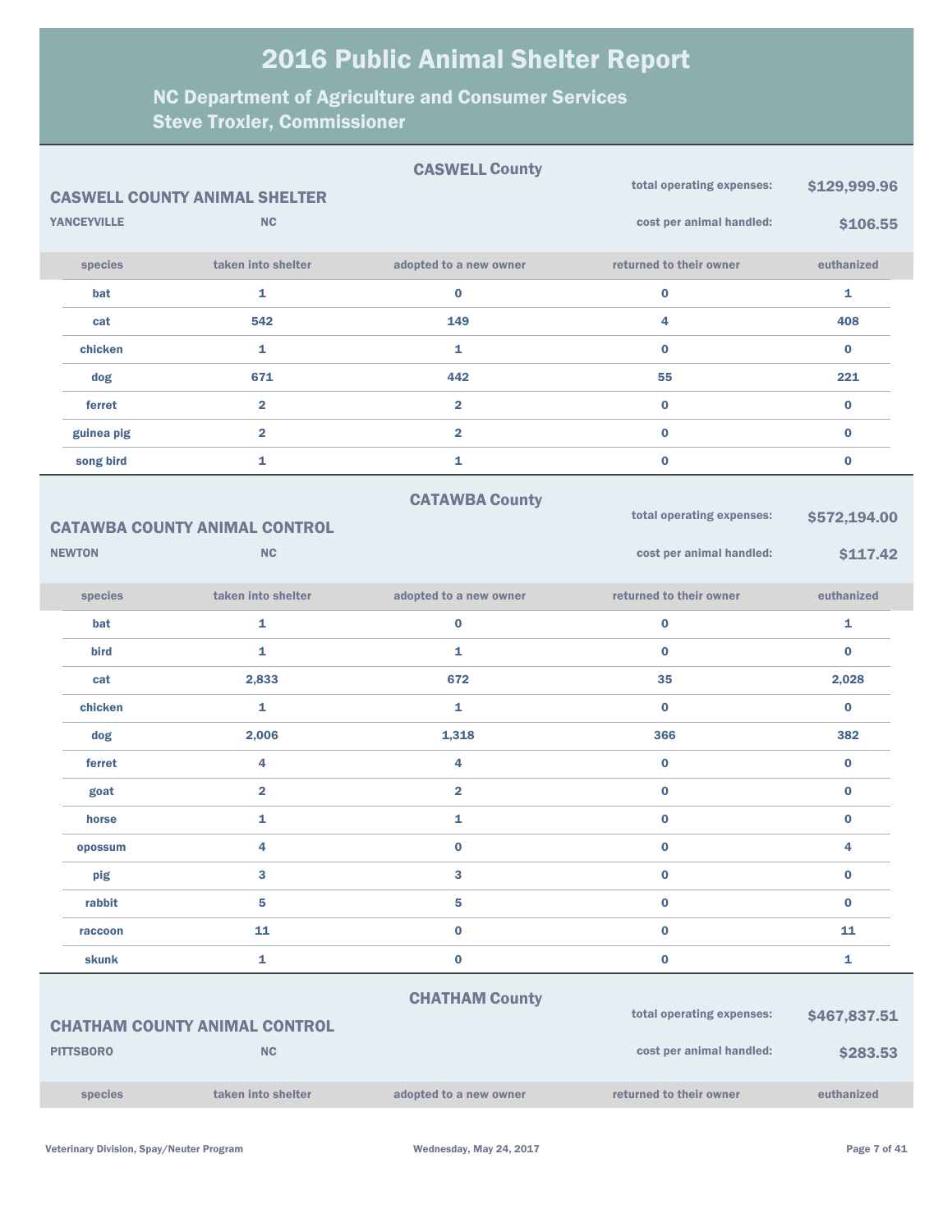|                  |                                                         | <b>CHATHAM County</b>   | total operating expenses:                             | \$467,837.51             |
|------------------|---------------------------------------------------------|-------------------------|-------------------------------------------------------|--------------------------|
|                  | <b>CHATHAM COUNTY ANIMAL CONTROL</b>                    |                         |                                                       |                          |
| <b>PITTSBORO</b> | <b>NC</b>                                               |                         | cost per animal handled:                              | \$283.53                 |
| species          | taken into shelter                                      | adopted to a new owner  | returned to their owner                               | euthanized               |
| bat              | 14                                                      | $\bf{0}$                | $\bf{0}$                                              | 14                       |
| bird             | 3                                                       | $\bf{0}$                | $\bf{0}$                                              | 3                        |
| cat              | 926                                                     | 278                     | 15                                                    | 655                      |
| deer             | $\overline{\mathbf{2}}$                                 | $\bf{0}$                | $\bf{0}$                                              | $\overline{\mathbf{2}}$  |
| dog              | 690                                                     | 397                     | 126                                                   | 233                      |
| guinea pig       | 4                                                       | 4                       | $\bf{0}$                                              | $\bf{0}$                 |
| mouse            | 1                                                       | $\bf{0}$                | $\bf{0}$                                              | 1                        |
| opossum          | $\overline{\mathbf{2}}$                                 | $\bf{0}$                | $\bf{0}$                                              | $\overline{\mathbf{2}}$  |
| raccoon          | $\overline{7}$                                          | $\bf{0}$                | $\bf{0}$                                              | 7                        |
| skunk            | 1                                                       | $\pmb{0}$               | $\bf{0}$                                              | 1                        |
|                  | <b>TRI-COUNTY ANIMAL SHELTER</b>                        | <b>CHOWAN County</b>    | total operating expenses:                             | \$165,957.12             |
| <b>TYNER</b>     | <b>NC</b>                                               |                         | cost per animal handled:                              | \$94.08                  |
| species          | taken into shelter                                      | adopted to a new owner  | returned to their owner                               | euthanized               |
| cat              | 1,033                                                   | 221                     | 8                                                     | 777                      |
| dog              | 730                                                     | 398                     | 75                                                    | 237                      |
| rabbit           | $\overline{\mathbf{2}}$                                 | $\overline{\mathbf{2}}$ | $\bf{0}$                                              | $\bf{0}$                 |
| <b>SHELBY</b>    | <b>CLEVELAND COUNTY ANIMAL SHELTER</b><br>$\mathsf{NC}$ | <b>CLEVELAND County</b> | total operating expenses:<br>cost per animal handled: | \$934,294.00<br>\$221.76 |
| species          | taken into shelter                                      | adopted to a new owner  | returned to their owner                               | euthanized               |
| bat              | 7                                                       | $\mathbf 0$             | $\boldsymbol{0}$                                      | $\overline{7}$           |
| buzzard          | $\mathbf{1}$                                            | $\mathbf{1}$            | $\pmb{0}$                                             | $\bf{0}$                 |
| cat              | 2,096                                                   | 326                     | 10                                                    | 1,754                    |
|                  |                                                         |                         |                                                       |                          |
| chicken          | $\overline{\mathbf{2}}$                                 | $\bf{0}$                | $\pmb{0}$                                             | $\overline{2}$           |
| dog              | 2,014                                                   | 1,416                   | 297                                                   | 344                      |
| fox              | $\overline{\mathbf{2}}$                                 | $\pmb{0}$               | $\pmb{0}$                                             | $\overline{\mathbf{2}}$  |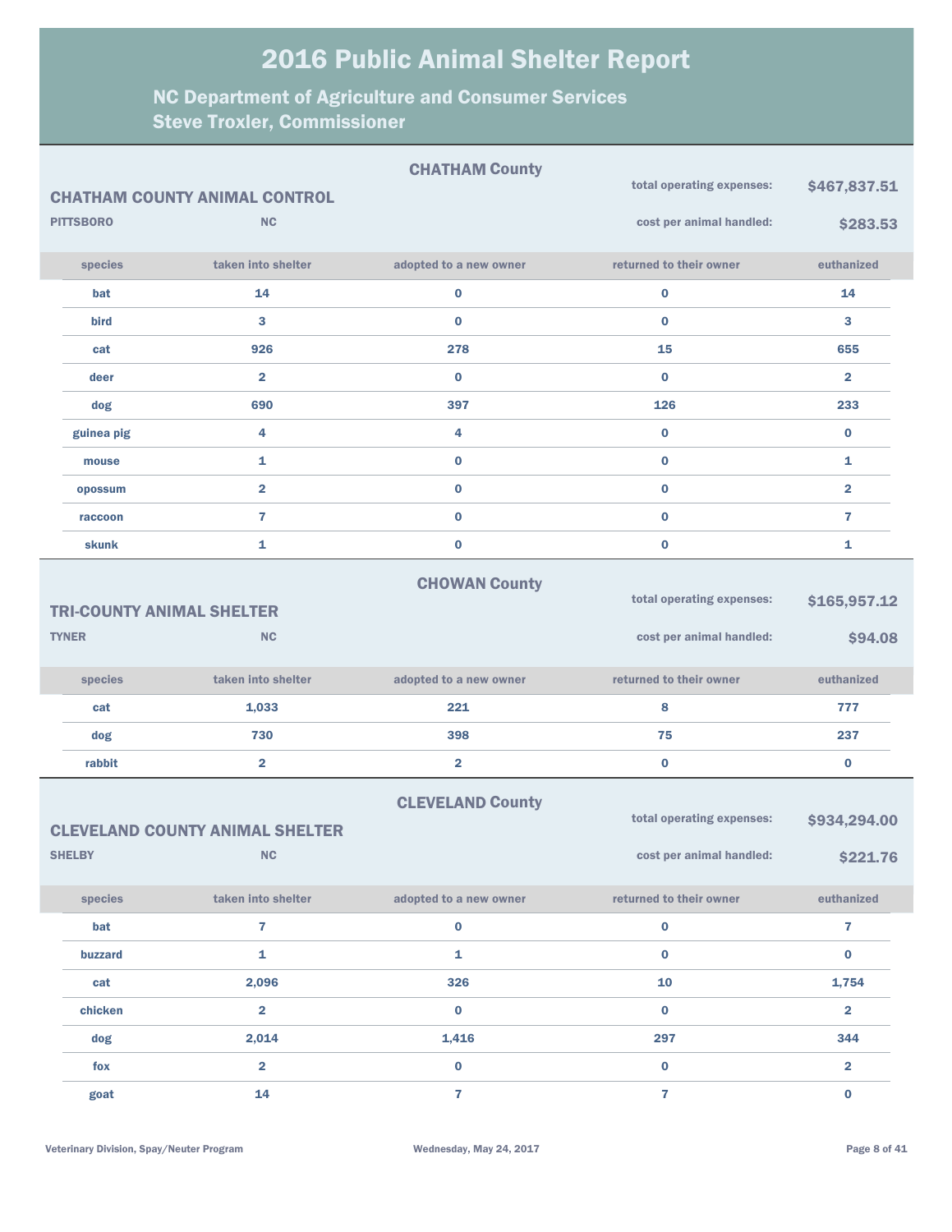| taken into shelter<br>returned to their owner<br>species<br>adopted to a new owner<br>euthanized<br>$\mathbf{1}$<br>$\mathbf{1}$<br>0<br>$\bf{0}$<br>hawk                                      |  |
|------------------------------------------------------------------------------------------------------------------------------------------------------------------------------------------------|--|
|                                                                                                                                                                                                |  |
|                                                                                                                                                                                                |  |
| $\overline{7}$<br>$\bf{0}$<br>6<br>1<br>horse                                                                                                                                                  |  |
| 9<br>$\bf{0}$<br>18<br>9<br>opossum                                                                                                                                                            |  |
| $\overline{2}$<br>$\bf{0}$<br>$\overline{\mathbf{2}}$<br>$\bf{0}$<br>parakeet                                                                                                                  |  |
| $\overline{9}$<br>8<br>$\bf{0}$<br>$\bf{0}$<br>pig                                                                                                                                             |  |
| $\mathbf{1}$<br>$\bf{0}$<br>rabbit<br>1<br>$\bf{0}$                                                                                                                                            |  |
| $\mathbf{0}$<br>$\bf{0}$<br>24<br>24<br>raccoon                                                                                                                                                |  |
| 8<br>$\bf{0}$<br>$\bf{0}$<br>8<br>skunk                                                                                                                                                        |  |
| $\mathbf{1}$<br>$\bf{0}$<br>$\bf{0}$<br>$\mathbf{1}$<br>turkey                                                                                                                                 |  |
| $\overline{2}$<br>$\bf{0}$<br>1<br>1<br>owl                                                                                                                                                    |  |
| $\bf{0}$<br>$\mathbf{1}$<br>$\bf{0}$<br>$\mathbf{1}$<br>crane                                                                                                                                  |  |
| 3<br>$\bf{0}$<br>$\bf{0}$<br>3<br>ground hog                                                                                                                                                   |  |
| <b>COLUMBUS County</b><br>total operating expenses:<br>\$256,098.00<br><b>COLUMBUS COUNTY ANIMAL SHELTER</b><br><b>WHITEVILLE</b><br><b>NC</b><br>cost per animal handled:<br>\$97.08          |  |
| species<br>taken into shelter<br>returned to their owner<br>euthanized<br>adopted to a new owner                                                                                               |  |
| 57<br>1,224<br>1,167<br>$\bf{0}$<br>cat                                                                                                                                                        |  |
| 1,382<br>1,286<br>74<br>22<br>dog                                                                                                                                                              |  |
| $\overline{\mathbf{2}}$<br>$\bf{0}$<br>$\bf{0}$<br>$\overline{\mathbf{2}}$<br>goat                                                                                                             |  |
| 27<br>$\bf{0}$<br>$\mathbf 0$<br>27<br>snake                                                                                                                                                   |  |
| $\overline{2}$<br>$\overline{\mathbf{2}}$<br>$\bf{0}$<br>$\bf{0}$<br>bearded dragon                                                                                                            |  |
| 1<br>1<br>$\bf{0}$<br>$\mathbf 0$<br>frog                                                                                                                                                      |  |
| <b>CUMBERLAND County</b><br>total operating expenses:<br>\$2,244,436.00<br><b>CUMBERLAND COUNTY ANIMAL CONTROL</b><br><b>FAYETTEVILLE</b><br><b>NC</b><br>cost per animal handled:<br>\$205.51 |  |
|                                                                                                                                                                                                |  |
| taken into shelter<br>returned to their owner<br>species<br>adopted to a new owner<br>euthanized                                                                                               |  |
| 131<br>41<br>36<br>bird<br>3<br>4,906<br>1,049<br>89<br>2,567<br>cat                                                                                                                           |  |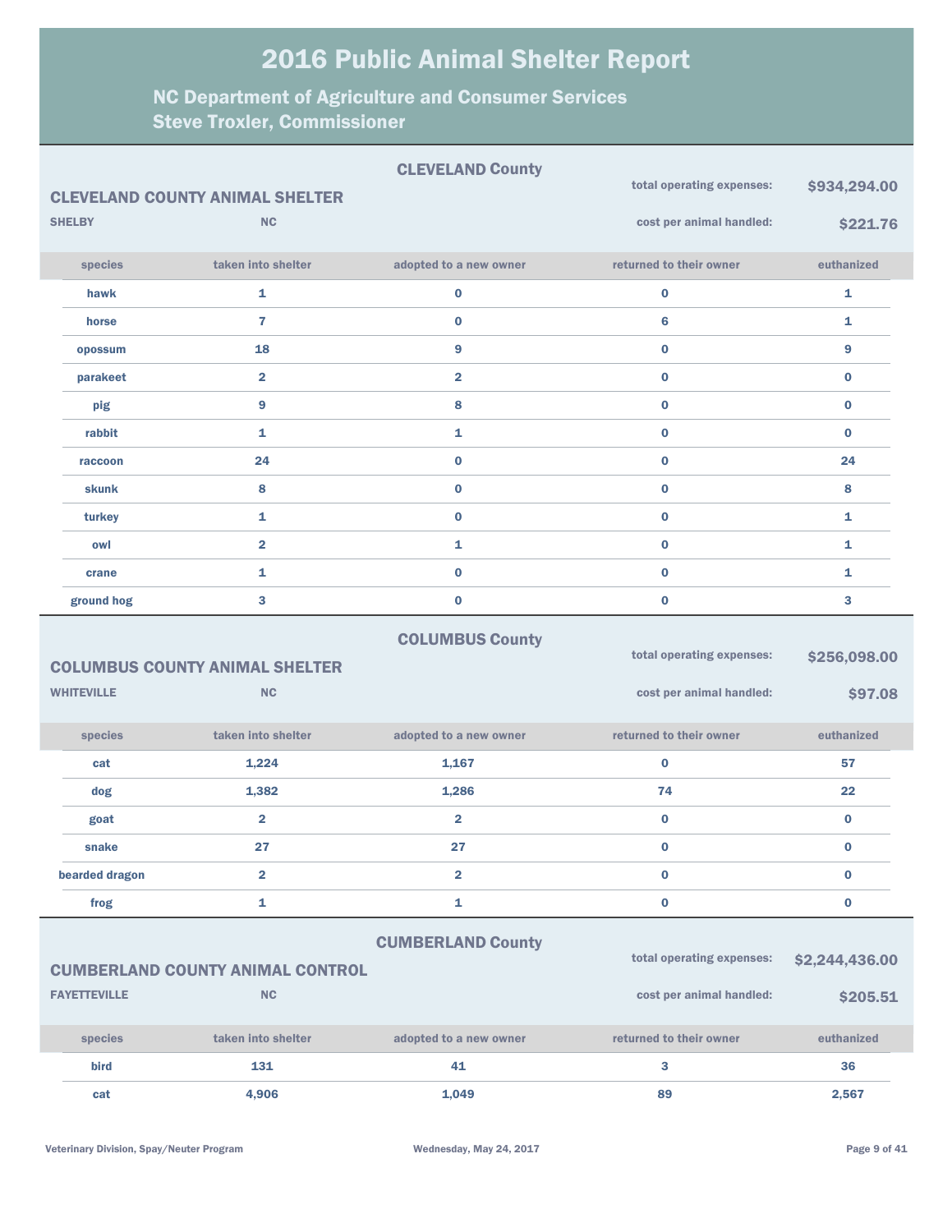|                                                                                                                                                                                    | <b>FAYETTEVILLE</b> | <b>CUMBERLAND COUNTY ANIMAL CONTROL</b><br><b>NC</b> | <b>CUMBERLAND County</b> | total operating expenses:<br>cost per animal handled: | \$2,244,436.00<br>\$205.51 |
|------------------------------------------------------------------------------------------------------------------------------------------------------------------------------------|---------------------|------------------------------------------------------|--------------------------|-------------------------------------------------------|----------------------------|
|                                                                                                                                                                                    | species             | taken into shelter                                   | adopted to a new owner   | returned to their owner                               | euthanized                 |
|                                                                                                                                                                                    | dog                 | 5,662                                                | 1,553                    | 1,076                                                 | 1,376                      |
|                                                                                                                                                                                    | horse               | 13                                                   | 9                        | 1                                                     | $\bf{0}$                   |
|                                                                                                                                                                                    | opossum             | 41                                                   | $\bf{0}$                 | $\bf{0}$                                              | 24                         |
|                                                                                                                                                                                    | pig                 | 15                                                   | 9                        | $\mathbf{1}$                                          | $\overline{\mathbf{2}}$    |
|                                                                                                                                                                                    | rabbit              | 47                                                   | 15                       | $\bf{0}$                                              | 10                         |
|                                                                                                                                                                                    | raccoon             | 35                                                   | $\bf{0}$                 | $\bf{0}$                                              | 31                         |
|                                                                                                                                                                                    | reptile             | 18                                                   | 6                        | $\overline{2}$                                        | 5                          |
|                                                                                                                                                                                    | rodent              | 53                                                   | 34                       | 1                                                     | $\overline{\mathbf{2}}$    |
| <b>CURRITUCK County</b><br>total operating expenses:<br><b>CURRITUCK ANIMAL SERVICES &amp; CONTROL/CURRITUCK SPCA</b><br><b>CURRITUCK</b><br><b>NC</b><br>cost per animal handled: |                     |                                                      |                          |                                                       | \$253,523.00<br>\$157.43   |
|                                                                                                                                                                                    | species             | taken into shelter                                   | adopted to a new owner   | returned to their owner                               | euthanized                 |
|                                                                                                                                                                                    | bird                | 1                                                    | $\bf{0}$                 | $\bf{0}$                                              | $\bf{0}$                   |
|                                                                                                                                                                                    | cat                 | 748                                                  | 528                      | 23                                                    | 239                        |
|                                                                                                                                                                                    | dog                 | 393                                                  | 263                      | 107                                                   | 25                         |
|                                                                                                                                                                                    | guinea pig          | 3                                                    | $\overline{2}$           | $\bf{0}$                                              | 1                          |
|                                                                                                                                                                                    | iguana              | 1                                                    | $\bf{0}$                 | 1                                                     | $\bf{0}$                   |
|                                                                                                                                                                                    | pig                 | $\overline{2}$                                       | $\overline{2}$           | $\bf{0}$                                              | $\bf{0}$                   |
|                                                                                                                                                                                    | rabbit              | 12                                                   | 12                       | $\bf{0}$                                              | $\bf{0}$                   |
| <b>DARE County</b><br>total operating expenses:<br>\$137,771.00<br><b>KILL DEVIL HILLS ANIMAL CONTROL</b><br><b>KILL DEVIL HILLS</b>                                               |                     |                                                      |                          |                                                       |                            |
|                                                                                                                                                                                    |                     | <b>NC</b>                                            |                          | cost per animal handled:                              | \$2,258.00                 |
|                                                                                                                                                                                    | species             | taken into shelter                                   | adopted to a new owner   | returned to their owner                               | euthanized                 |
|                                                                                                                                                                                    | cat                 | 41                                                   | 38                       | $\mathbf 0$                                           | $\pmb{0}$                  |
|                                                                                                                                                                                    | dog                 | 20                                                   | $\mathbf{7}$             | $\overline{7}$                                        | $\bf{0}$                   |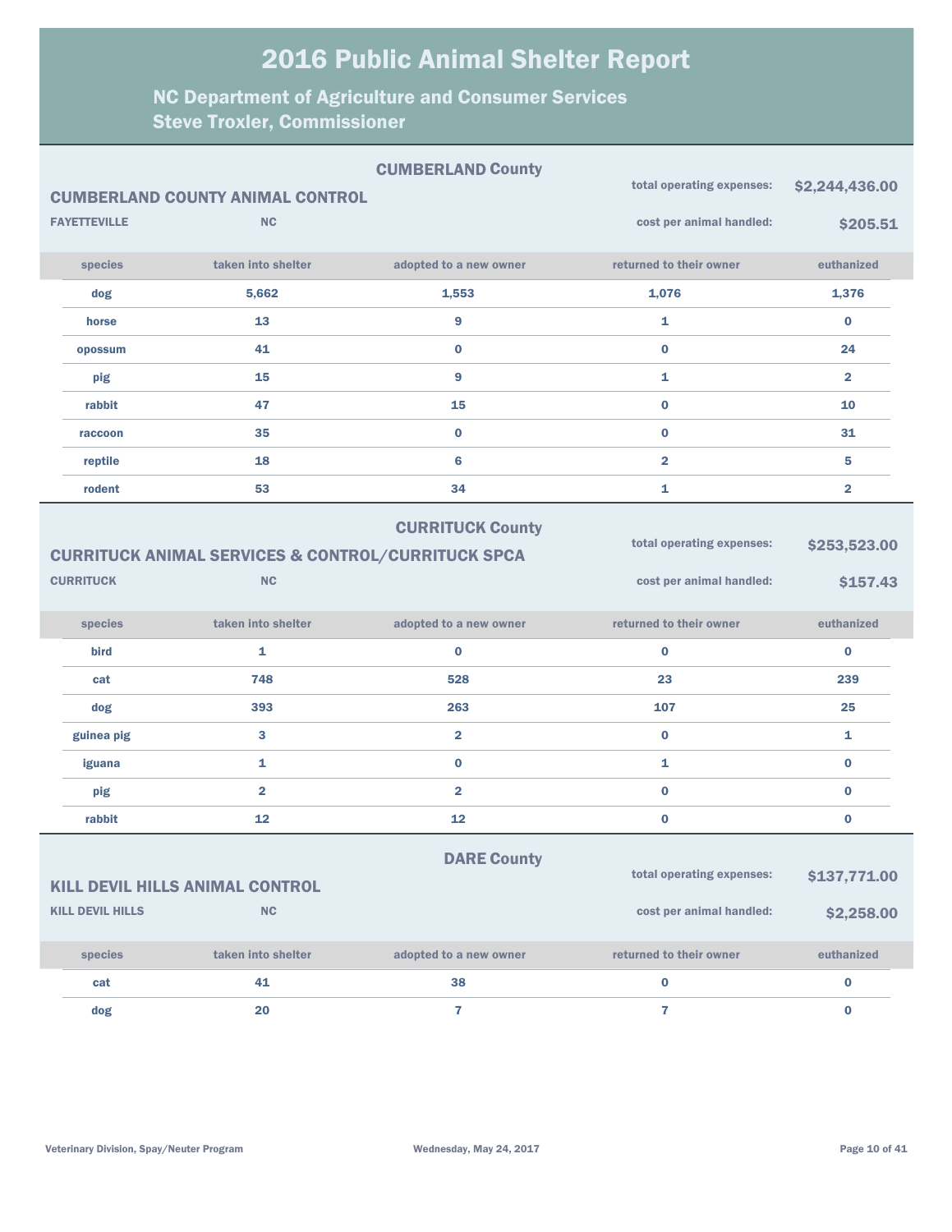| <b>DARE County</b><br>total operating expenses:<br><b>OUTER BANKS SPCA/DARE CO ANIMAL SHELTER</b> |                  |                                       |                         |                           | \$560,815.83   |
|---------------------------------------------------------------------------------------------------|------------------|---------------------------------------|-------------------------|---------------------------|----------------|
|                                                                                                   | <b>MANTEO</b>    | NC                                    |                         | cost per animal handled:  | \$337.84       |
|                                                                                                   | species          | taken into shelter                    | adopted to a new owner  | returned to their owner   | euthanized     |
|                                                                                                   | blackbird        | $\mathbf{1}$                          | $\bf{0}$                | $\bf{0}$                  | $\mathbf{1}$   |
|                                                                                                   | cat              | 972                                   | 384                     | 84                        | 163            |
|                                                                                                   | chicken          | $\mathbf{1}$                          | $\mathbf 0$             | $\bf{0}$                  | $\mathbf{1}$   |
|                                                                                                   | dog              | 652                                   | 436                     | 123                       | 36             |
|                                                                                                   | dove             | $\overline{2}$                        | $\bf{0}$                | $\bf{0}$                  | $\mathbf 0$    |
|                                                                                                   | duck             | $\overline{2}$                        | $\bf{0}$                | $\bf{0}$                  | $\mathbf{1}$   |
|                                                                                                   | ferret           | $\bf{0}$                              | $\overline{\mathbf{2}}$ | $\bf{0}$                  | $\bf{0}$       |
|                                                                                                   | fox              | $\mathbf{1}$                          | $\bf{0}$                | $\bf{0}$                  | $\mathbf{1}$   |
|                                                                                                   | guinea pig       | $\mathbf{1}$                          | 3                       | $\bf{0}$                  | $\mathbf 0$    |
|                                                                                                   | opossum          | $\bf 6$                               | $\bf{0}$                | $\bf{0}$                  | $\overline{2}$ |
|                                                                                                   | parakeet         | $\overline{2}$                        | $\overline{\mathbf{2}}$ | $\bf{0}$                  | $\mathbf 0$    |
|                                                                                                   | rabbit           | $6\phantom{a}$                        | 3                       | $\bf{0}$                  | $\mathbf 0$    |
|                                                                                                   | raccoon          | 6                                     | $\bf{0}$                | $\bf{0}$                  | 4              |
|                                                                                                   | rat              | $\mathbf{1}$                          | $\bf{0}$                | $\bf{0}$                  | $\mathbf{1}$   |
|                                                                                                   | seagull          | $\overline{2}$                        | $\bf{0}$                | $\bf{0}$                  | $\overline{2}$ |
|                                                                                                   | owl              | $\mathbf 1$                           | $\mathbf{0}$            | $\mathbf 0$               | $\bf{0}$       |
|                                                                                                   | hedgehog         | $\bf{0}$                              | 1                       | $\bf{0}$                  | $\bf{0}$       |
|                                                                                                   | cormorant        | $\mathbf{1}$                          | $\bf{0}$                | $\bf{0}$                  | $\mathbf{1}$   |
|                                                                                                   |                  |                                       | <b>DAVIDSON County</b>  |                           |                |
|                                                                                                   |                  | <b>DAVIDSON COUNTY ANIMAL SHELTER</b> |                         | total operating expenses: | \$517,369.00   |
|                                                                                                   | <b>LEXINGTON</b> | NC                                    |                         | cost per animal handled:  | \$90.00        |
|                                                                                                   | species          | taken into shelter                    | adopted to a new owner  | returned to their owner   | euthanized     |
|                                                                                                   | bat              | $6\phantom{1}6$                       | $\bf{0}$                | $\bf{0}$                  | $\bf{0}$       |

| $-$     | $\sim$            | $\sim$ | $\sim$ | $\sim$ |
|---------|-------------------|--------|--------|--------|
| bird    | $\mathbf{\Omega}$ | ົ      | 0      |        |
| cat     | 3,215             | 310    | 46     | 1,996  |
| chicken |                   |        | 0      |        |
| dog     | 2,518             | 665    | 317    | 480    |
| fox     | ີ                 |        |        |        |
| goat    |                   |        |        |        |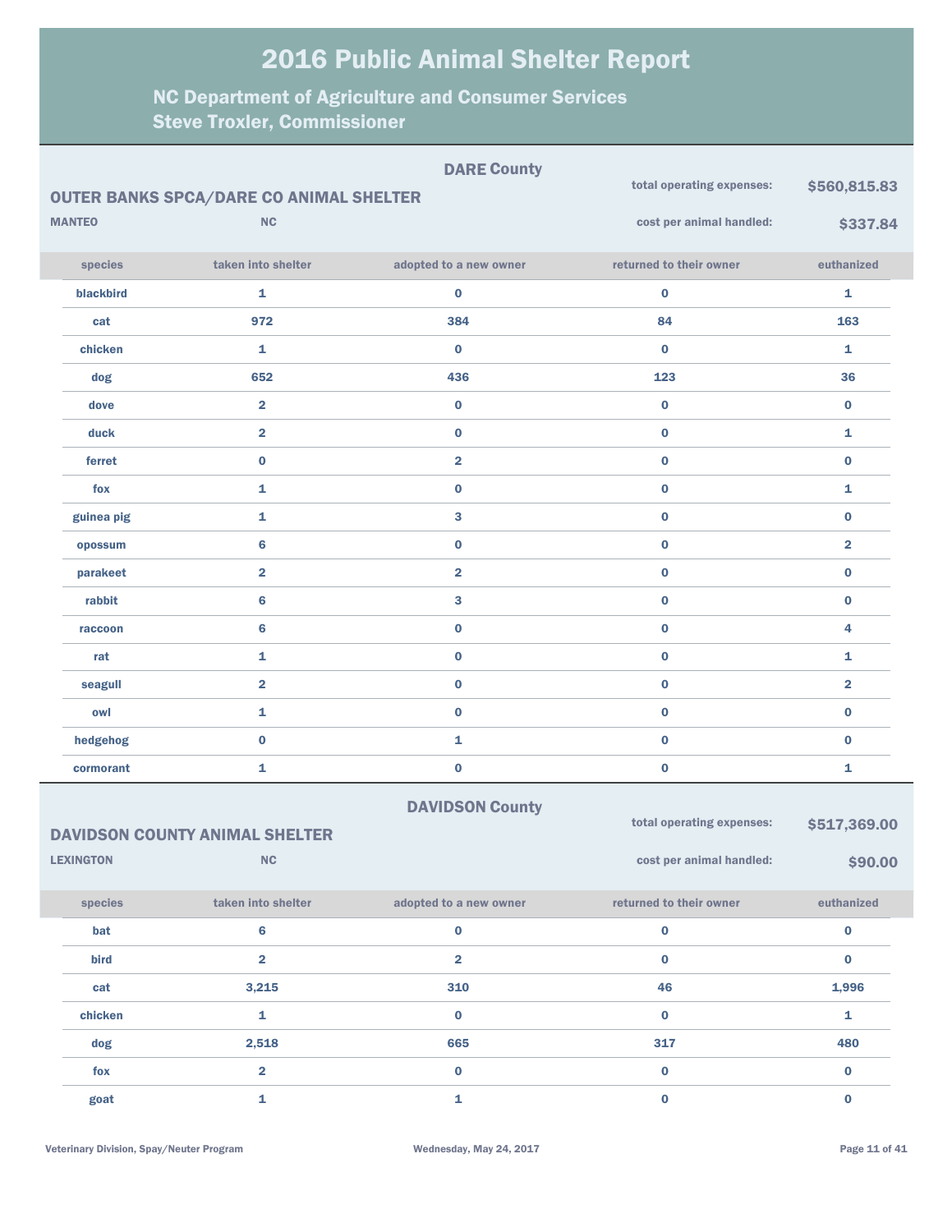|                         |                                                    | <b>DAVIDSON County</b> | total operating expenses: | \$517,369.00 |
|-------------------------|----------------------------------------------------|------------------------|---------------------------|--------------|
| <b>LEXINGTON</b>        | <b>DAVIDSON COUNTY ANIMAL SHELTER</b><br><b>NC</b> |                        | cost per animal handled:  | \$90.00      |
| species                 | taken into shelter                                 | adopted to a new owner | returned to their owner   | euthanized   |
| guinea pig              | 5                                                  | 5                      | $\bf{0}$                  | $\bf{0}$     |
|                         | $\overline{7}$                                     |                        | 4                         |              |
| pig                     |                                                    | 1                      |                           | 1            |
| rabbit                  | 6                                                  | 5                      | $\bf{0}$                  | 1            |
| raccoon                 | 1                                                  | $\bf{0}$               | $\bf{0}$                  | 1            |
| skunk                   | 1                                                  | $\bf{0}$               | $\bf{0}$                  | $\bf{0}$     |
|                         |                                                    | <b>DAVIE County</b>    |                           |              |
|                         | <b>DAVIE COUNTY ANIMAL SHELTER</b>                 |                        | total operating expenses: | \$225,000.00 |
| <b>MOCKSVILLE</b>       | <b>NC</b>                                          |                        | cost per animal handled:  | \$218.00     |
| species                 | taken into shelter                                 | adopted to a new owner | returned to their owner   | euthanized   |
| cat                     | 521                                                | 137                    | 3                         | 381          |
| dog                     | 490                                                | 227                    | 104                       | 159          |
| other                   | 14                                                 | 5                      | $\bf{0}$                  | 5            |
| raccoon                 | 6                                                  | $\bf{0}$               | $\bf{0}$                  | 6            |
|                         |                                                    | <b>DUPLIN County</b>   |                           |              |
|                         | <b>DUPLIN COUNTY ANIMAL SHELTER</b>                |                        | total operating expenses: | \$238,745.52 |
| <b>KENANSVILLE</b>      | <b>NC</b>                                          |                        | cost per animal handled:  |              |
|                         |                                                    |                        |                           | \$95.02      |
| species                 | taken into shelter                                 | adopted to a new owner | returned to their owner   | euthanized   |
| cat                     | 932                                                | 264                    | 9                         | 647          |
| dog                     | 1,648                                              | 1,090                  | 150                       | 123          |
| horse                   | 15                                                 | 15                     | $\bf{0}$                  | 0            |
| raccoon                 | 3                                                  | $\bf{0}$               | $\mathbf 0$               | 3            |
|                         |                                                    | <b>DUPLIN County</b>   |                           |              |
| <b>TOWN OF MAGNOLIA</b> |                                                    |                        | total operating expenses: | \$1,317.00   |
| <b>MAGNOLIA</b>         | <b>NC</b>                                          |                        | cost per animal handled:  | \$65.85      |
|                         |                                                    |                        |                           |              |
| species                 | taken into shelter                                 | adopted to a new owner | returned to their owner   | euthanized   |
| cat                     | $\overline{7}$                                     | 0                      | $\bf{0}$                  | $\bf{0}$     |
| dog                     | 13                                                 | $\bf{0}$               | $\bf{0}$                  | $\bf{0}$     |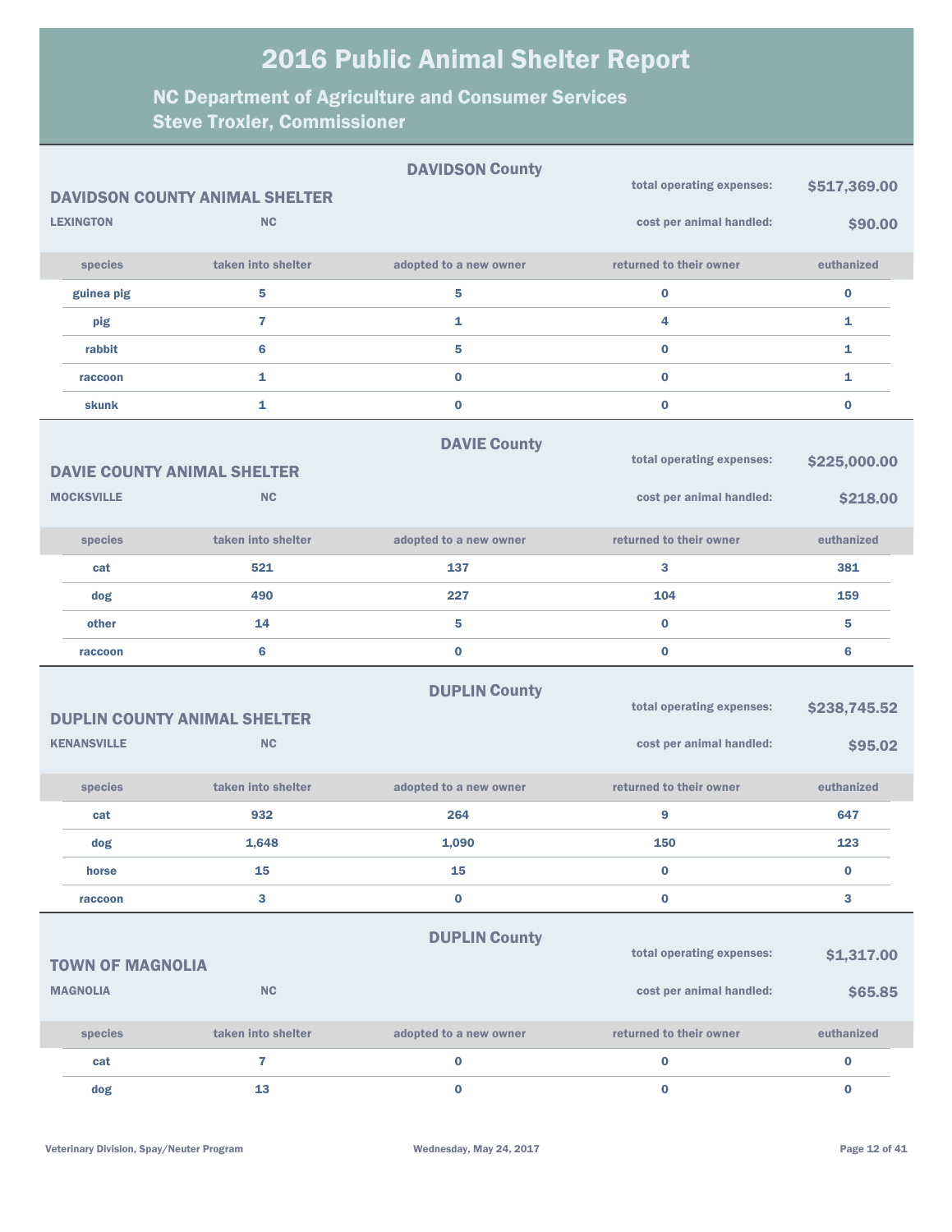|                                 |                                     | <b>DUPLIN County</b>    |                           |                |
|---------------------------------|-------------------------------------|-------------------------|---------------------------|----------------|
| <b>TOWN OF WALLACE</b>          |                                     |                         | total operating expenses: | \$5,700.00     |
| <b>WALLACE</b>                  | <b>NC</b>                           |                         | cost per animal handled:  | \$50.00        |
| species                         | taken into shelter                  | adopted to a new owner  | returned to their owner   | euthanized     |
| cat                             | 8                                   | $\bf{0}$                | $\bf{0}$                  | $\bf{0}$       |
| dog                             | 21                                  | $\bf{0}$                | 6                         | $\bf{0}$       |
|                                 |                                     | <b>DURHAM County</b>    |                           |                |
| <b>DURHAM CO ANIMAL SHELTER</b> |                                     |                         | total operating expenses: | \$933,320.40   |
| <b>DURHAM</b>                   | <b>NC</b>                           |                         | cost per animal handled:  | \$185.88       |
| species                         | taken into shelter                  | adopted to a new owner  | returned to their owner   | euthanized     |
| bat                             | 38                                  | $\bf{0}$                | $\mathbf 0$               | 37             |
| bird                            | 44                                  | 38                      | $\overline{2}$            | 8              |
| cat                             | 1,925                               | 623                     | 41                        | 1,277          |
| deer                            | 4                                   | $\mathbf{1}$            | $\bf{0}$                  | $\overline{2}$ |
| dog                             | 2,859                               | 1,150                   | 656                       | 1,021          |
| ferret                          | $\mathbf{1}$                        | $\bf{0}$                | $\bf{0}$                  | $\mathbf{1}$   |
| fish                            | 29                                  | 14                      | $\bf{0}$                  | $\bf{0}$       |
| fox                             | $\mathbf{1}$                        | $\bf{0}$                | $\bf{0}$                  | $\mathbf{1}$   |
| opossum                         | 18                                  | $\bf{0}$                | $\bf{0}$                  | 18             |
| rabbit                          | 21                                  | 16                      | $\bf{0}$                  | $\overline{2}$ |
| raccoon                         | 26                                  | $\bf{0}$                | $\bf{0}$                  | 26             |
| reptile                         | 6                                   | 6                       | $\bf{0}$                  | $\bf{0}$       |
| rodent                          | 46                                  | 41                      | $\bf{0}$                  | 5              |
| <b>livestock</b>                | 3                                   | 3                       | $\mathbf 0$               | $\bf{0}$       |
|                                 | <b>EDGECOMBE COUNTY HEALTH DEPT</b> | <b>EDGECOMBE County</b> | total operating expenses: | \$155,911.00   |
| <b>TARBORO</b>                  | <b>NC</b>                           |                         | cost per animal handled:  | \$96.66        |
| species                         | taken into shelter                  | adopted to a new owner  | returned to their owner   | euthanized     |
| cat                             | 709                                 | 219                     | 5                         | 413            |
| dog                             | 904                                 | 517                     | 199                       | 188            |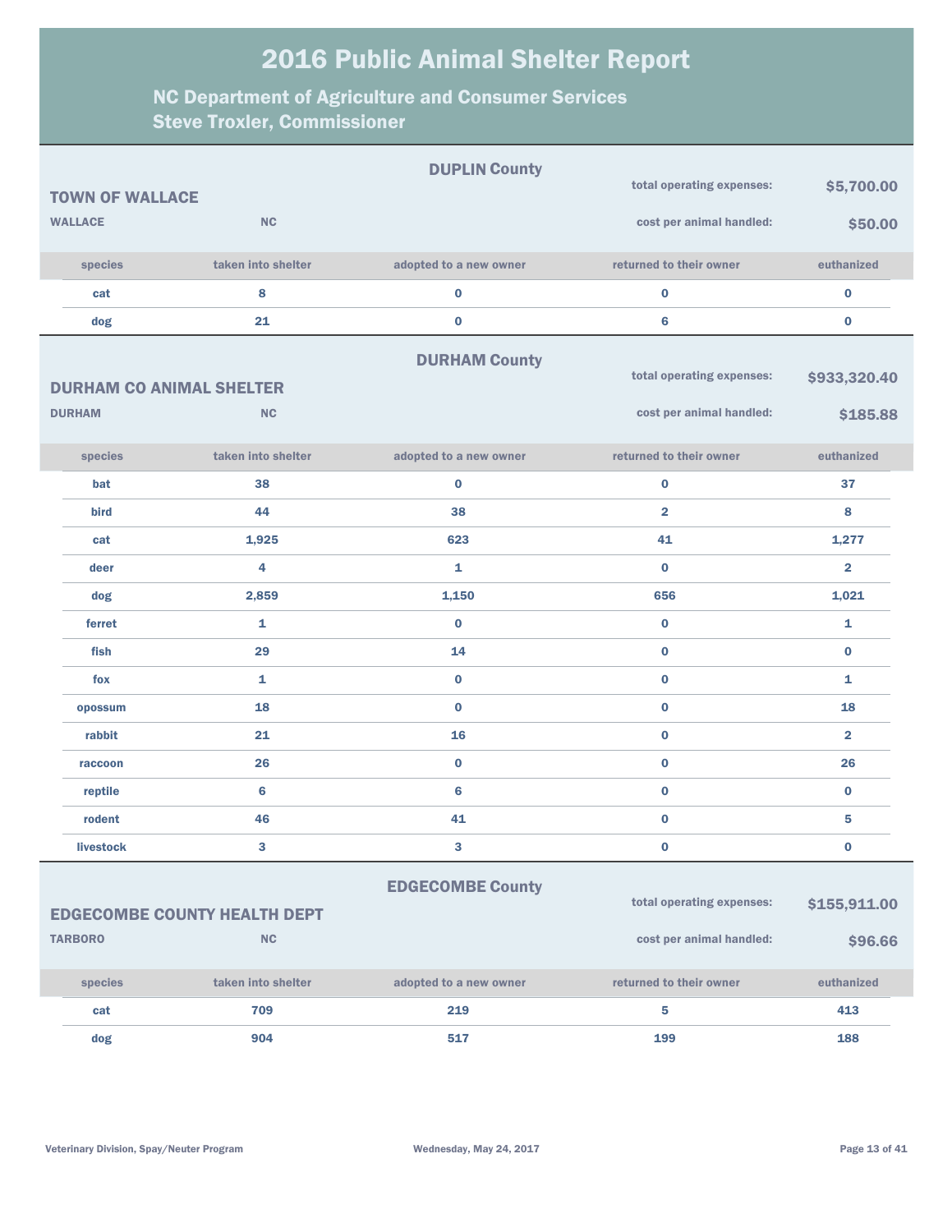|                               |                                              | <b>EDGECOMBE County</b> |                           |                         |
|-------------------------------|----------------------------------------------|-------------------------|---------------------------|-------------------------|
| <b>TARBORO ANIMAL SHELTER</b> |                                              |                         | total operating expenses: | \$62,751.62             |
| <b>TARBORO</b>                | NC                                           |                         | cost per animal handled:  | \$224.92                |
| species                       | taken into shelter                           | adopted to a new owner  | returned to their owner   | euthanized              |
| cat                           | 185                                          | 75                      | 10                        | 100                     |
| dog                           | 94                                           | 50                      | 25                        | 19                      |
|                               |                                              | <b>FORSYTH County</b>   |                           |                         |
|                               | <b>FORSYTH COUNTY DEPT OF ANIMAL CONTROL</b> |                         | total operating expenses: | \$2,104,287.00          |
| <b>WINSTON SALEM</b>          | <b>NC</b>                                    |                         | cost per animal handled:  | \$323.14                |
| species                       | taken into shelter                           | adopted to a new owner  | returned to their owner   | euthanized              |
| bat                           | 46                                           | $\bf{0}$                | $\bf{0}$                  | 38                      |
| cat                           | 2,776                                        | 509                     | 55                        | 2,122                   |
| deer                          | 14                                           | $\bf{0}$                | $\bf{0}$                  | 12                      |
| dog                           | 3,370                                        | 1,027                   | 605                       | 1,738                   |
| fox                           | 8                                            | $\bf{0}$                | $\bf{0}$                  | $\overline{\mathbf{2}}$ |
| horse                         | 4                                            | 4                       | $\bf{0}$                  | $\bf{0}$                |
| opossum                       | 15                                           | $\bf{0}$                | $\bf{0}$                  | 14                      |
| pig                           | 10                                           | 1                       | 9                         | $\bf{0}$                |
| rabbit                        | 42                                           | 27                      | $\overline{2}$            | 12                      |
| raccoon                       | 57                                           | $\bf{0}$                | $\bf{0}$                  | 47                      |
| rat                           | 83                                           | 13                      | $\bf{0}$                  | 70                      |
| wildlife                      | 78                                           | $\mathbf{0}$            | $\bf{0}$                  | $\bf{0}$                |
| poultry                       | $\mathbf{9}$                                 | 6                       | $\bf{0}$                  | 1                       |
|                               |                                              | <b>GASTON County</b>    |                           |                         |
|                               | <b>GASTON COUNTY ANIMAL CONTROL</b>          |                         | total operating expenses: | \$673,373.00            |
| <b>DALLAS</b>                 | <b>NC</b>                                    |                         | cost per animal handled:  | \$42.00                 |
| species                       | taken into shelter                           | adopted to a new owner  | returned to their owner   | euthanized              |
| bird                          | $\overline{\mathbf{r}}$                      | 3                       | 0                         | 3                       |
| cat                           | 2,027                                        | 1,092                   | 26                        | 823                     |
| deer                          | 4                                            | $\bf{0}$                | 0                         | $\bf{0}$                |
| dog                           | 2,062                                        | 1,277                   | 304                       | 386                     |
| ferret                        | 1                                            | $\bf{0}$                | $\mathbf 0$               | 1                       |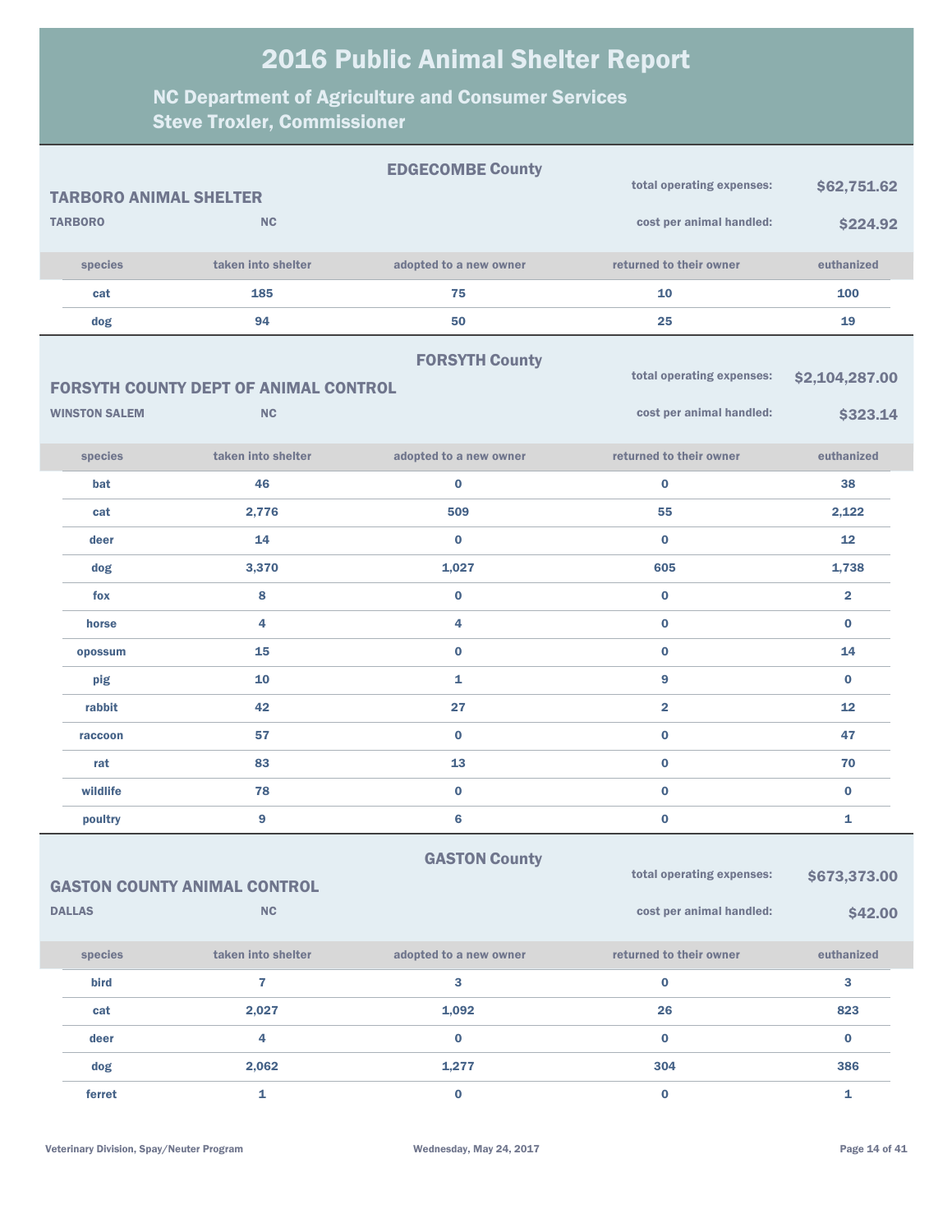|                  |                                        | <b>GASTON County</b>    | total operating expenses: |                         |
|------------------|----------------------------------------|-------------------------|---------------------------|-------------------------|
|                  | <b>GASTON COUNTY ANIMAL CONTROL</b>    |                         |                           | \$673,373.00            |
| <b>DALLAS</b>    | <b>NC</b>                              |                         | cost per animal handled:  | \$42.00                 |
| species          | taken into shelter                     | adopted to a new owner  | returned to their owner   | euthanized              |
| goat             | 4                                      | $\bf{0}$                | $\bf{0}$                  | 3                       |
| <b>lizard</b>    | $\mathbf{1}$                           | 1                       | $\bf{0}$                  | $\bf{0}$                |
| opossum          | 16                                     | $\pmb{0}$               | $\bf{0}$                  | 16                      |
| pig              | $\mathbf{1}$                           | 1                       | $\bf{0}$                  | $\bf{0}$                |
| rabbit           | $\overline{7}$                         | $\pmb{0}$               | $\bf{0}$                  | 3                       |
| raccoon          | 85                                     | $\pmb{0}$               | $\bf{0}$                  | 79                      |
| squirrel         | $\mathbf{3}$                           | $\pmb{0}$               | $\bf{0}$                  | $\overline{2}$          |
| ground hog       | $\mathbf{1}$                           | $\pmb{0}$               | $\bf{0}$                  | $\bf{0}$                |
|                  |                                        | <b>GRANVILLE County</b> |                           |                         |
|                  | <b>GRANVILLE COUNTY ANIMAL SHELTER</b> |                         | total operating expenses: | \$453,391.91            |
| <b>OXFORD</b>    | <b>NC</b>                              |                         | cost per animal handled:  | \$188.68                |
| species          | taken into shelter                     | adopted to a new owner  | returned to their owner   | euthanized              |
| bird             | $\overline{7}$                         | $\overline{7}$          | $\bf{0}$                  | $\bf{0}$                |
| cat              | 1,227                                  | 335                     | 13                        | 867                     |
| dog              | 1,136                                  | 815                     | 158                       | 176                     |
| ferret           | $\mathbf{1}$                           | 1                       | $\bf{0}$                  | $\bf{0}$                |
| fox              | 1                                      | $\bf{0}$                | $\bf{0}$                  | 1                       |
| guinea pig       | $\mathbf{1}$                           | $\bf{0}$                | $\bf{0}$                  | $\mathbf{1}$            |
| horse            | 1                                      | 1                       | $\bf{0}$                  | $\bf{0}$                |
| pot belly pig    | 19                                     | 19                      | $\bf{0}$                  | $\bf{0}$                |
| rabbit           | $\overline{2}$                         | $\overline{\mathbf{2}}$ | $\bf{0}$                  | $\pmb{0}$               |
| raccoon          | 4                                      | $\pmb{0}$               | $\bf{0}$                  | $\overline{4}$          |
| skunk            | $\overline{2}$                         | $\pmb{0}$               | $\bf{0}$                  | $\overline{\mathbf{2}}$ |
| turtle           | $\overline{\mathbf{2}}$                | $\overline{\mathbf{2}}$ | $\mathbf 0$               | $\bf{0}$                |
|                  |                                        | <b>GREENE County</b>    |                           |                         |
|                  | <b>GREENE COUNTY ANIMAL SHELTER</b>    |                         | total operating expenses: | \$41,649.85             |
| <b>SNOW HILL</b> | <b>NC</b>                              |                         | cost per animal handled:  | \$52.45                 |
|                  |                                        |                         |                           |                         |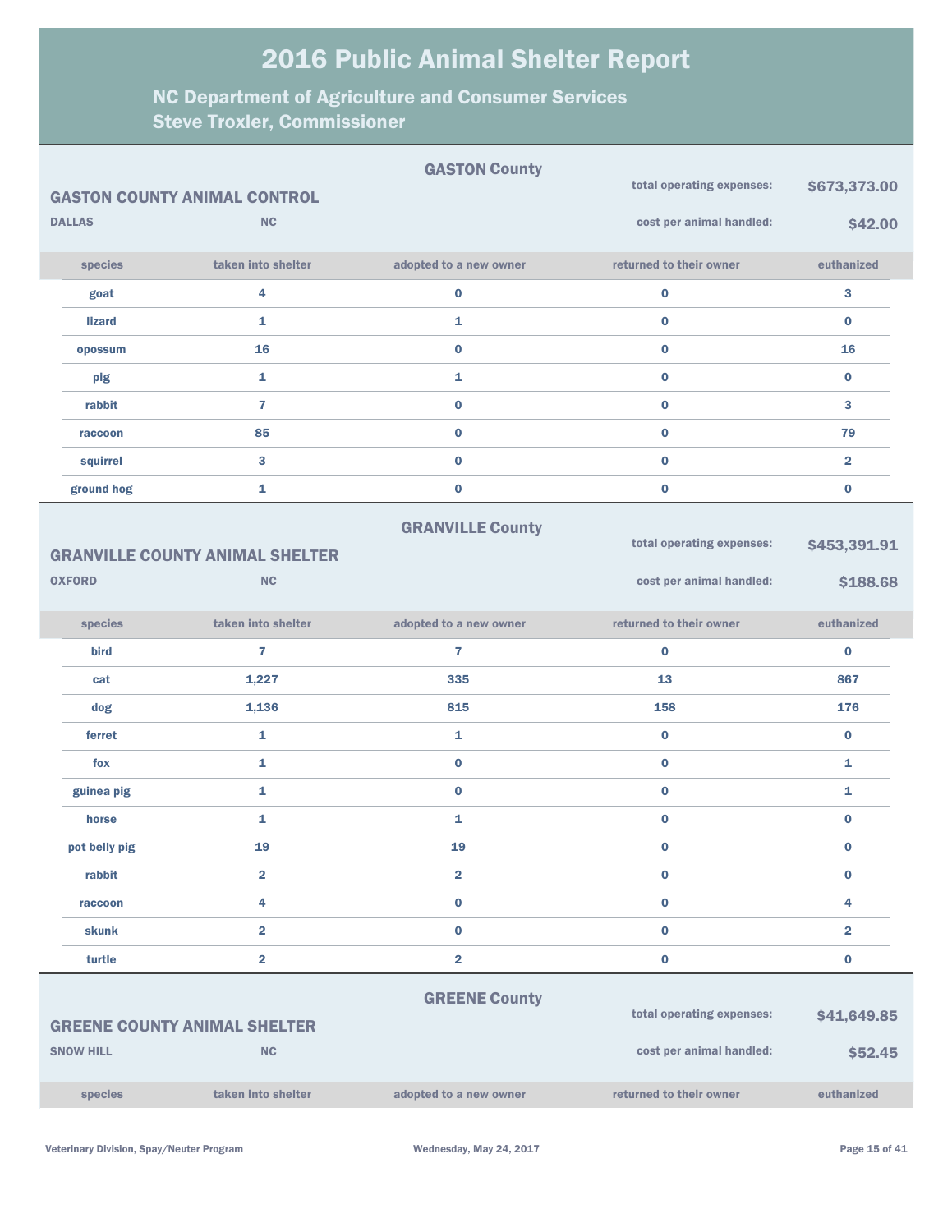|                   |                                       | <b>GREENE County</b>    |                           |                 |
|-------------------|---------------------------------------|-------------------------|---------------------------|-----------------|
|                   | <b>GREENE COUNTY ANIMAL SHELTER</b>   |                         | total operating expenses: | \$41,649.85     |
| <b>SNOW HILL</b>  | NC                                    |                         | cost per animal handled:  | \$52.45         |
| species           | taken into shelter                    | adopted to a new owner  | returned to their owner   | euthanized      |
| cat               | 266                                   | 75                      | $\mathbf{1}$              | 62              |
| dog               | 528                                   | 270                     | 38                        | 76              |
|                   |                                       | <b>GUILFORD County</b>  |                           |                 |
|                   | <b>GUILFORD COUNTY ANIMAL SHELTER</b> |                         | total operating expenses: | \$2,550,099.00  |
| <b>GREENSBORO</b> | <b>NC</b>                             |                         | cost per animal handled:  | \$241.14        |
| species           | taken into shelter                    | adopted to a new owner  | returned to their owner   | euthanized      |
| bat               | 112                                   | $\bf{0}$                | $\bf{0}$                  | 104             |
| bird              | 127                                   | 14                      | 6                         | 40              |
| cat               | 4,451                                 | 1,107                   | 43                        | 2,535           |
| chicken           | 40                                    | 34                      | $\mathbf{1}$              | 4               |
| coyote            | $\overline{\mathbf{2}}$               | $\bf{0}$                | $\bf{0}$                  | 1               |
| deer              | 19                                    | $\bf{0}$                | $\bf{0}$                  | 10              |
| dog               | 5,450                                 | 2,713                   | 890                       | 1,626           |
| donkey            | $\mathbf{3}$                          | 1                       | $\overline{\mathbf{2}}$   | $\bf{0}$        |
| ferret            | $\overline{7}$                        | 6                       | $\bf{0}$                  | 1               |
| fox               | 15                                    | $\bf{0}$                | $\bf{0}$                  | $6\phantom{1}6$ |
| goat              | $\mathbf{3}$                          | $\overline{\mathbf{2}}$ | 3                         | $\bf{0}$        |
| guinea pig        | 43                                    | 39                      | 5                         | 1               |
| horse             | $\overline{\mathbf{2}}$               | $\overline{\mathbf{2}}$ | $\bf{0}$                  | $\bf{0}$        |
| <b>lizard</b>     | $\overline{2}$                        | $\overline{\mathbf{2}}$ | $\bf{0}$                  | $\bf{0}$        |
| opossum           | 69                                    | $\pmb{0}$               | $\mathbf 0$               | 29              |
| pig               | 12                                    | 10                      | $\overline{\mathbf{2}}$   | $\mathbf 0$     |
| rabbit            | 48                                    | 27                      | $\mathbf{1}$              | 13              |
| raccoon           | 84                                    | $\mathbf 0$             | $\mathbf 0$               | 59              |
| rodent            | 30                                    | 25                      | $\pmb{0}$                 | $\mathbf{3}$    |
| sheep             | 5                                     | $\mathbf 1$             | $\overline{\mathbf{4}}$   | $\mathbf 0$     |
| skunk             | $6\phantom{a}$                        | $\mathbf 0$             | $\mathbf 0$               | $\mathbf{3}$    |
| snake             | 5                                     | $\overline{\mathbf{5}}$ | $\mathbf 0$               | $\mathbf 0$     |
| squirrel          | 26                                    | $\mathbf{1}$            | $\mathbf 0$               | 14              |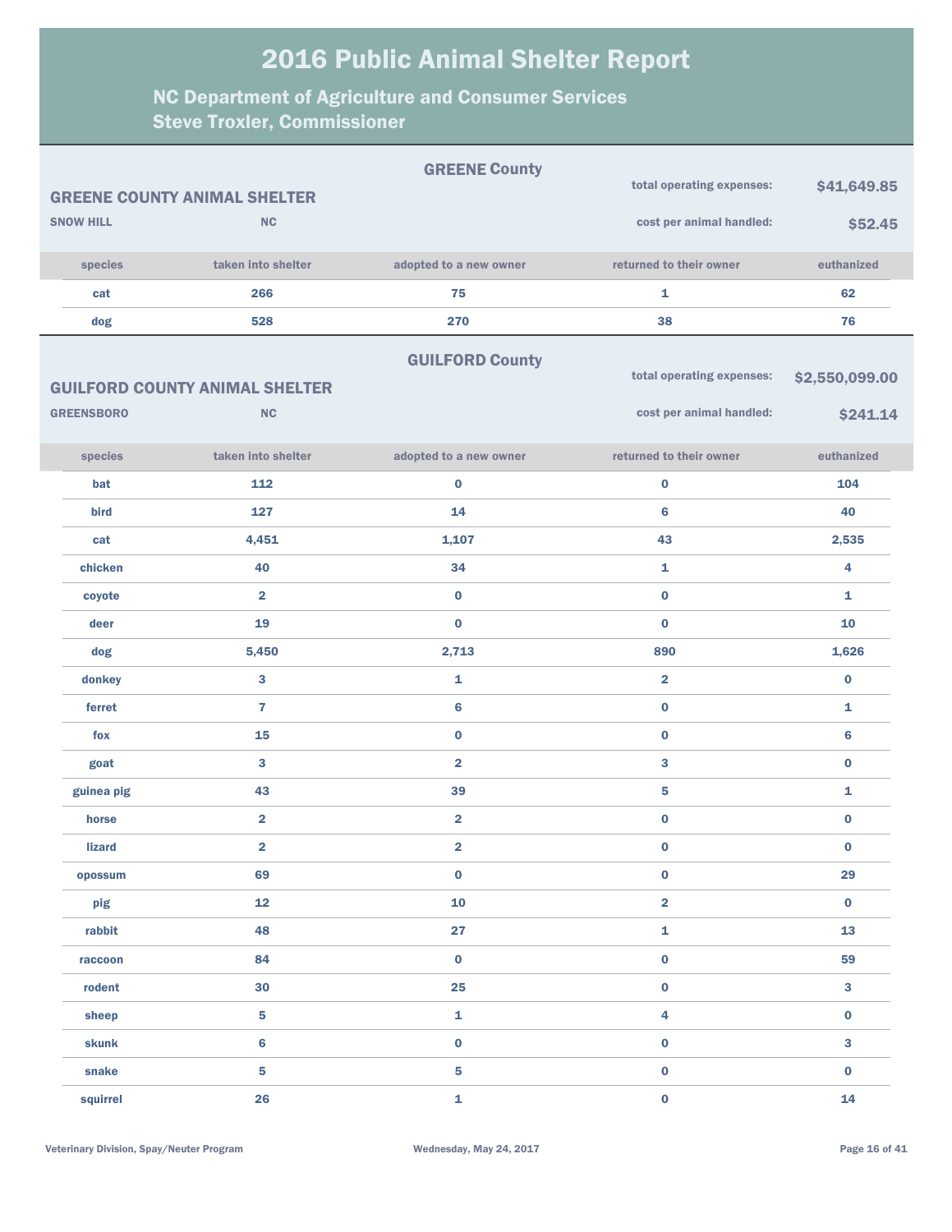|                          |                                       | <b>GUILFORD County</b>  |                           |                         |
|--------------------------|---------------------------------------|-------------------------|---------------------------|-------------------------|
|                          | <b>GUILFORD COUNTY ANIMAL SHELTER</b> |                         | total operating expenses: | \$2,550,099.00          |
| <b>GREENSBORO</b>        | <b>NC</b>                             |                         | cost per animal handled:  | \$241.14                |
| species                  | taken into shelter                    | adopted to a new owner  | returned to their owner   | euthanized              |
| turtle                   | 4                                     | $\pmb{0}$               | $\mathbf 0$               | 3                       |
| ground hog               | 9                                     | $\bf{0}$                | $\bf{0}$                  | 4                       |
| monkey                   | 1                                     | $\bf{0}$                | 1                         | $\bf{0}$                |
|                          |                                       | <b>HALIFAX County</b>   |                           |                         |
|                          | <b>HALIFAX COUNTY ANIMAL SHELTER</b>  |                         | total operating expenses: | \$257,943.00            |
| <b>HALIFAX</b>           | <b>NC</b>                             |                         | cost per animal handled:  | \$144.50                |
| species                  | taken into shelter                    | adopted to a new owner  | returned to their owner   | euthanized              |
| cat                      | 1,007                                 | 23                      | 21                        | 931                     |
| dog                      | 778                                   | 244                     | 142                       | 315                     |
|                          |                                       | <b>HARNETT County</b>   |                           |                         |
| <b>COUNTY OF HARNETT</b> |                                       |                         | total operating expenses: | \$507,076.10            |
| <b>LILLINGTON</b>        | <b>NC</b>                             |                         | cost per animal handled:  | \$133.41                |
| species                  | taken into shelter                    | adopted to a new owner  | returned to their owner   | euthanized              |
| <b>bat</b>               | $\overline{\mathbf{r}}$               | $\bf{0}$                | $\mathbf 0$               | $\overline{\mathbf{r}}$ |
| bird                     | 60                                    | 56                      | $\bf{0}$                  | 4                       |
| cat                      | 1,990                                 | 1,259                   | 16                        | 674                     |
| coyote                   | 1                                     | $\bf{0}$                | $\bf{0}$                  | $\mathbf{1}$            |
| dog                      | 1,600                                 | 1,292                   | 156                       | 189                     |
| donkey                   | 1                                     | 1                       | $\bf{0}$                  | $\bf{0}$                |
| duck                     | 3                                     | $\overline{\mathbf{2}}$ | $\bf{0}$                  | 1                       |
| ferret                   | 1                                     | $\mathbf{1}$            | $\mathbf 0$               | $\bf{0}$                |
| fox                      | 5                                     | $\bf{0}$                | $\mathbf 0$               | 5                       |
| goat                     | $\mathbf{3}$                          | 3                       | $\bf{0}$                  | $\bf{0}$                |
| goose                    | 3                                     | 3                       | $\bf{0}$                  | $\bf{0}$                |
| guinea pig               | $\overline{\mathbf{2}}$               | 2                       | $\bf{0}$                  | $\bf{0}$                |
| horse                    | 4                                     | 2                       | $\overline{\mathbf{2}}$   | $\bf{0}$                |
| opossum                  | 86                                    | $\pmb{0}$               | 85                        | $\mathbf{1}$            |
| pig                      | 3                                     | 3                       | $\bf{0}$                  | $\bf{0}$                |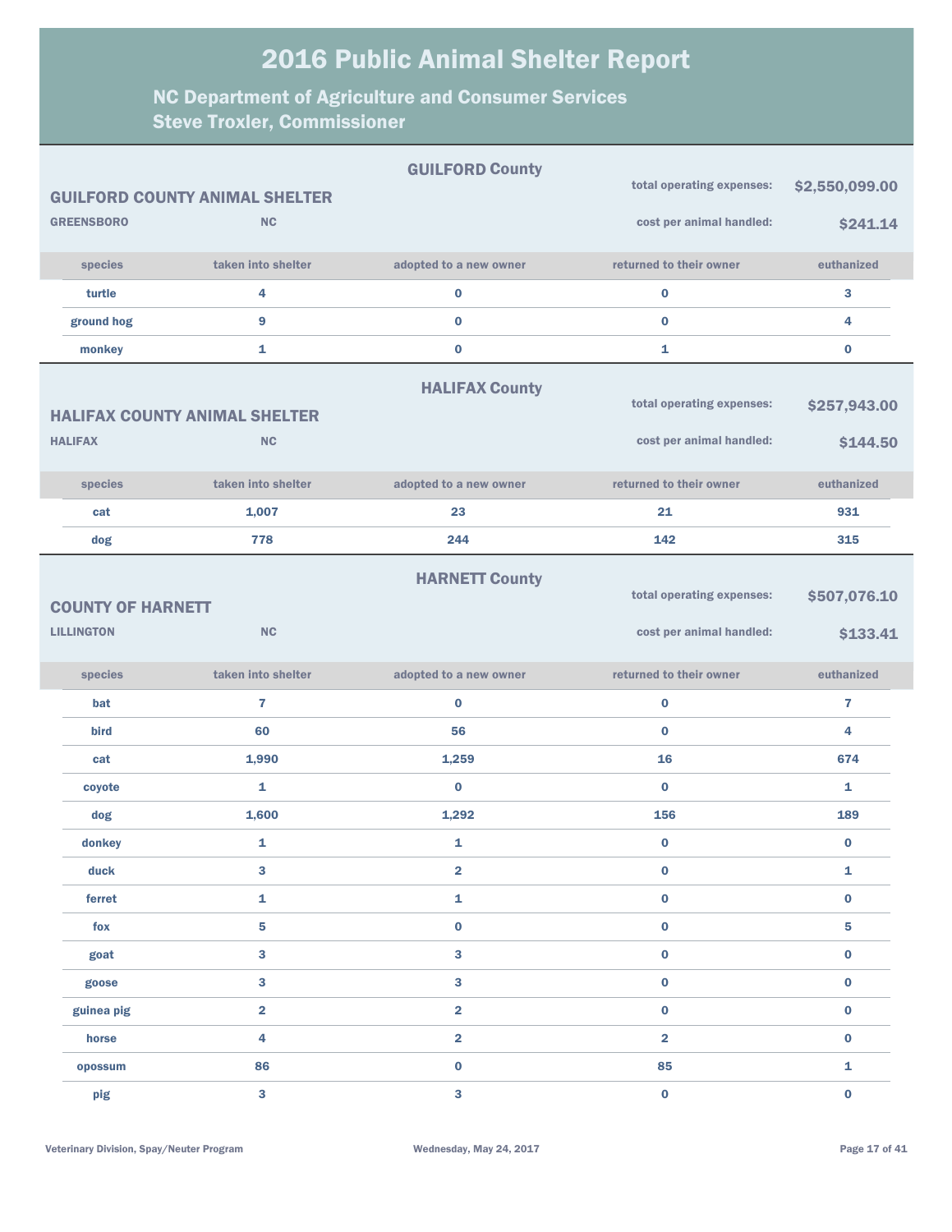|                          |                                         | <b>HARNETT County</b>   |                           |              |
|--------------------------|-----------------------------------------|-------------------------|---------------------------|--------------|
| <b>COUNTY OF HARNETT</b> |                                         |                         | total operating expenses: | \$507,076.10 |
| <b>LILLINGTON</b>        | <b>NC</b>                               |                         | cost per animal handled:  | \$133.41     |
| species                  | taken into shelter                      | adopted to a new owner  | returned to their owner   | euthanized   |
| rabbit                   | 9                                       | 9                       | $\bf{0}$                  | $\bf{0}$     |
| raccoon                  | 16                                      | $\bf{0}$                | $\bf{0}$                  | 16           |
| snake                    | 4                                       | $\mathbf{1}$            | 3                         | $\bf{0}$     |
| squirrel                 | 3                                       | $\bf{0}$                | 3                         | $\bf{0}$     |
|                          |                                         | <b>HAYWOOD County</b>   |                           |              |
|                          | <b>HAYWOOD COUNTY ANIMAL CONTROL</b>    |                         | total operating expenses: | \$574,732.38 |
| <b>HAZELWOOD</b>         | <b>NC</b>                               |                         | cost per animal handled:  | \$134.92     |
| species                  | taken into shelter                      | adopted to a new owner  | returned to their owner   | euthanized   |
| bat                      | $\overline{\mathbf{2}}$                 | $\bf{0}$                | $\bf{0}$                  | 1            |
| bobcat                   | $\mathbf{1}$                            | $\bf{0}$                | 1                         | $\bf{0}$     |
| cat                      | 692                                     | 589                     | 19                        | 50           |
| dog                      | 1,373                                   | 912                     | 317                       | 119          |
| donkey                   | $\overline{\mathbf{2}}$                 | $\overline{\mathbf{2}}$ | $\bf{0}$                  | $\bf{0}$     |
| ferret                   | 1                                       | $\bf{0}$                | $\bf{0}$                  | $\bf{0}$     |
| fox                      | 1                                       | $\bf{0}$                | $\bf{0}$                  | $\mathbf{1}$ |
| opossum                  | $\overline{7}$                          | $\overline{7}$          | $\bf{0}$                  | $\bf{0}$     |
| pig                      | 60                                      | 59                      | $\bf{0}$                  | $\mathbf{1}$ |
| rabbit                   | 6                                       | $6\phantom{1}$          | $\bf{0}$                  | $\bf{0}$     |
| raccoon                  | 8                                       | $\bf{0}$                | $\bf{0}$                  | 8            |
| skunk                    | 1                                       | $\bf{0}$                | $\bf{0}$                  | 1            |
|                          |                                         | <b>HENDERSON County</b> |                           |              |
|                          | <b>HENDERSON COUNTY ANIMAL SERVICES</b> |                         | total operating expenses: | \$596,364.00 |
| <b>HENDERSONVILLE</b>    | NC                                      |                         | cost per animal handled:  | \$248.00     |
| species                  | taken into shelter                      | adopted to a new owner  | returned to their owner   | euthanized   |
| cat                      | 960                                     | 486                     | 33                        | 460          |
| dog                      | 1,220                                   | 476                     | 420                       | 303          |
| rabbit                   | 8                                       | $\overline{7}$          | $\mathbf{1}$              | $\bf{0}$     |
| raccoon                  | 215                                     | $\bf{0}$                | $\bf{0}$                  | 215          |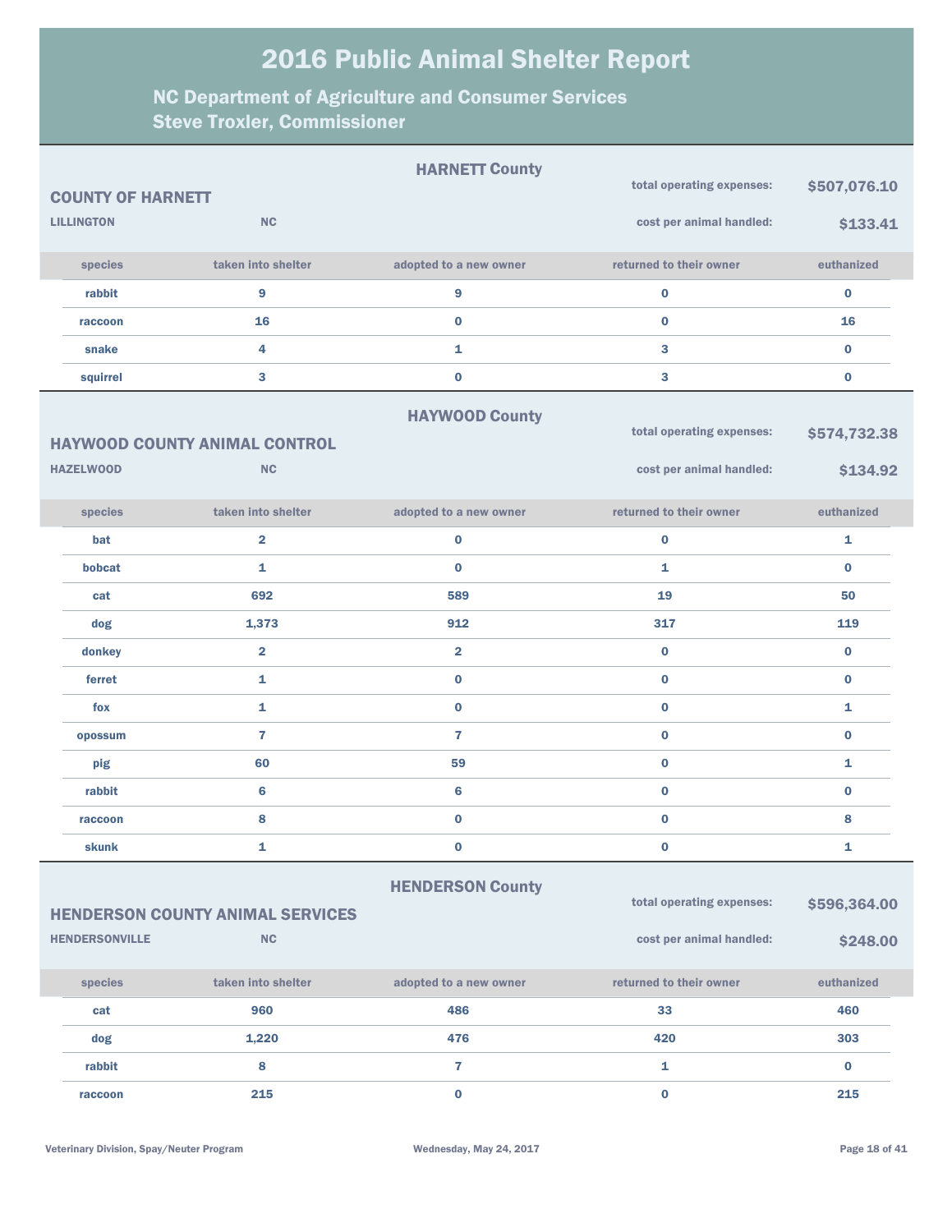|                    |                                      | <b>IREDELL County</b>   |                           |                         |
|--------------------|--------------------------------------|-------------------------|---------------------------|-------------------------|
|                    | <b>IREDELL COUNTY ANIMAL CONTROL</b> |                         | total operating expenses: | \$936,834.75            |
| <b>STATESVILLE</b> | NC                                   |                         | cost per animal handled:  | \$189.26                |
| species            | taken into shelter                   | adopted to a new owner  | returned to their owner   | euthanized              |
| bat                | 4                                    | $\bf{0}$                | $\pmb{0}$                 | 4                       |
| bird               | $\mathbf 1$                          | $\bf{0}$                | $\pmb{0}$                 | 0                       |
| caiman             | 1                                    | $\bf{0}$                | $\mathbf 0$               | $\bf{0}$                |
| cat                | 2,452                                | 761                     | 48                        | 1,357                   |
| chicken            | 12                                   | $\overline{\mathbf{r}}$ | 1                         | 3                       |
| coyote             | 1                                    | $\bf{0}$                | $\pmb{0}$                 | 1                       |
| deer               | $6\phantom{1}$                       | $\bf{0}$                | $\mathbf 0$               | 6                       |
| dog                | 2,342                                | 1,197                   | 515                       | 410                     |
| dove               | $\overline{\mathbf{r}}$              | $\mathbf 0$             | $\pmb{0}$                 | 0                       |
| duck               | 3                                    | $\pmb{0}$               | $\pmb{0}$                 | 1                       |
| ferret             | 1                                    | 1                       | $\pmb{0}$                 | $\bf{0}$                |
| fox                | 3                                    | $\bf{0}$                | $\pmb{0}$                 | $\overline{\mathbf{2}}$ |
| goat               | 4                                    | $\overline{\mathbf{2}}$ | $\overline{\mathbf{2}}$   | $\bf{0}$                |
| goose              | $\mathbf{1}$                         | $\bf{0}$                | $\pmb{0}$                 | $\bf{0}$                |
| guinea pig         | 4                                    | 4                       | $\pmb{0}$                 | $\bf{0}$                |
| hamster            | 3                                    | $\bf{0}$                | $\pmb{0}$                 | 3                       |
| hawk               | $\overline{\mathbf{2}}$              | $\bf{0}$                | $\pmb{0}$                 | 0                       |
| horse              | $\overline{7}$                       | ${\bf 5}$               | 3                         | $\bf{0}$                |
| <b>lizard</b>      | 1                                    | 1                       | $\pmb{0}$                 | 0                       |
| opossum            | 12                                   | $\bf{0}$                | $\pmb{0}$                 | 3                       |
| parrot             | $\mathbf{1}$                         | $\pmb{0}$               | 1                         | $\pmb{0}$               |
| pig                | 9                                    | $\overline{\mathbf{4}}$ | 5                         | $\pmb{0}$               |
| pigeon             | $\overline{\mathbf{3}}$              | $\pmb{0}$               | $\pmb{0}$                 | $\pmb{0}$               |
| pot belly pig      | $\mathbf{1}$                         | $\overline{\mathbf{3}}$ | $\pmb{0}$                 | $\pmb{0}$               |
| python             | $\overline{\mathbf{4}}$              | $\overline{\mathbf{4}}$ | $\pmb{0}$                 | $\pmb{0}$               |
| rabbit             | 15                                   | $\bf8$                  | $\pmb{0}$                 | 4                       |
| raccoon            | 13                                   | $\pmb{0}$               | $\pmb{0}$                 | 11                      |
| rat                | $\mathbf{1}$                         | $\pmb{0}$               | $\pmb{0}$                 | 1                       |
| skunk              | 10                                   | $\pmb{0}$               | $\pmb{0}$                 | $\overline{\mathbf{r}}$ |
| snake              | 8                                    | $\pmb{0}$               | $\pmb{0}$                 | $\pmb{0}$               |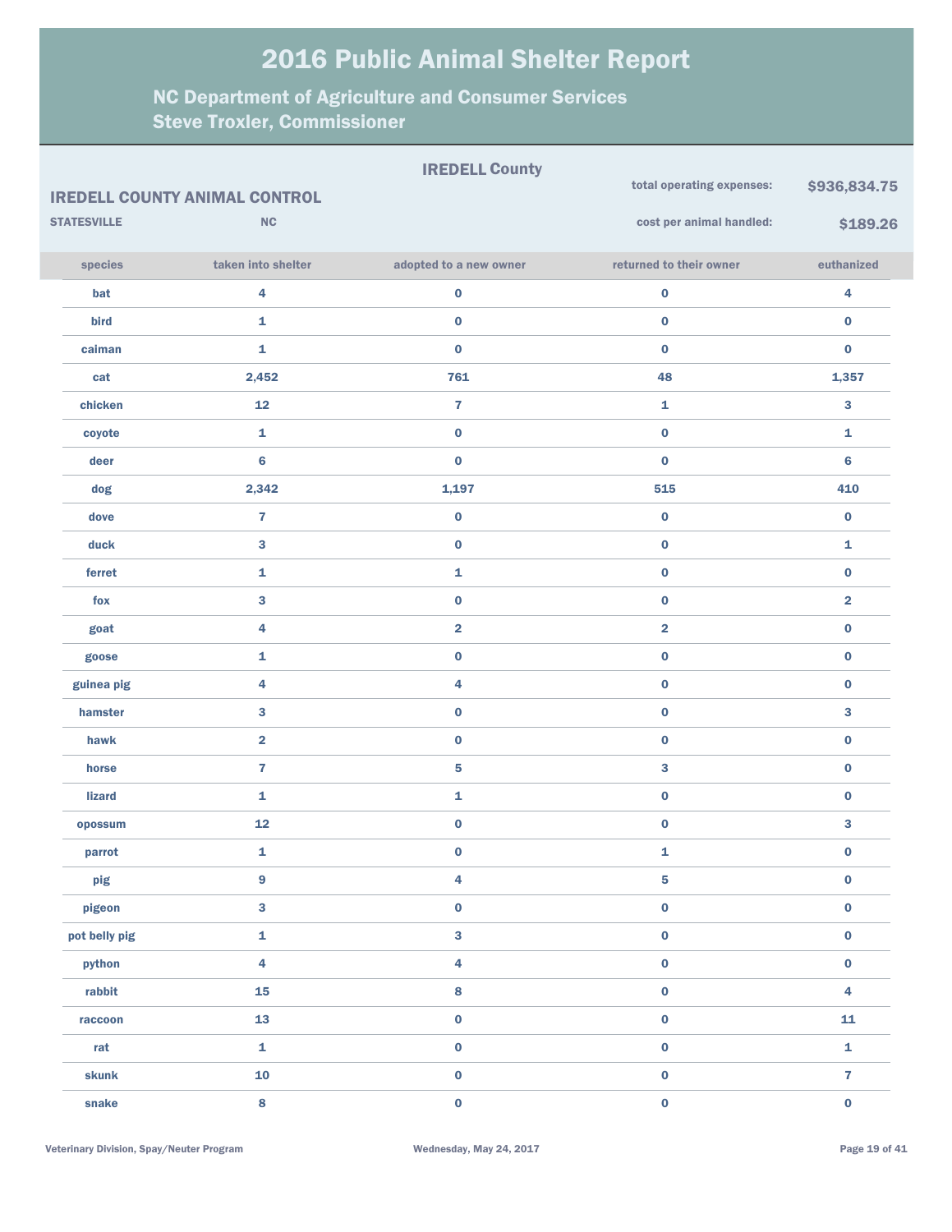|                    |                                        | <b>IREDELL County</b>  | total operating expenses: |                         |
|--------------------|----------------------------------------|------------------------|---------------------------|-------------------------|
|                    | <b>IREDELL COUNTY ANIMAL CONTROL</b>   |                        |                           | \$936,834.75            |
| <b>STATESVILLE</b> | <b>NC</b>                              |                        | cost per animal handled:  | \$189.26                |
| species            | taken into shelter                     | adopted to a new owner | returned to their owner   | euthanized              |
| squirrel           | 5                                      | $\pmb{0}$              | $\pmb{0}$                 | $\overline{\mathbf{2}}$ |
| turkey             | 1                                      | $\bf{0}$               | $\bf{0}$                  | 1                       |
| wild bird          | 1                                      | $\bf{0}$               | $\bf{0}$                  | 0                       |
| owl                | 5                                      | $\bf{0}$               | $\bf{0}$                  | $\bf{0}$                |
| ground hog         | $\overline{\mathbf{2}}$                | $\bf{0}$               | $\bf{0}$                  | 1                       |
| monkey             | 1                                      | $\bf{0}$               | $\bf{0}$                  | $\bf{0}$                |
| finch              | 1                                      | $\bf{0}$               | $\bf{0}$                  | 0                       |
| crocodile          | $\mathbf{1}$                           | $\bf{0}$               | $\bf{0}$                  | $\bf{0}$                |
| vole               | 1                                      | $\bf{0}$               | $\bf{0}$                  | $\bf{0}$                |
|                    |                                        | <b>JACKSON County</b>  |                           |                         |
|                    | <b>JACKSON COUNTY ANIMAL SHELTER</b>   |                        | total operating expenses: | \$288,157.00            |
| <b>SYLVA</b>       | <b>NC</b>                              |                        | cost per animal handled:  | \$323.61                |
|                    |                                        |                        |                           |                         |
| species            | taken into shelter                     | adopted to a new owner | returned to their owner   | euthanized              |
| cat                | 355                                    | 122                    | 7                         | 124                     |
| dog                | 504                                    | 97                     | 87                        | 42                      |
| opossum            | $\overline{\mathbf{2}}$                | $\pmb{0}$              | $\bf{0}$                  | $\bf{0}$                |
| raccoon            | 10                                     | $\pmb{0}$              | $\bf{0}$                  | 1                       |
|                    |                                        |                        |                           |                         |
|                    |                                        |                        |                           |                         |
|                    | <b>JOHNSTON COUNTY ANIMAL SERVICES</b> | <b>JOHNSTON County</b> | total operating expenses: | \$690,843.00            |
| <b>SMITHFIELD</b>  | <b>NC</b>                              |                        | cost per animal handled:  | \$140.93                |
| species            | taken into shelter                     | adopted to a new owner | returned to their owner   | euthanized              |
| cat                | 2,908                                  | 316                    | 36                        | 2,469                   |
| chicken            | 18                                     | 17                     | $\bf{0}$                  | $\mathbf{1}$            |
| coyote             | $\overline{2}$                         | $\bf{0}$               | $\bf{0}$                  | $\overline{\mathbf{2}}$ |
| dog                | 1,913                                  | 872                    | 360                       | 688                     |
| donkey             | 1                                      | $\mathbf{1}$           | $\bf{0}$                  | $\bf{0}$                |
| fox                | 6                                      | $\pmb{0}$              | $\pmb{0}$                 | 6                       |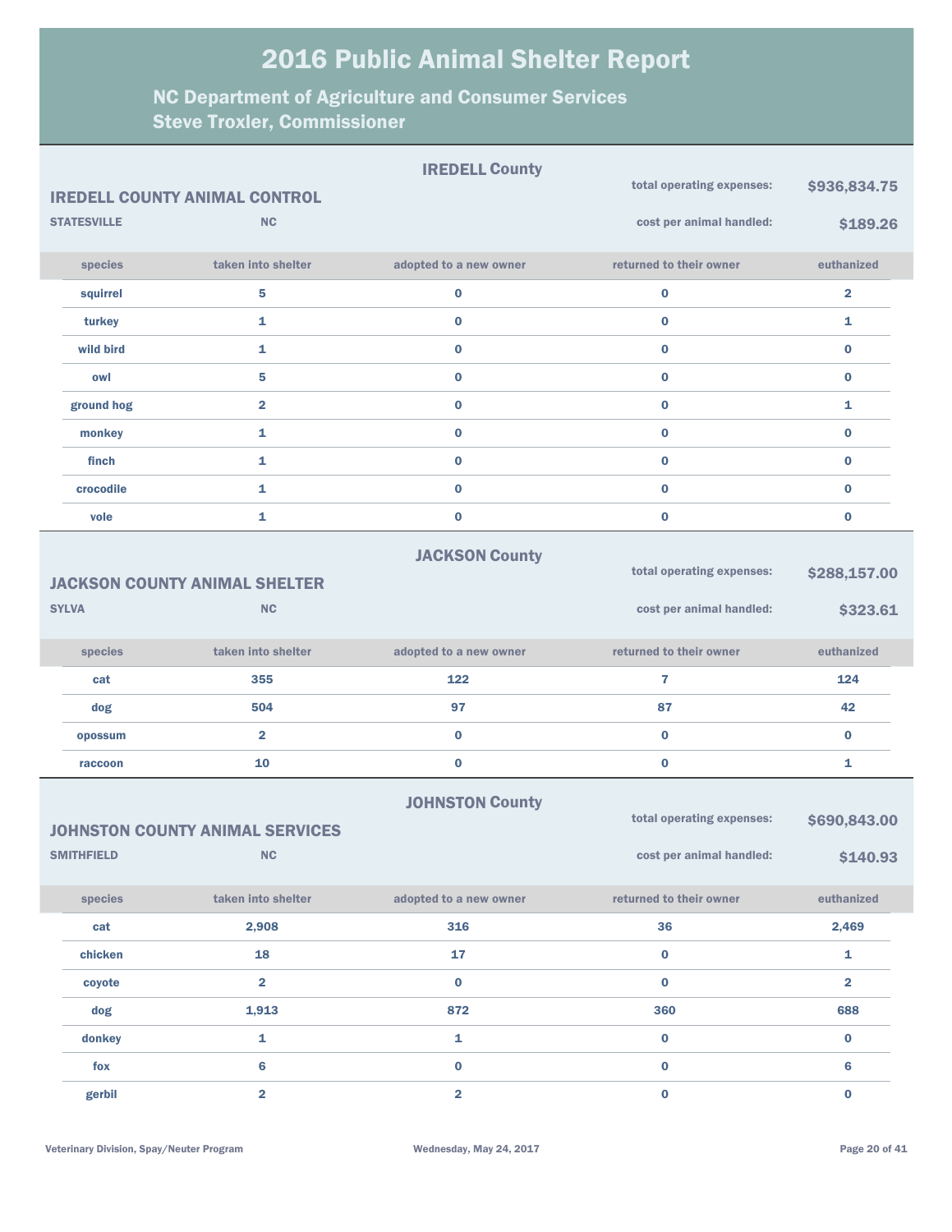|                         | <b>JOHNSTON COUNTY ANIMAL SERVICES</b> | <b>JOHNSTON County</b>  | total operating expenses: | \$690,843.00 |
|-------------------------|----------------------------------------|-------------------------|---------------------------|--------------|
| <b>SMITHFIELD</b>       | <b>NC</b>                              |                         | cost per animal handled:  | \$140.93     |
| species                 | taken into shelter                     | adopted to a new owner  | returned to their owner   | euthanized   |
| guinea pig              | 3                                      | 3                       | $\bf{0}$                  | $\bf{0}$     |
| horse                   | 5                                      | $\pmb{0}$               | 5                         | $\bf{0}$     |
| opossum                 | $6\phantom{1}$                         | $\pmb{0}$               | $\bf{0}$                  | 6            |
| pig                     | $6\phantom{1}$                         | 3                       | $\overline{\mathbf{2}}$   | $\mathbf{1}$ |
| rabbit                  | 3                                      | 3                       | $\bf{0}$                  | $\bf{0}$     |
| raccoon                 | 13                                     | $\pmb{0}$               | $\bf{0}$                  | 13           |
| rat                     | 1                                      | $\pmb{0}$               | $\mathbf{1}$              | $\bf{0}$     |
| sheep                   | 1                                      | 1                       | $\bf{0}$                  | $\bf{0}$     |
| snake                   | $\overline{\mathbf{2}}$                | 1                       | $\bf{0}$                  | 1            |
| turtle                  | 4                                      | 4                       | $\bf{0}$                  | $\bf{0}$     |
| owl                     | 1                                      | $\mathbf{1}$            | $\bf{0}$                  | $\bf{0}$     |
| amphibian               | $\overline{\mathbf{2}}$                | $\overline{\mathbf{2}}$ | $\bf{0}$                  | $\bf{0}$     |
| peacock                 | 1                                      | $\mathbf{1}$            | $\bf{0}$                  | $\bf{0}$     |
| spider                  | 3                                      | 3                       | $\bf{0}$                  | $\bf{0}$     |
|                         |                                        | <b>JOHNSTON County</b>  |                           |              |
| PINE LEVEL POLICE DEPT. |                                        |                         | total operating expenses: | \$500.00     |
| <b>PINE LEVEL</b>       | <b>NC</b>                              |                         | cost per animal handled:  | \$0.00       |
| species                 | taken into shelter                     | adopted to a new owner  | returned to their owner   | euthanized   |
| cat                     | $\overline{7}$                         | $\bf{0}$                | $\bf{0}$                  | $\bf{0}$     |
| dog                     | 9                                      | $\bf{0}$                | $\bf{0}$                  | $\bf{0}$     |
|                         |                                        | <b>JOHNSTON County</b>  | total operating expenses: | \$473.94     |
| <b>TOWN OF BENSON</b>   |                                        |                         |                           |              |
| <b>BENSON</b>           | ${\sf NC}$                             |                         | cost per animal handled:  | \$3.41       |
| species                 | taken into shelter                     | adopted to a new owner  | returned to their owner   | euthanized   |
| cat                     | 81                                     | $\pmb{0}$               | $\bf{0}$                  | $\bf{0}$     |
| dog                     | 58                                     | $\pmb{0}$               | $\bf 6$                   | $\mathbf 0$  |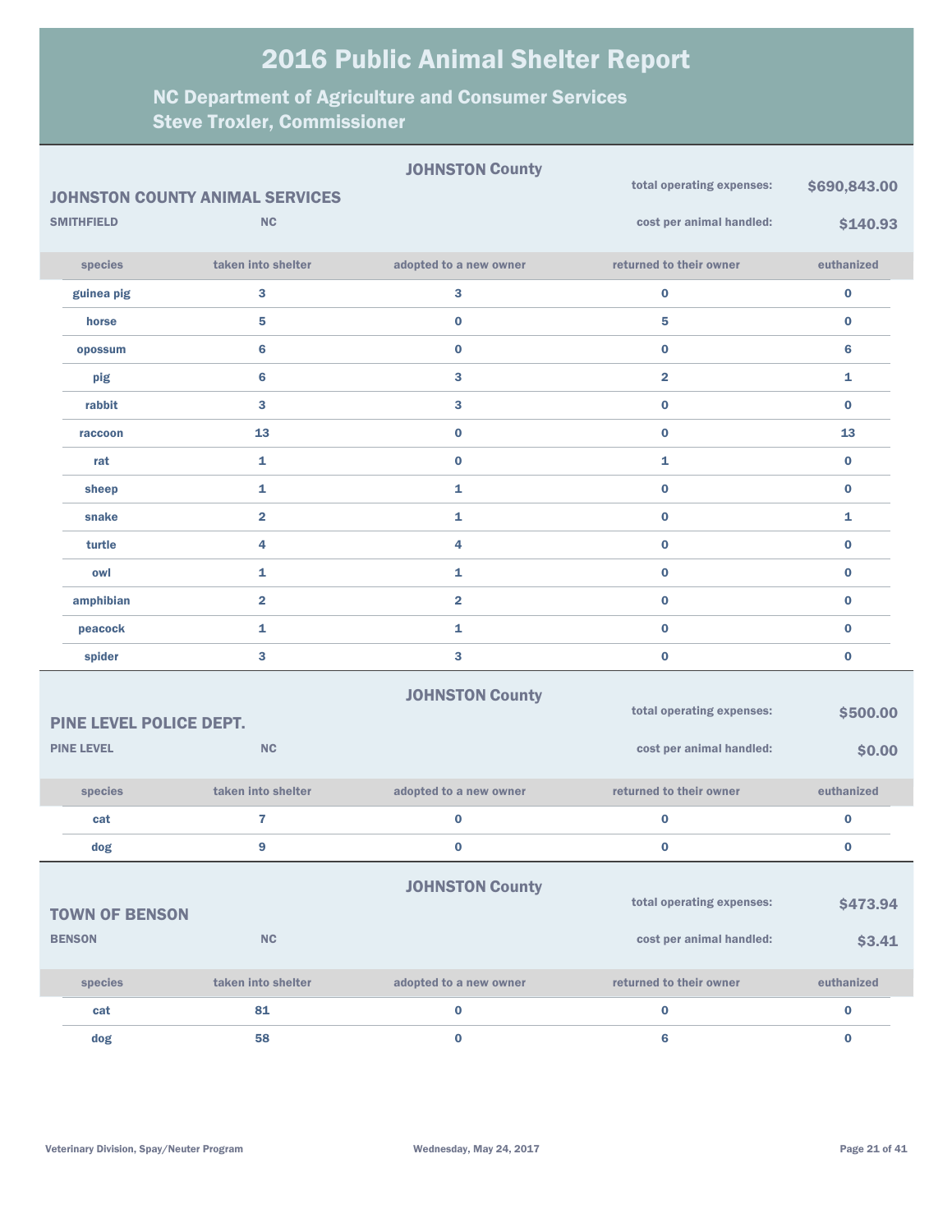|                                                                                                        |                        |                         | <b>LENOIR County</b>    |                           |                |
|--------------------------------------------------------------------------------------------------------|------------------------|-------------------------|-------------------------|---------------------------|----------------|
|                                                                                                        | <b>LENIOR CO. SPCA</b> |                         |                         | total operating expenses: | \$296,580.00   |
|                                                                                                        | <b>KINSTON</b>         | <b>NC</b>               |                         | cost per animal handled:  | \$133.35       |
|                                                                                                        | species                | taken into shelter      | adopted to a new owner  | returned to their owner   | euthanized     |
|                                                                                                        | cat                    | 1,088                   | 478                     | 1                         | 561            |
|                                                                                                        | dog                    | 1,263                   | 782                     | 94                        | 359            |
|                                                                                                        | fox                    | 1                       | $\bf{0}$                | $\bf{0}$                  | $\bf{0}$       |
|                                                                                                        | raccoon                | 1                       | $\bf{0}$                | $\bf{0}$                  | $\bf{0}$       |
| <b>LINCOLN County</b><br>total operating expenses:<br><b>LINCOLN COUNTY ANIMAL SERVICES</b>            |                        |                         |                         |                           | \$865,607.02   |
|                                                                                                        | <b>LINCOLNTON</b>      | <b>NC</b>               |                         | cost per animal handled:  | \$282.23       |
|                                                                                                        | species                | taken into shelter      | adopted to a new owner  | returned to their owner   | euthanized     |
|                                                                                                        | bat                    | 4                       | $\bf{0}$                | $\bf{0}$                  | 3              |
|                                                                                                        | cat                    | 1,801                   | 1,191                   | 9                         | 393            |
|                                                                                                        | chicken                | 4                       | 4                       | $\bf{0}$                  | $\bf{0}$       |
|                                                                                                        | dog                    | 1,228                   | 960                     | 173                       | 49             |
|                                                                                                        | ferret                 | 1                       | 0                       | $\bf{0}$                  | 1              |
|                                                                                                        | goat                   | 4                       | $\overline{\mathbf{2}}$ | $\overline{2}$            | $\bf{0}$       |
|                                                                                                        | guinea pig             | 3                       | 3                       | $\bf{0}$                  | $\bf{0}$       |
|                                                                                                        | opossum                | $\overline{2}$          | $\bf{0}$                | $\bf{0}$                  | $\overline{2}$ |
|                                                                                                        | pig                    | $\overline{7}$          | 5                       | $\mathbf{1}$              | 1              |
|                                                                                                        | rabbit                 | 3                       | 3                       | $\bf{0}$                  | $\bf{0}$       |
|                                                                                                        | raccoon                | 10                      | $\bf{0}$                | $\bf{0}$                  | 8              |
| <b>MACON County</b><br>total operating expenses:<br>\$222,959.82<br><b>MACON COUNTY ANIMAL SHELTER</b> |                        |                         |                         |                           |                |
|                                                                                                        | <b>FRANKLIN</b>        | NC                      |                         | cost per animal handled:  | \$224.76       |
|                                                                                                        | species                | taken into shelter      | adopted to a new owner  | returned to their owner   | euthanized     |
|                                                                                                        | cat                    | 391                     | 156                     | 10                        | 84             |
|                                                                                                        | dog                    | 598                     | 134                     | 163                       | 42             |
|                                                                                                        | hawk                   | 1                       | $\pmb{0}$               | $\mathbf 0$               | 1              |
|                                                                                                        | horse                  | $\overline{\mathbf{2}}$ | $\overline{\mathbf{2}}$ | $\pmb{0}$                 | $\pmb{0}$      |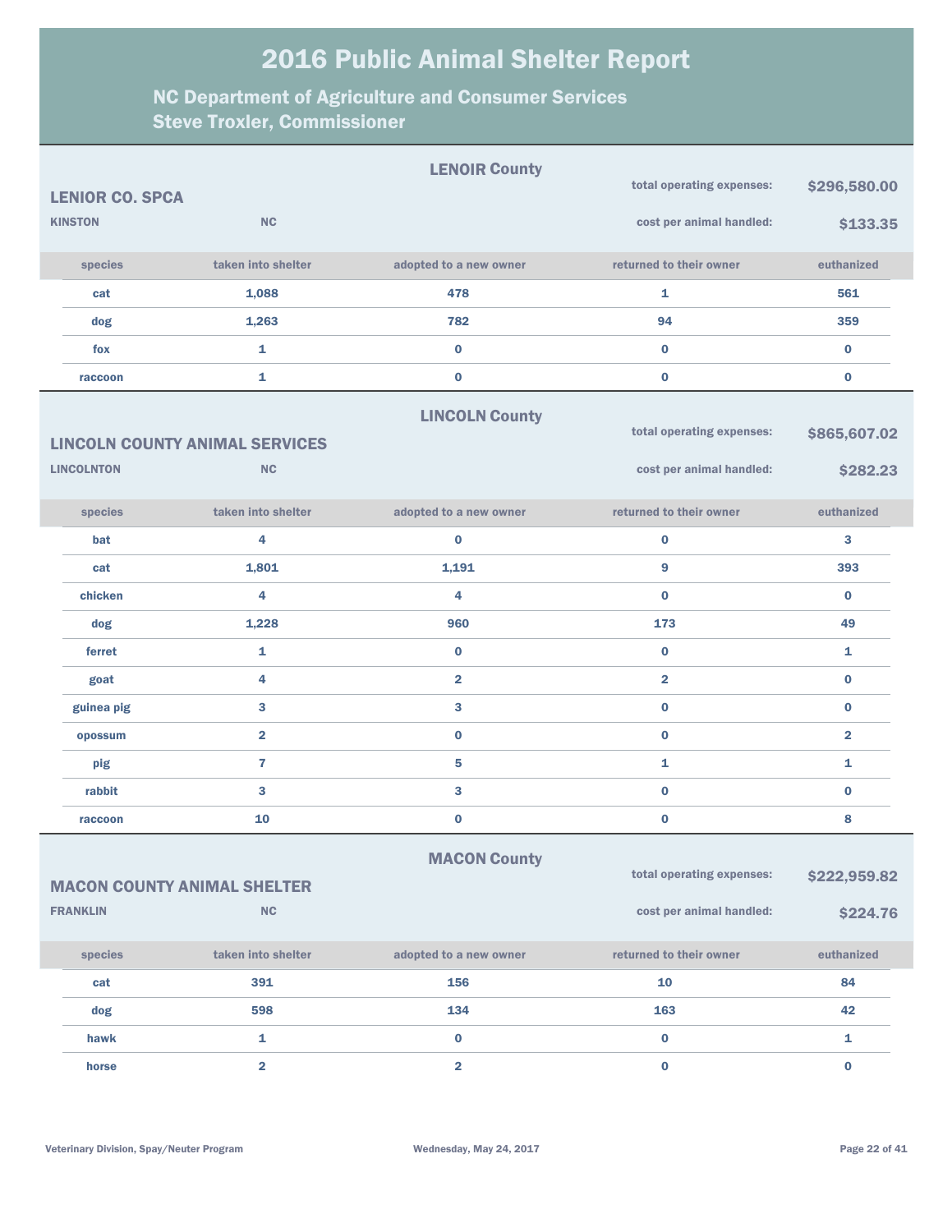|                    |                                                                 | <b>MADISON County</b>     | total operating expenses: |                |
|--------------------|-----------------------------------------------------------------|---------------------------|---------------------------|----------------|
|                    | <b>MADISON COUNTY ANIMAL SERVICES</b>                           |                           |                           | \$277,991.00   |
| <b>MARSHALL</b>    | <b>NC</b>                                                       |                           | cost per animal handled:  | \$328.59       |
| species            | taken into shelter                                              | adopted to a new owner    | returned to their owner   | euthanized     |
| cat                | 413                                                             | 267                       | 6                         | 133            |
| dog                | 433                                                             | 312                       | 52                        | 66             |
|                    | <b>MARTIN COUNTY SHERIFF'S ANIMAL ENFORCEMENT &amp; SHELTER</b> | <b>MARTIN County</b>      | total operating expenses: | \$212,000.00   |
| <b>WILLIAMSTON</b> | <b>NC</b>                                                       |                           | cost per animal handled:  | \$218.11       |
| species            | taken into shelter                                              | adopted to a new owner    | returned to their owner   | euthanized     |
| cat                | 521                                                             | 36                        | 9                         | 461            |
| dog                | 447                                                             | 171                       | 98                        | 131            |
| raccoon            | 4                                                               | $\bf{0}$                  | $\bf{0}$                  | $\bf{0}$       |
|                    | MCDOWELL COUNTY ANIMAL CONTROL                                  | total operating expenses: | \$117,352.76              |                |
| <b>MARION</b>      | <b>NC</b>                                                       |                           | cost per animal handled:  | \$42.89        |
| species            | taken into shelter                                              | adopted to a new owner    | returned to their owner   | euthanized     |
| cat                | 638                                                             | 372                       | 0                         | 266            |
| dog                | 730                                                             | 496                       | 75                        | 159            |
|                    | <b>CHARLOTTE/MECKLENBURG ANIMAL CONTROL</b>                     | total operating expenses: | \$5,541,722.00            |                |
| <b>CHARLOTTE</b>   | <b>NC</b>                                                       |                           | cost per animal handled:  | \$466.00       |
| species            | taken into shelter                                              | adopted to a new owner    | returned to their owner   | euthanized     |
| bird               | 266                                                             | 179                       | 6                         | 28             |
| cat                | 4,079                                                           | 2,380                     | 155                       | 1,296          |
| dog                | 6,492                                                           | 2,788                     | 1,434                     | 1,854          |
| other              | 1,024                                                           | 289                       | 8                         | 616            |
| livestock          | 31                                                              | 17                        | 14                        | $\overline{2}$ |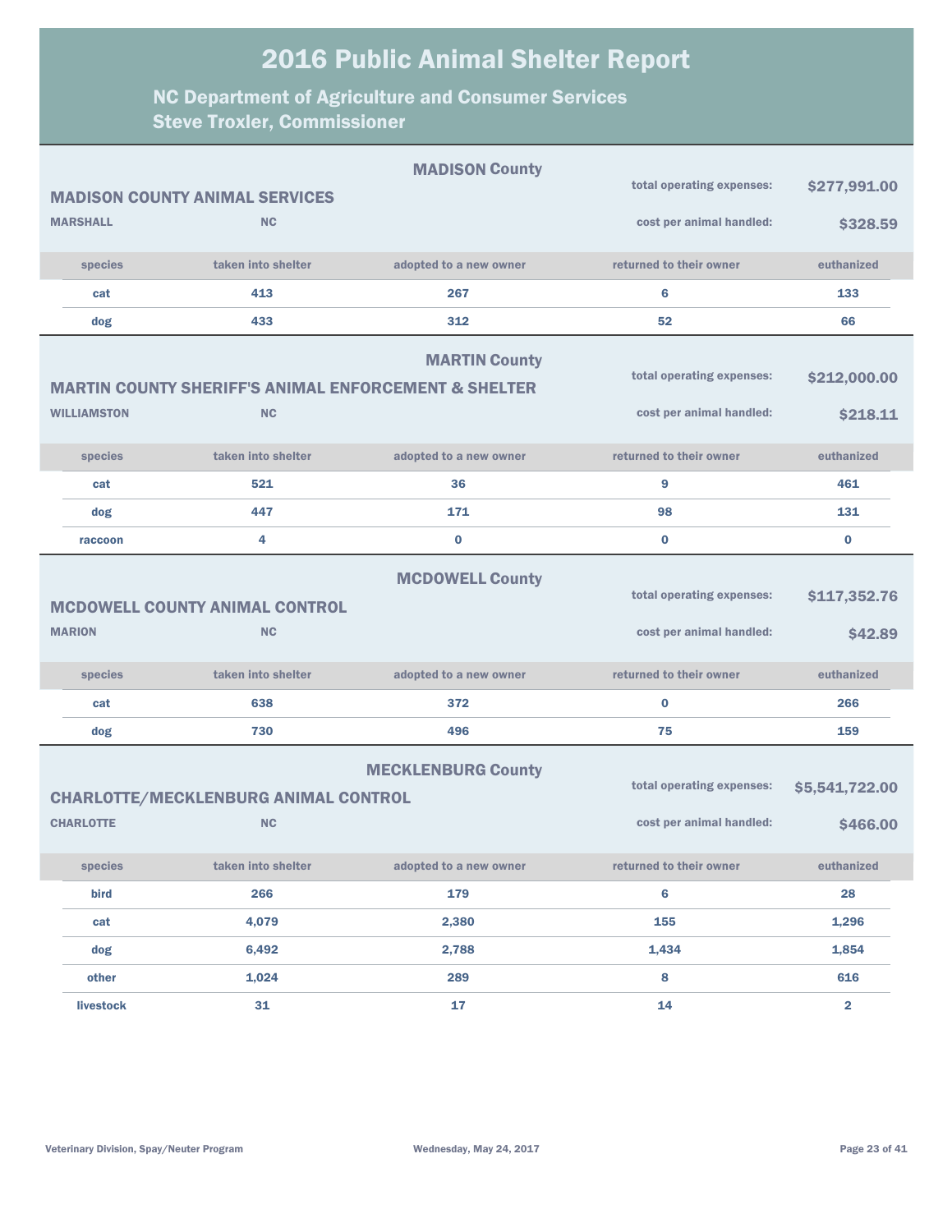#### NC Department of Agriculture and Consumer Services Steve Troxler, Commissioner

|                    |                                               | <b>MECKLENBURG County</b> | total operating expenses: | \$3,220.00              |
|--------------------|-----------------------------------------------|---------------------------|---------------------------|-------------------------|
|                    | <b>TOWN OF DAVIDSON ANIMAL SHELTER</b>        |                           |                           |                         |
| <b>DAVIDSON</b>    | <b>NC</b>                                     |                           | cost per animal handled:  | \$230.00                |
| species            | taken into shelter                            | adopted to a new owner    | returned to their owner   | euthanized              |
| cat                | 3                                             | 3                         | $\bf{0}$                  | $\pmb{0}$               |
| dog                | 11                                            | $\overline{\mathbf{2}}$   | $\overline{7}$            | $\overline{\mathbf{2}}$ |
|                    |                                               | <b>MONTGOMERY County</b>  |                           |                         |
|                    | <b>MONTGOMERY CO. ANIMAL CONTROL FACILITY</b> |                           | total operating expenses: | \$107,756.45            |
| <b>TROY</b>        | <b>NC</b>                                     |                           | cost per animal handled:  | \$100.33                |
|                    |                                               |                           |                           |                         |
| species            | taken into shelter                            | adopted to a new owner    | returned to their owner   | euthanized              |
| cat                | 457                                           | 34                        | $\bf{0}$                  | 423                     |
| dog                | 617                                           | 293                       | 20                        | 304                     |
|                    |                                               | <b>MOORE County</b>       |                           |                         |
|                    | <b>ANIMAL CENTER OF MOORE COUNTY</b>          |                           | total operating expenses: | \$789,149.00            |
| <b>CARTHAGE</b>    | <b>NC</b>                                     |                           | cost per animal handled:  | \$329.00                |
|                    |                                               |                           |                           |                         |
| species            | taken into shelter                            | adopted to a new owner    | returned to their owner   | euthanized              |
| bat                | 12                                            | $\bf{0}$                  | $\bf{0}$                  | 12                      |
| bird               | $\mathbf{1}$                                  | $\bf{0}$                  | $\bf{0}$                  | 1                       |
| cat                | 1,110                                         | 574                       | 30                        | 433                     |
| coyote             | 7                                             | $\bf{0}$                  | $\bf{0}$                  | 7                       |
| dog                | 1,251                                         | 829                       | 160                       | 267                     |
| ferret             | $\mathbf{1}$                                  | 1                         | $\bf{0}$                  | $\bf{0}$                |
| fox                | 5                                             | $\bf{0}$                  | $\bf{0}$                  | 5                       |
| guinea pig         | $\mathbf{1}$                                  | $\pmb{0}$                 | $\bf{0}$                  | 1                       |
| horse              | $\mathbf{1}$                                  | 1                         | $\bf{0}$                  | $\bf{0}$                |
| pig                | 3                                             | 3                         | $\bf{0}$                  | $\bf{0}$                |
| raccoon            | 5                                             | $\bf{0}$                  | $\bf{0}$                  | 5                       |
| squirrel           | 1                                             | $\pmb{0}$                 | $\bf{0}$                  | 1                       |
|                    |                                               | <b>NASH County</b>        |                           |                         |
|                    | <b>CITY OF ROCKY MOUNT ANIMAL SHELTER</b>     |                           | total operating expenses: | \$452,000.00            |
| <b>ROCKY MOUNT</b> | NC                                            |                           | cost per animal handled:  | \$316.52                |
|                    |                                               |                           |                           |                         |
| species            | taken into shelter                            | adopted to a new owner    | returned to their owner   | euthanized              |
|                    |                                               |                           |                           |                         |

Veterinary Division, Spay/Neuter Program Wednesday, May 24, 2017 Page 24 of 41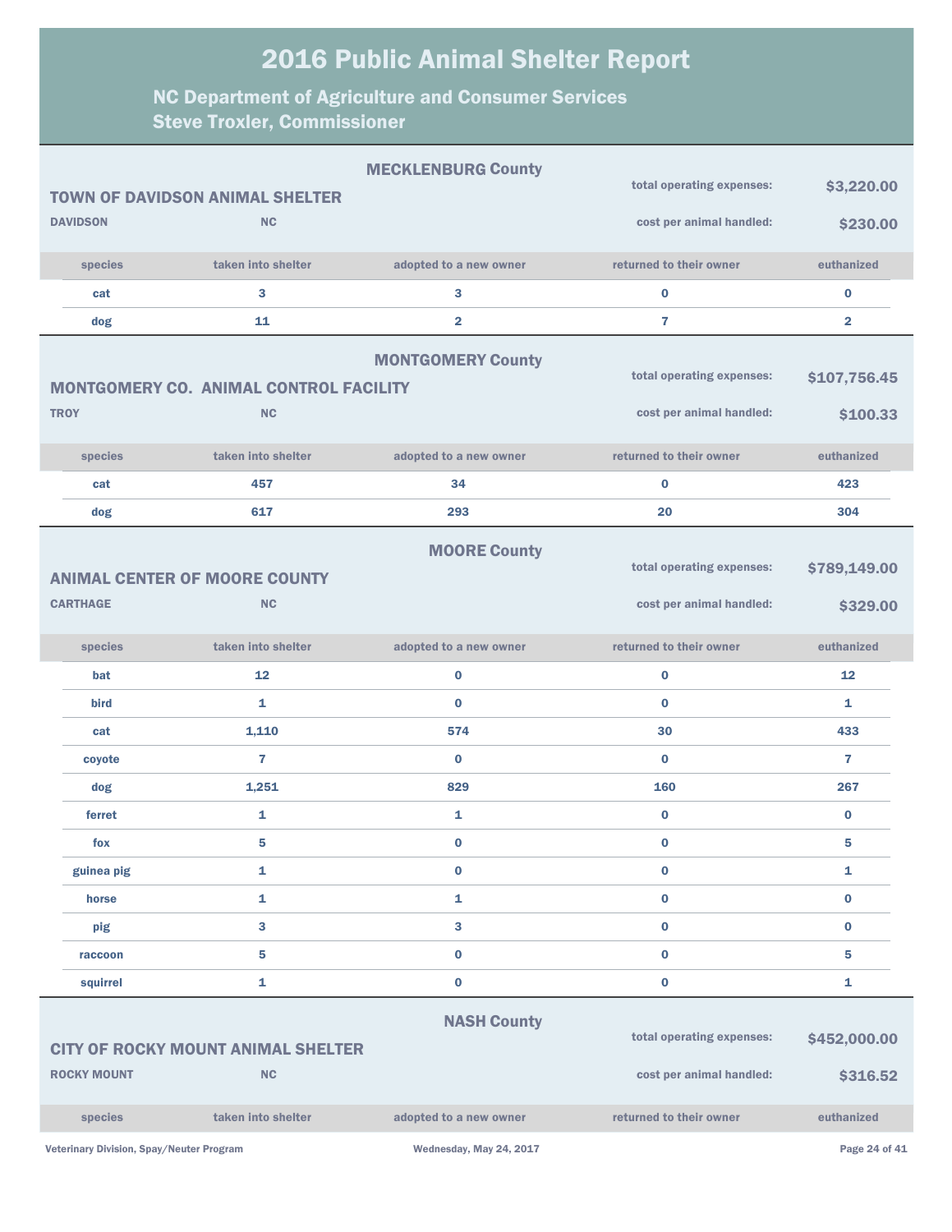|                    |                                                | <b>NASH County</b>        |                           |                         |
|--------------------|------------------------------------------------|---------------------------|---------------------------|-------------------------|
|                    | <b>CITY OF ROCKY MOUNT ANIMAL SHELTER</b>      |                           | total operating expenses: | \$452,000.00            |
| <b>ROCKY MOUNT</b> | <b>NC</b>                                      |                           | cost per animal handled:  | \$316.52                |
| species            | taken into shelter                             | adopted to a new owner    | returned to their owner   | euthanized              |
| bat                | 36                                             | $\bf{0}$                  | $\bf{0}$                  | 36                      |
| cat                | 605                                            | 182                       | 1                         | 406                     |
| dog                | 787                                            | 512                       | 108                       | 164                     |
|                    |                                                | <b>NASH County</b>        |                           |                         |
|                    | <b>NASH COUNTY ANIMAL CONTROL</b>              |                           | total operating expenses: | \$352,487.26            |
| <b>NASHVILLE</b>   | <b>NC</b>                                      |                           | cost per animal handled:  | \$190.23                |
| species            | taken into shelter                             | adopted to a new owner    | returned to their owner   | euthanized              |
| cat                | 1,036                                          | 212                       | 6                         | 307                     |
| deer               | 1                                              | $\bf{0}$                  | $\bf{0}$                  | 1                       |
| dog                | 805                                            | 522                       | 36                        | 192                     |
| fox                | 1                                              | $\bf{0}$                  | $\bf{0}$                  | 1                       |
| horse              | $\overline{\mathbf{2}}$                        | $\overline{\mathbf{2}}$   | $\bf{0}$                  | $\bf{0}$                |
| opossum            | $\overline{2}$                                 | 0                         | $\bf{0}$                  | $\overline{\mathbf{2}}$ |
| raccoon            | 3                                              | 0                         | $\bf{0}$                  | $\mathbf{1}$            |
| skunk              | 1                                              | 0                         | $\bf{0}$                  | $\bf{0}$                |
| snake              | 1                                              | $\bf{0}$                  | $\bf{0}$                  | $\bf{0}$                |
| ground hog         | 1                                              | 0                         | $\bf{0}$                  | $\mathbf{1}$            |
|                    |                                                | <b>NEW HANOVER County</b> |                           |                         |
|                    | <b>NEW HANOVER CO. ANIMAL CONTROL SERVICES</b> |                           | total operating expenses: | \$1,366,836.00          |
| <b>WILMINGTON</b>  | NC                                             |                           | cost per animal handled:  | \$453.00                |
| species            | taken into shelter                             | adopted to a new owner    | returned to their owner   | euthanized              |
| cat                | 1,359                                          | 487                       | 101                       | 734                     |
| dog                | 1,238                                          | 378                       | 427                       | 413                     |
| opossum            | 17                                             | $\bf{0}$                  | $\mathbf 0$               | 17                      |
| rabbit             | 18                                             | 16                        | $\pmb{0}$                 | $\overline{\mathbf{2}}$ |
| raccoon            | 281                                            | $\mathbf{0}$              | $\mathbf 0$               | 281                     |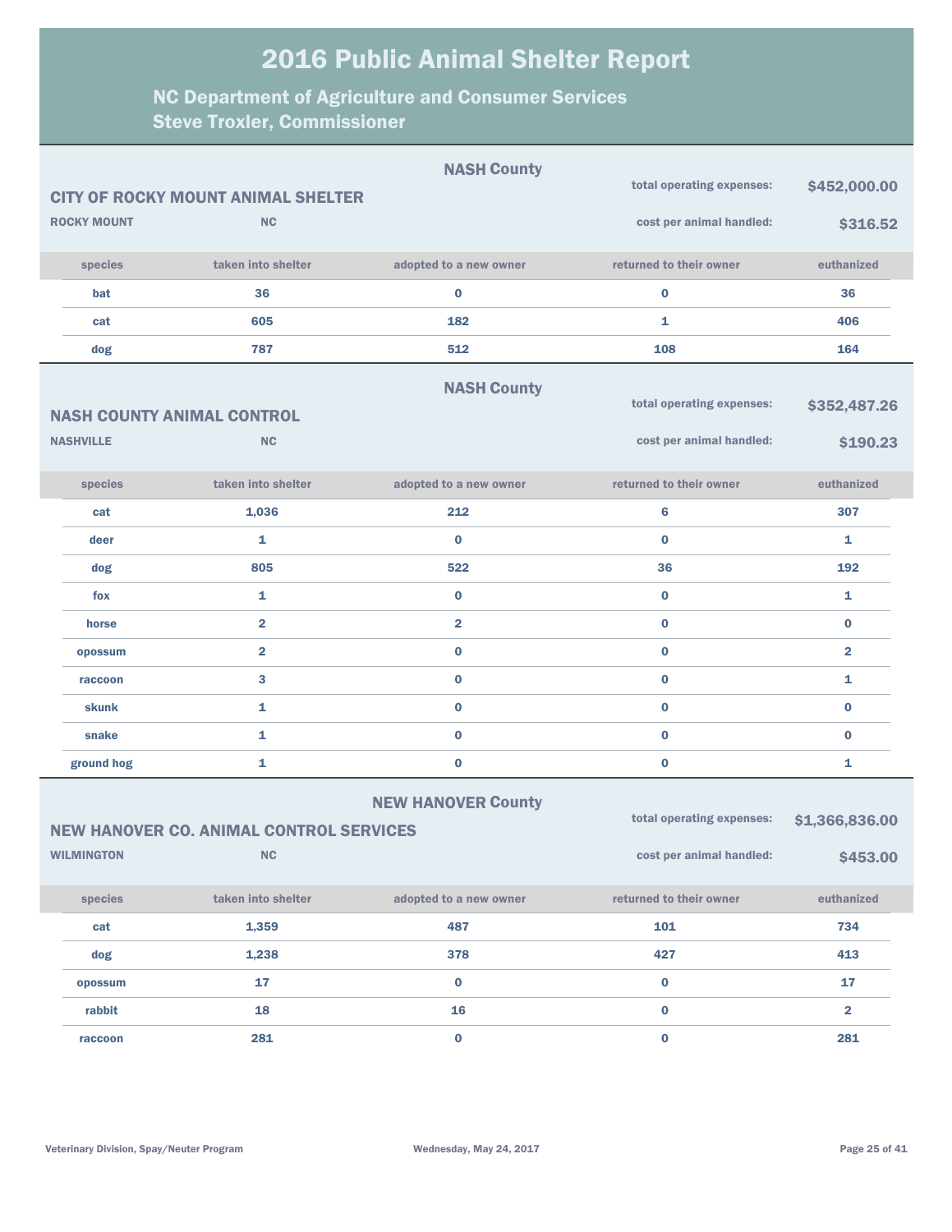|                            |                                          | <b>NORTHAMPTON County</b> |                           |                         |
|----------------------------|------------------------------------------|---------------------------|---------------------------|-------------------------|
| <b>CONWAY POLICE DEPT.</b> |                                          |                           | total operating expenses: | \$50.00                 |
| <b>CONWAY</b>              | NC                                       |                           | cost per animal handled:  | \$5.00                  |
| species                    | taken into shelter                       | adopted to a new owner    | returned to their owner   | euthanized              |
| cat                        | 3                                        | $\bf{0}$                  | 3                         | $\bf{0}$                |
| dog                        | $6\phantom{a}$                           | 1                         | 5                         | $\bf{0}$                |
|                            |                                          | <b>NORTHAMPTON County</b> |                           |                         |
|                            | <b>NORTHAMPTON COUNTY ANIMAL SHELTER</b> |                           | total operating expenses: | \$121,690.02            |
| <b>JACKSON</b>             | <b>NC</b>                                |                           | cost per animal handled:  | \$276.57                |
| species                    | taken into shelter                       | adopted to a new owner    | returned to their owner   | euthanized              |
| cat                        | 232                                      | 18                        | $\overline{2}$            | 212                     |
| dog                        | 208                                      | 94                        | 16                        | 98                      |
|                            |                                          | <b>NORTHAMPTON County</b> |                           |                         |
| <b>TOWN OF GARYSBURG</b>   |                                          |                           | total operating expenses: | \$85.00                 |
| <b>GARYSBURG</b>           | NC                                       |                           | cost per animal handled:  | \$3.00                  |
| species                    | taken into shelter                       | adopted to a new owner    | returned to their owner   | euthanized              |
| cat                        | 15                                       | $\bf{0}$                  | $\bf{0}$                  | $\bf{0}$                |
| dog                        | 10                                       | $\bf{0}$                  | $\overline{\mathbf{2}}$   | $\bf{0}$                |
|                            |                                          | <b>ONSLOW County</b>      |                           |                         |
|                            | <b>ONSLOW COUNTY ANIMAL SHELTER</b>      |                           | total operating expenses: | \$1,412,592.00          |
| <b>JACKSONVILLE</b>        | <b>NC</b>                                |                           | cost per animal handled:  | \$321.12                |
| species                    | taken into shelter                       | adopted to a new owner    | returned to their owner   | euthanized              |
| bat                        | 3                                        | $\bf{0}$                  | $\bf{0}$                  | 3                       |
| cat                        | 2,086                                    | 784                       | 40                        | 1,217                   |
| dog                        | 2,282                                    | 1,295                     | 580                       | 471                     |
| fox                        | 4                                        | $\bf{0}$                  | $\mathbf 0$               | $\overline{\mathbf{4}}$ |
| other                      | 15                                       | 6                         | 8                         | $\mathbf{1}$            |
| rabbit                     | $\overline{\mathbf{2}}$                  | $\overline{\mathbf{2}}$   | $\bf{0}$                  | $\bf{0}$                |
| raccoon                    | $\overline{7}$                           | $\bf{0}$                  | $\bf{0}$                  | $\overline{7}$          |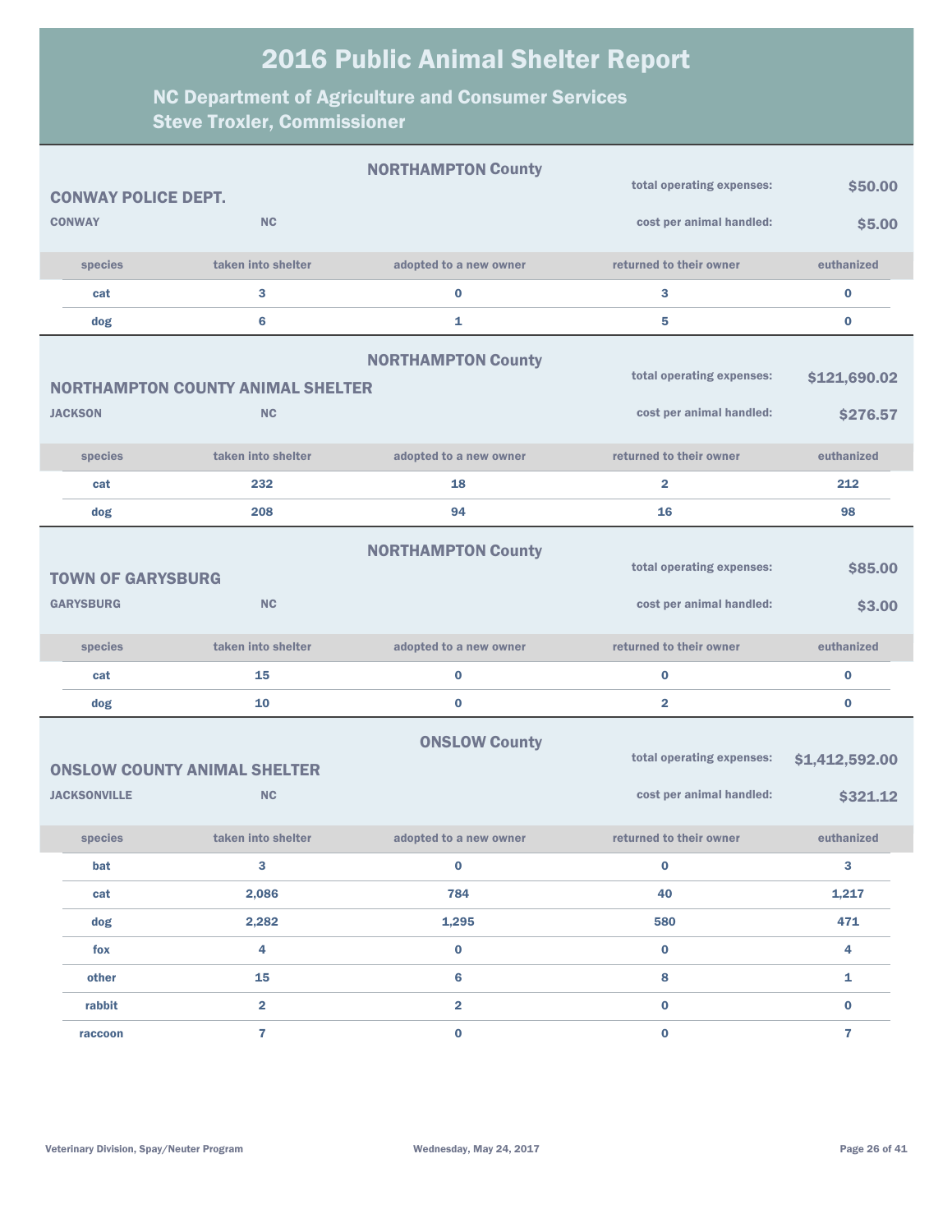|                    |                                     | <b>ORANGE County</b>    |                           |                |
|--------------------|-------------------------------------|-------------------------|---------------------------|----------------|
|                    | <b>ORANGE COUNTY ANIMAL SHELTER</b> |                         | total operating expenses: | \$1,056,793.00 |
| <b>CHAPEL HILL</b> | NC                                  |                         | cost per animal handled:  | \$344.46       |
| species            | taken into shelter                  | adopted to a new owner  | returned to their owner   | euthanized     |
| bat                | 92                                  | $\pmb{0}$               | $\pmb{0}$                 | 67             |
| caiman             | 1                                   | 1                       | $\pmb{0}$                 | 0              |
| cat                | 1,360                               | 983                     | 41                        | 246            |
| chicken            | 118                                 | 87                      | 13                        | 16             |
| cockatiel          | 3                                   | $\pmb{0}$               | 3                         | $\bf{0}$       |
| coyote             | $\overline{\mathbf{2}}$             | $\pmb{0}$               | $\pmb{0}$                 | 1              |
| deer               | 25                                  | $\pmb{0}$               | $\pmb{0}$                 | 13             |
| dog                | 1,290                               | 755                     | 364                       | 166            |
| duck               | $\overline{\mathbf{2}}$             | $\overline{\mathbf{2}}$ | $\mathbf 0$               | $\bf{0}$       |
| ferret             | $\overline{\mathbf{5}}$             | $\pmb{0}$               | $\pmb{0}$                 | 1              |
| fish               | 5                                   | $\bf{0}$                | 5                         | $\bf{0}$       |
| fox                | 13                                  | $\pmb{0}$               | $\pmb{0}$                 | 9              |
| guinea pig         | ${\bf 5}$                           | ${\bf 5}$               | $\pmb{0}$                 | $\bf{0}$       |
| hamster            | 1                                   | $\mathbf 1$             | $\pmb{0}$                 | 0              |
| horse              | 1                                   | $\mathbf 1$             | $\pmb{0}$                 | 0              |
| opossum            | 1                                   | $\pmb{0}$               | $\pmb{0}$                 | 1              |
| parakeet           | 3                                   | $\mathbf{3}$            | $\pmb{0}$                 | $\bf{0}$       |
| pot belly pig      | 1                                   | $\pmb{0}$               | 1                         | 0              |
| rabbit             | 28                                  | 26                      | $\pmb{0}$                 | 1              |
| raccoon            | 18                                  | $\mathbf 0$             | $\pmb{0}$                 | ${\bf 10}$     |
| rat                | 27                                  | 21                      | $\mathbf 0$               | $\bf{0}$       |
| robin              | 1                                   | $\mathbf{1}$            | $\pmb{0}$                 | 0              |
| sheep              | $\overline{\mathbf{2}}$             | $\pmb{0}$               | $\overline{\mathbf{2}}$   | 0              |
| skunk              | 12                                  | $\pmb{0}$               | $\pmb{0}$                 | $\bf{6}$       |
| snake              | 36                                  | 35                      | 1                         | 0              |
| turtle             | $\overline{\mathbf{2}}$             | $\overline{\mathbf{2}}$ | $\pmb{0}$                 | 0              |
| guinea fowl        | $\mathbf 1$                         | $\mathbf 1$             | $\pmb{0}$                 | 0              |
| ground hog         | 3                                   | $\pmb{0}$               | $\pmb{0}$                 | 1              |
| finch              | ${\bf 5}$                           | $\overline{\mathbf{4}}$ | $\pmb{0}$                 | 1              |
| quail              | 4                                   | $\pmb{0}$               | 4                         | 0              |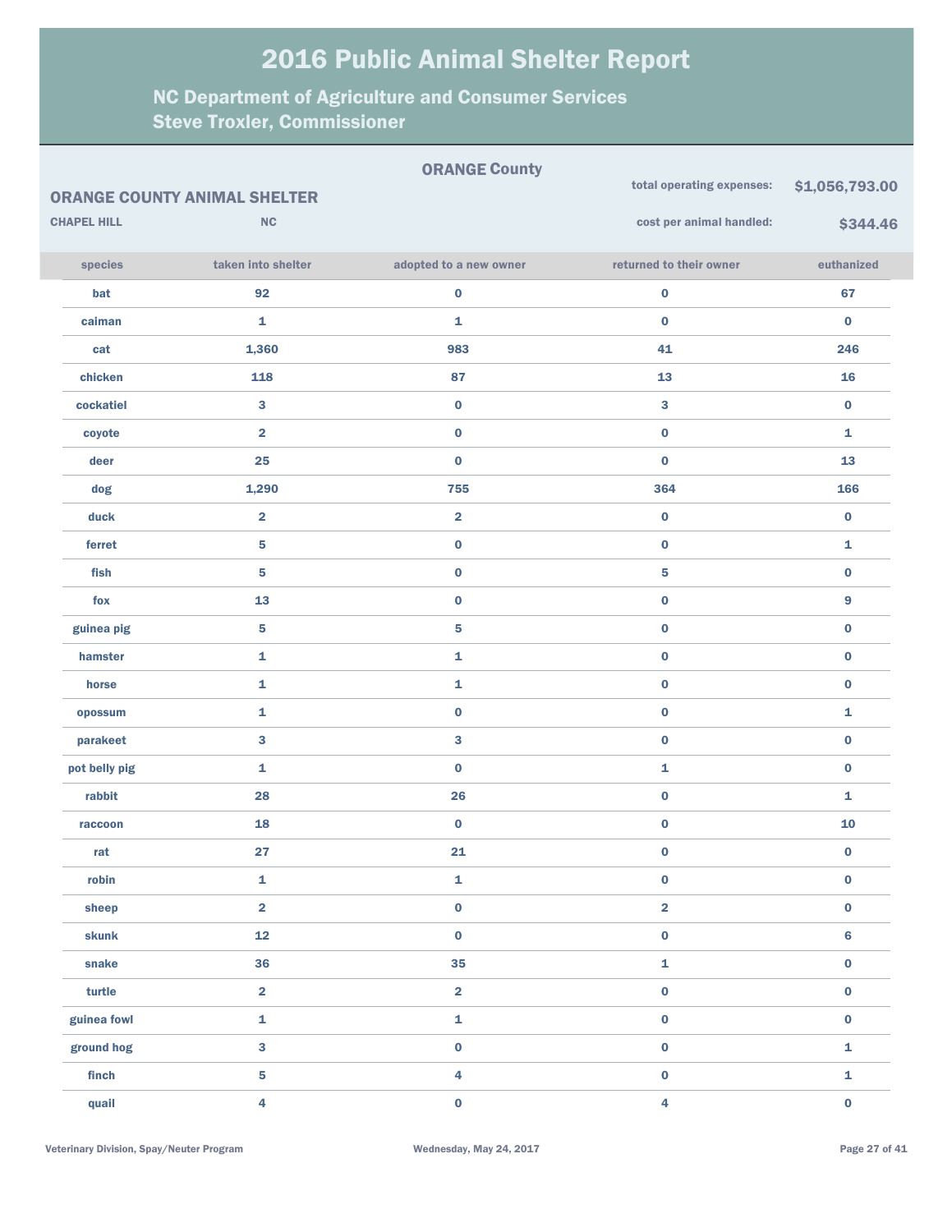|                                                                   |                                          | <b>ORANGE COUNTY ANIMAL SHELTER</b>  | <b>ORANGE County</b>     | total operating expenses:                             | \$1,056,793.00           |
|-------------------------------------------------------------------|------------------------------------------|--------------------------------------|--------------------------|-------------------------------------------------------|--------------------------|
|                                                                   | <b>CHAPEL HILL</b>                       | <b>NC</b>                            |                          | cost per animal handled:                              | \$344.46                 |
|                                                                   | species                                  | taken into shelter                   | adopted to a new owner   | returned to their owner                               | euthanized               |
|                                                                   | budgerigar                               | 1                                    | 1                        | $\bf{0}$                                              | $\pmb{0}$                |
|                                                                   |                                          |                                      | <b>PASQUOTANK County</b> |                                                       |                          |
|                                                                   |                                          | SPCA OF NORTHEASTERN N.C., INC.      |                          | total operating expenses:                             | \$302,295.00             |
|                                                                   | <b>ELIZABETH CITY</b>                    | <b>NC</b>                            |                          | cost per animal handled:                              | \$119.91                 |
|                                                                   |                                          |                                      |                          |                                                       |                          |
|                                                                   | species                                  | taken into shelter                   | adopted to a new owner   | returned to their owner                               | euthanized               |
|                                                                   | cat                                      | 1,692                                | 355                      | 28                                                    | 1,111                    |
|                                                                   | dog                                      | 814                                  | 267                      | 232                                                   | 194                      |
|                                                                   | ferret                                   | $\mathbf{1}$                         | $\mathbf{1}$             | $\bf{0}$                                              | $\bf{0}$                 |
|                                                                   | guinea pig                               | 9                                    | 8                        | $\bf{0}$                                              | $\bf{0}$                 |
|                                                                   | rabbit                                   | 5                                    | 5                        | $\bf{0}$                                              | $\bf{0}$                 |
| <b>PENDER COUNTY ANIMAL SHELTER</b><br><b>NC</b><br><b>BURGAW</b> |                                          |                                      | <b>PENDER County</b>     | total operating expenses:<br>cost per animal handled: | \$374,155.59<br>\$136.25 |
|                                                                   | species                                  | taken into shelter                   | adopted to a new owner   | returned to their owner                               | euthanized               |
|                                                                   | <b>bird</b>                              | $\overline{\mathbf{2}}$              | $\overline{2}$           | $\bf{0}$                                              | $\bf{0}$                 |
|                                                                   | cat                                      | 1,475                                | 639                      | 33                                                    | 762                      |
|                                                                   | dog                                      | 1,198                                | 717                      | 269                                                   | 192                      |
|                                                                   | donkey                                   | $\overline{7}$                       | $\bf{0}$                 | $\overline{7}$                                        | $\bf{0}$                 |
|                                                                   | ferret                                   | 1                                    | $\bf{0}$                 | 1                                                     | $\bf{0}$                 |
|                                                                   | goat                                     | 10                                   | $\overline{\mathbf{2}}$  | $\overline{7}$                                        | 1                        |
|                                                                   | horse                                    | 23                                   | 13                       | $\overline{7}$                                        | $\bf{0}$                 |
|                                                                   | pig                                      | 14                                   | 4                        | 10                                                    | $\bf{0}$                 |
|                                                                   | rabbit                                   | $12 \overline{ }$                    | 11                       | $\bf{0}$                                              | 1                        |
|                                                                   | rat                                      | 4                                    | 4                        | $\bf{0}$                                              | $\pmb{0}$                |
|                                                                   |                                          |                                      | <b>PERSON County</b>     |                                                       |                          |
|                                                                   |                                          | <b>PERSON COUNTY ANIMAL SERVICES</b> |                          | total operating expenses:                             | \$118,195.00             |
|                                                                   | <b>ROXBORO</b>                           | NC                                   |                          | cost per animal handled:                              | \$61.91                  |
|                                                                   | species                                  | taken into shelter                   | adopted to a new owner   | returned to their owner                               | euthanized               |
|                                                                   | Veterinary Division, Spay/Neuter Program |                                      | Wednesday, May 24, 2017  |                                                       | Page 28 of 41            |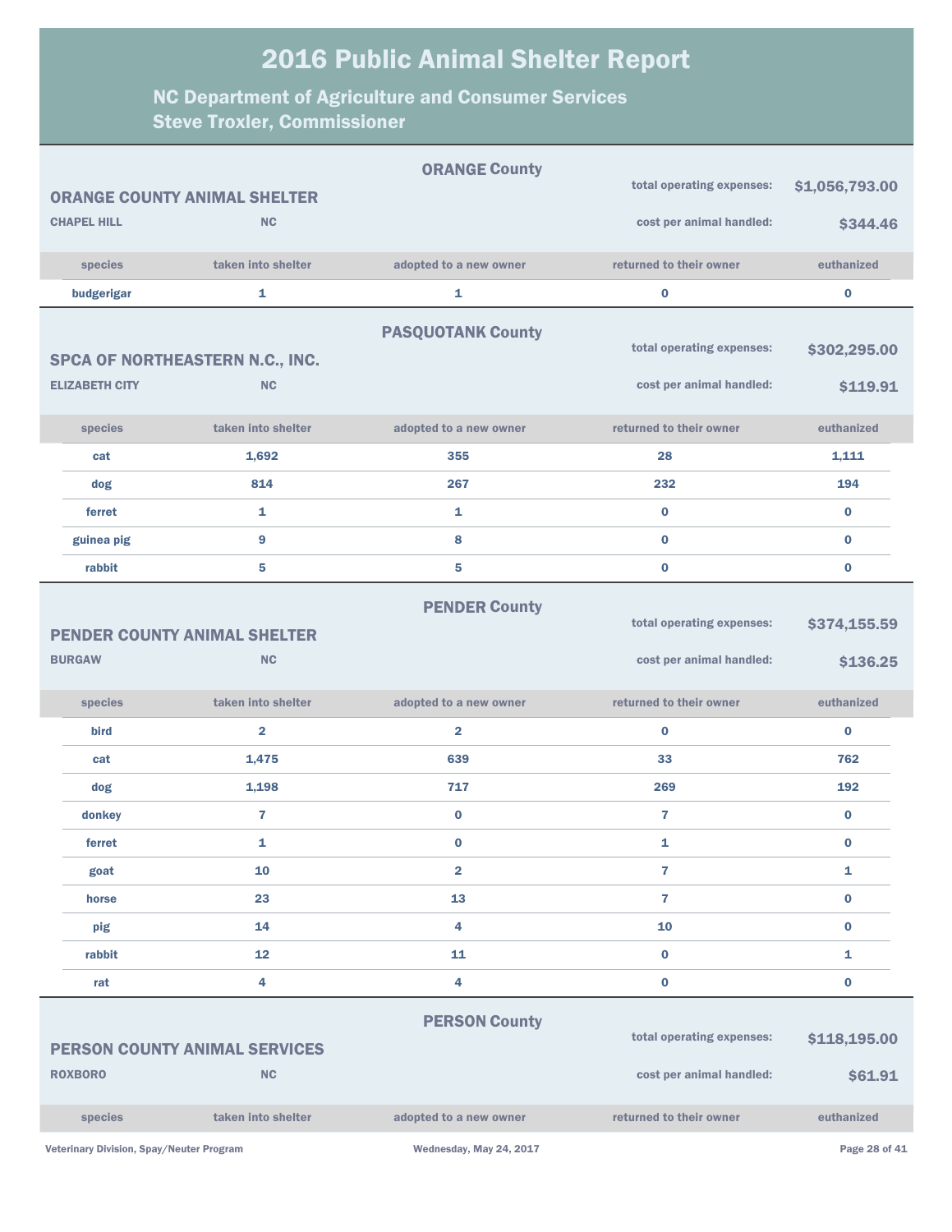|                                |                | <b>PERSON COUNTY ANIMAL SERVICES</b>     | <b>PERSON County</b>   | total operating expenses: | \$118,195.00 |
|--------------------------------|----------------|------------------------------------------|------------------------|---------------------------|--------------|
|                                | <b>ROXBORO</b> | NC                                       |                        | cost per animal handled:  | \$61.91      |
|                                | species        | taken into shelter                       | adopted to a new owner | returned to their owner   | euthanized   |
|                                | bat            | $\mathbf{1}$                             | 0                      | $\mathbf 0$               | 1            |
|                                | bird           | $\mathbf{1}$                             | 1                      | $\bf{0}$                  | $\bf{0}$     |
|                                | cat            | 1,076                                    | 218                    | 12                        | 824          |
|                                | dog            | 827                                      | 469                    | 128                       | 228          |
|                                | fox            | 1                                        | $\bf{0}$               | $\bf{0}$                  | 1            |
|                                | guinea pig     | $\mathbf{1}$                             | $\bf{0}$               | 1                         | $\bf{0}$     |
|                                | pig            | $\overline{\mathbf{2}}$                  | $\bf{0}$               | 1                         | 1            |
|                                |                |                                          | <b>PITT County</b>     |                           |              |
|                                |                | <b>CITY OF GREENVILLE ANIMAL SHELTER</b> |                        | total operating expenses: | \$44,742.20  |
| <b>GREENVILLE</b><br><b>NC</b> |                |                                          |                        | cost per animal handled:  | \$40.00      |
|                                |                |                                          |                        |                           |              |
|                                | species        | taken into shelter                       | adopted to a new owner | returned to their owner   | euthanized   |
|                                | cat            | 525                                      | 8                      | 11                        | 65           |
|                                | coyote         | $\overline{\mathbf{2}}$                  | $\bf{0}$               | $\bf{0}$                  | $\bf{0}$     |
|                                | deer           | 14                                       | $\bf{0}$               | $\bf{0}$                  | $\bf{0}$     |
|                                | dog            | 524                                      | 24                     | 70                        | 21           |
|                                | fox            | 8                                        | $\bf{0}$               | $\bf{0}$                  | $\bf{0}$     |
|                                | hawk           | $\mathbf{1}$                             | $\bf{0}$               | $\bf{0}$                  | $\bf{0}$     |
|                                | opossum        | 32                                       | $\bf{0}$               | $\bf{0}$                  | $\bf{0}$     |
|                                | pigeon         | $6\phantom{1}6$                          | $\bf{0}$               | $\bf{0}$                  | $\bf{0}$     |
|                                | rabbit         | 9                                        | 0                      | $\bf{0}$                  | $\bf{0}$     |
|                                | raccoon        | 28                                       | $\mathbf 0$            | $\pmb{0}$                 | $\mathbf 0$  |
|                                | seagull        | $\overline{\mathbf{4}}$                  | $\mathbf 0$            | $\pmb{0}$                 | $\mathbf 0$  |
|                                | snake          | 11                                       | $\pmb{0}$              | $\pmb{0}$                 | $\mathbf 0$  |
|                                | squirrel       | 22                                       | $\pmb{0}$              | $\pmb{0}$                 | $\mathbf 0$  |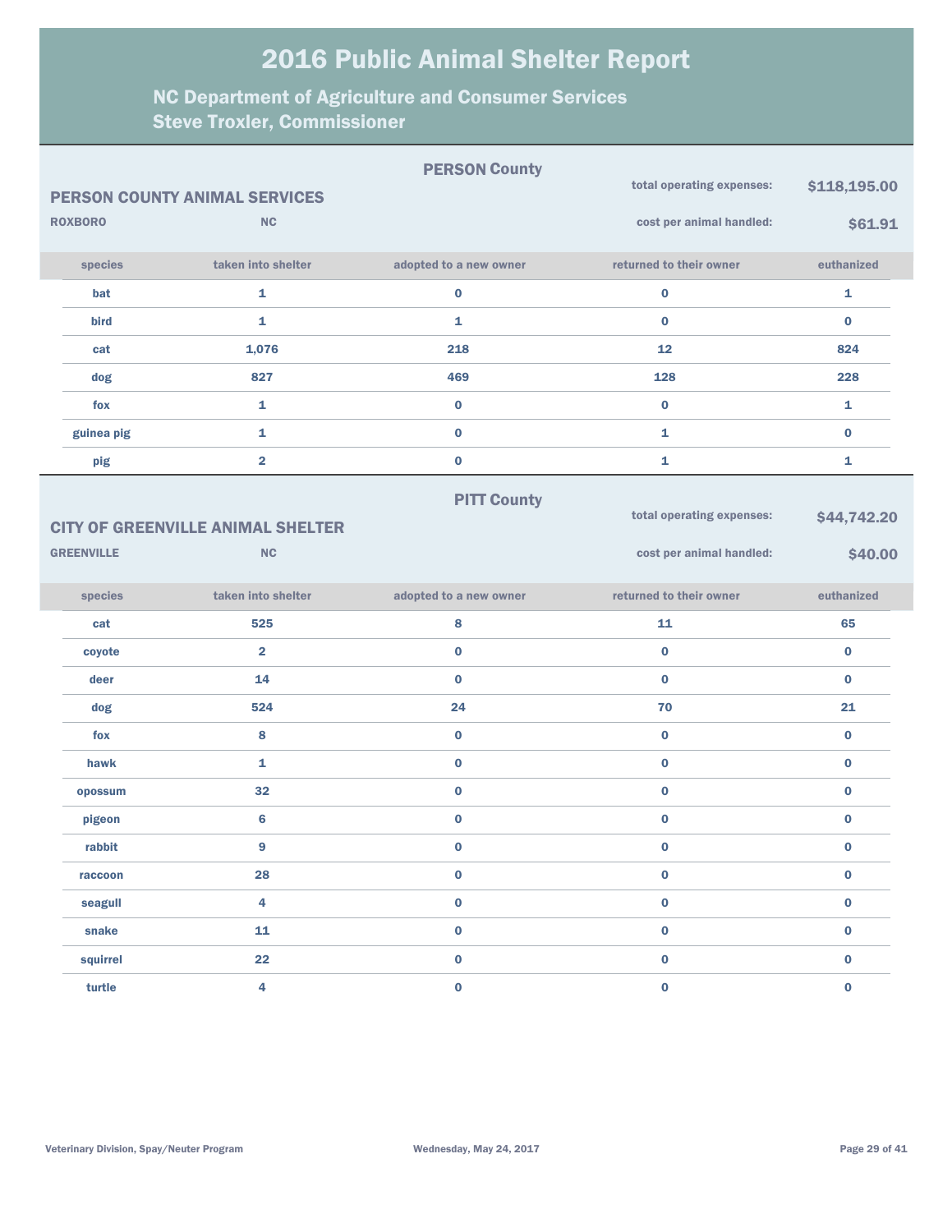|                   |                                   |                                              | <b>PITT County</b>     |                           |              |
|-------------------|-----------------------------------|----------------------------------------------|------------------------|---------------------------|--------------|
|                   |                                   | <b>FARMVILLE POLICE DEPT. ANIMAL CONTROL</b> |                        | total operating expenses: | \$825.00     |
| <b>FARMVILLE</b>  |                                   | <b>NC</b>                                    |                        | cost per animal handled:  | \$9.17       |
|                   | species                           | taken into shelter                           | adopted to a new owner | returned to their owner   | euthanized   |
|                   | cat                               | 59                                           | 5                      | $\bf{0}$                  | 23           |
|                   | dog                               | 31                                           | 14                     | 11                        | 3            |
|                   |                                   |                                              | <b>PITT County</b>     |                           |              |
|                   | <b>PITT COUNTY ANIMAL SHELTER</b> |                                              |                        | total operating expenses: | \$860,694.00 |
| <b>GREENVILLE</b> |                                   | <b>NC</b>                                    |                        | cost per animal handled:  | \$297.20     |
|                   | species                           | taken into shelter                           | adopted to a new owner | returned to their owner   | euthanized   |
|                   | cat                               | 1,361                                        | 524                    | 24                        | 812          |
|                   | dog                               | 1,535                                        | 783                    | 184                       | 521          |
|                   | opossum                           | 1                                            | $\bf{0}$               | $\bf{0}$                  | 1            |
|                   | rabbit                            | 1                                            | $\bf{0}$               | $\mathbf{1}$              | $\bf{0}$     |
|                   | raccoon                           | 1                                            | $\bf{0}$               | $\bf{0}$                  | 1            |
|                   |                                   |                                              | <b>PITT County</b>     |                           |              |
|                   | <b>TOWN OF GRIFTON</b>            |                                              |                        | total operating expenses: | \$200.00     |
| <b>GRIFTON</b>    |                                   | <b>NC</b>                                    |                        | cost per animal handled:  | \$18.00      |
|                   | species                           | taken into shelter                           | adopted to a new owner | returned to their owner   | euthanized   |
|                   | dog                               | 11                                           | $\overline{2}$         | $\overline{\mathbf{2}}$   | $\pmb{0}$    |
|                   |                                   |                                              | <b>PITT County</b>     |                           |              |
|                   | <b>TOWN OF WINTERVILLE</b>        |                                              |                        | total operating expenses: | \$2,750.53   |
|                   | <b>WINTERVILLE</b>                | NC                                           |                        | cost per animal handled:  | \$57.30      |
|                   | species                           | taken into shelter                           | adopted to a new owner | returned to their owner   | euthanized   |
|                   | cat                               | 9                                            | $\bf{0}$               | $\bf{0}$                  | 0            |
|                   | dog                               | 39                                           | $\bf{0}$               | 19                        | $\pmb{0}$    |
|                   |                                   |                                              | <b>POLK County</b>     |                           |              |
|                   | <b>FOOTHILLS HUMANE SOCIETY</b>   |                                              |                        | total operating expenses: | \$647,741.84 |
| <b>COLUMBUS</b>   |                                   | <b>NC</b>                                    |                        | cost per animal handled:  | \$772.04     |
|                   |                                   |                                              |                        |                           |              |
|                   | species                           | taken into shelter                           | adopted to a new owner | returned to their owner   | euthanized   |
|                   | bird                              | 3                                            | 3                      | $\mathbf 0$               | $\pmb{0}$    |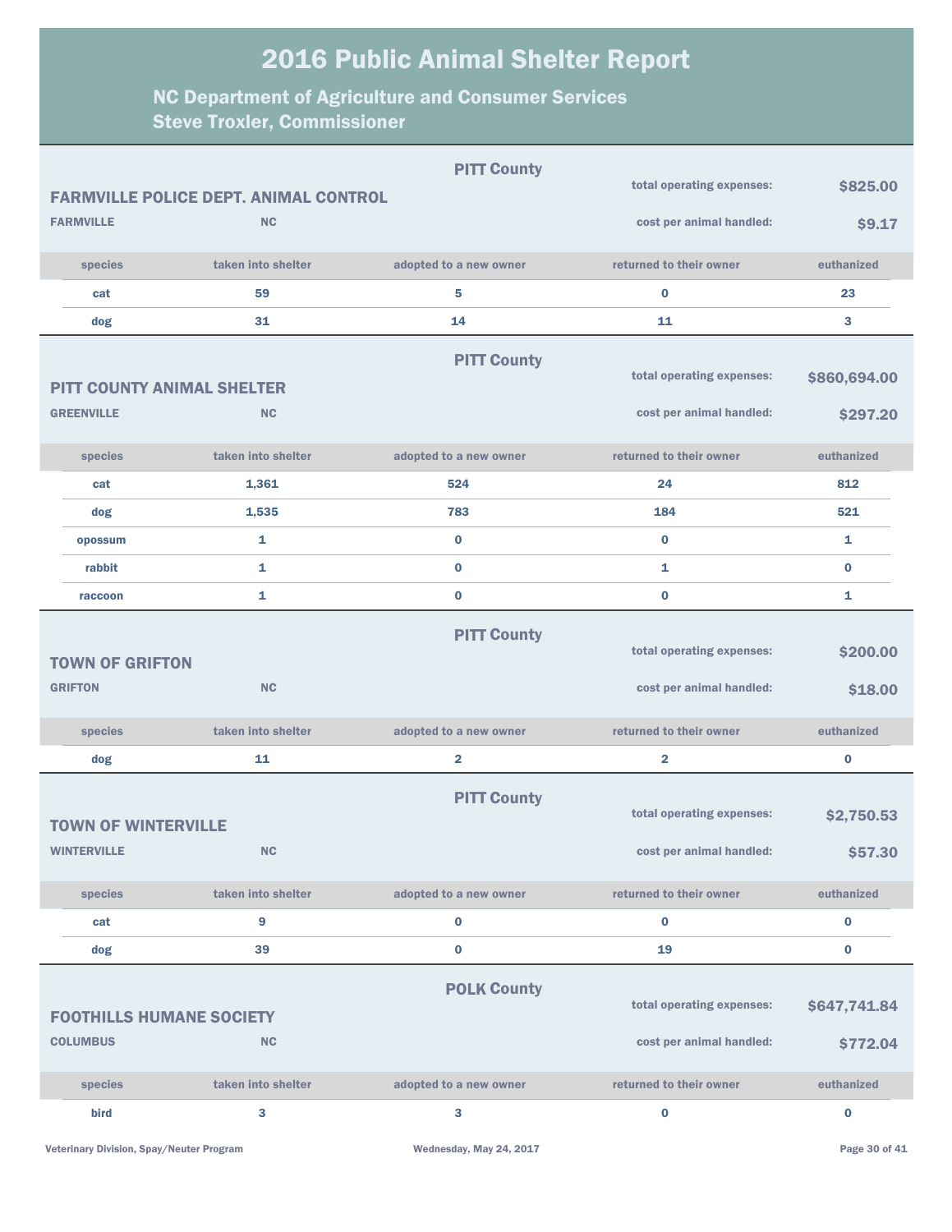|                   |                                       | <b>POLK County</b>      | total operating expenses: | \$647,741.84 |
|-------------------|---------------------------------------|-------------------------|---------------------------|--------------|
|                   | <b>FOOTHILLS HUMANE SOCIETY</b>       |                         |                           |              |
| <b>COLUMBUS</b>   | <b>NC</b>                             |                         | cost per animal handled:  | \$772.04     |
| species           | taken into shelter                    | adopted to a new owner  | returned to their owner   | euthanized   |
| cat               | 304                                   | 233                     | $\mathbf 0$               | $\pmb{0}$    |
| dog               | 528                                   | 241                     | $\bf{0}$                  | $\bf{0}$     |
| goat              | $\overline{2}$                        | $\bf{0}$                | $\bf{0}$                  | $\bf{0}$     |
| horse             | $\mathbf{1}$                          | $\overline{\mathbf{2}}$ | $\bf{0}$                  | $\bf{0}$     |
| opossum           | $\mathbf{1}$                          | $\bf{0}$                | $\bf{0}$                  | $\bf{0}$     |
|                   |                                       | <b>RANDOLPH County</b>  |                           |              |
|                   | <b>RANDOLPH CO. HEALTH DEPARTMENT</b> |                         | total operating expenses: | \$474,436.77 |
| <b>ASHEBORO</b>   | <b>NC</b>                             |                         | cost per animal handled:  | \$107.00     |
| species           | taken into shelter                    | adopted to a new owner  | returned to their owner   | euthanized   |
| bat               | 18                                    | $\bf{0}$                | $\bf{0}$                  | 13           |
| cat               | 2,630                                 | 137                     | 15                        | 2,381        |
| chicken           | 57                                    | 53                      | $\bf{0}$                  | 4            |
| deer              | 4                                     | $\bf{0}$                | $\bf{0}$                  | 3            |
| dog               | 1,673                                 | 662                     | 225                       | 780          |
| opossum           | 16                                    | $\bf{0}$                | $\bf{0}$                  | 1            |
| pig               | 13                                    | $\mathbf{1}$            | 11                        | $\bf{0}$     |
| rabbit            | 5                                     | 5                       | $\bf{0}$                  | $\bf{0}$     |
| raccoon           | 24                                    | $\mathbf 0$             | $\bf{0}$                  | 19           |
| equine            | $6\phantom{a}$                        | 4                       | $\overline{\mathbf{2}}$   | $\bf{0}$     |
|                   |                                       | <b>RICHMOND County</b>  |                           |              |
|                   | <b>RICHMOND COUNTY ANIMAL SHELTER</b> |                         | total operating expenses: | \$366,476.00 |
| <b>ROCKINGHAM</b> | <b>NC</b>                             |                         | cost per animal handled:  | \$135.08     |
| species           | taken into shelter                    | adopted to a new owner  | returned to their owner   | euthanized   |
| cat               | 1,092                                 | 146                     | 4                         | 415          |
| dog               | 1,621                                 | 352                     | 125                       | 483          |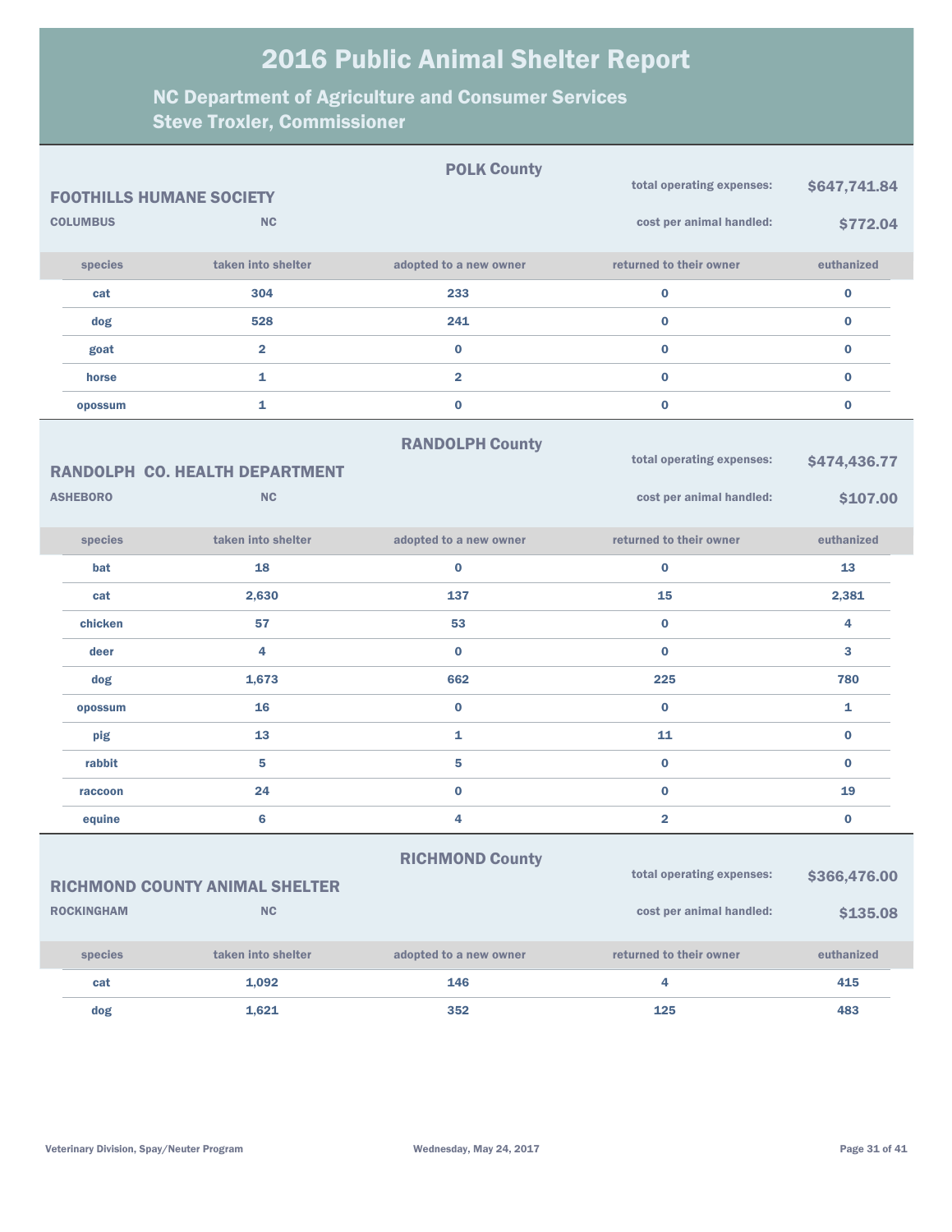| <b>LUMBERTON POLICE DEPT.</b>                                |                                                      | <b>ROBESON County</b>    | total operating expenses:                             | \$0.00                   |
|--------------------------------------------------------------|------------------------------------------------------|--------------------------|-------------------------------------------------------|--------------------------|
| <b>LUMBERTON</b>                                             | <b>NC</b>                                            |                          | cost per animal handled:                              | \$0.00                   |
| species                                                      | taken into shelter                                   | adopted to a new owner   | returned to their owner                               | euthanized               |
|                                                              | 225                                                  |                          |                                                       |                          |
| cat                                                          |                                                      | $\bf{0}$                 | $\bf{0}$                                              | 0                        |
| dog                                                          | 400                                                  | $\bf{0}$                 | $\bf{0}$                                              | $\bf{0}$                 |
|                                                              | <b>ROBESON COUNTY ANIMAL SHELTER</b>                 | <b>ROBESON County</b>    | total operating expenses:                             | \$528,555.42             |
| <b>ST. PAULS</b>                                             | <b>NC</b>                                            |                          | cost per animal handled:                              | \$96.41                  |
| species                                                      | taken into shelter                                   | adopted to a new owner   | returned to their owner                               | euthanized               |
| cat                                                          | 1,580                                                | 59                       | 14                                                    | 1,307                    |
| dog                                                          | 3,902                                                | 254                      | 233                                                   | 2,382                    |
| <b>REIDSVILLE</b>                                            | <b>ROCKINGHAM COUNTY ANIMAL SHELTER</b><br><b>NC</b> | <b>ROCKINGHAM County</b> | total operating expenses:<br>cost per animal handled: | \$546,524.00<br>\$109.30 |
| species                                                      | taken into shelter                                   | adopted to a new owner   | returned to their owner                               | euthanized               |
| cat                                                          | 3,123                                                | 758                      | 47                                                    | 2,297                    |
| dog                                                          | 1,809                                                | 832                      | 370                                                   | 599                      |
| opossum                                                      | $\overline{\mathbf{2}}$                              | $\bf{0}$                 | $\bf{0}$                                              | $\overline{\mathbf{2}}$  |
| other                                                        | 59                                                   | 39                       | 18                                                    | $\overline{\mathbf{2}}$  |
| rabbit                                                       | 5                                                    | 5                        | $\bf{0}$                                              | 0                        |
| raccoon                                                      | $\overline{\mathbf{2}}$                              | $\bf{0}$                 | $\bf{0}$                                              | $\overline{\mathbf{2}}$  |
| <b>ROWAN COUNTY ANIMAL SHELTER</b><br>NC<br><b>SALISBURY</b> |                                                      | <b>ROWAN County</b>      | total operating expenses:<br>cost per animal handled: | \$715,911.00<br>\$150.43 |
| species                                                      | taken into shelter                                   | adopted to a new owner   | returned to their owner                               | euthanized               |
| bat                                                          | 15                                                   | $\pmb{0}$                | $\mathbf 0$                                           | 6                        |
| bird                                                         | 4                                                    | $\bf{0}$                 | $\bf{0}$                                              | $\bf{0}$                 |
| cat                                                          | 2,558                                                | 2,091                    | 33                                                    | 322                      |
| chicken                                                      |                                                      |                          |                                                       |                          |
|                                                              | 4                                                    | 3                        | $\bf{0}$                                              | $\bf{0}$                 |
| cockatiel                                                    | 1                                                    | 1                        | $\mathbf 0$                                           | 0                        |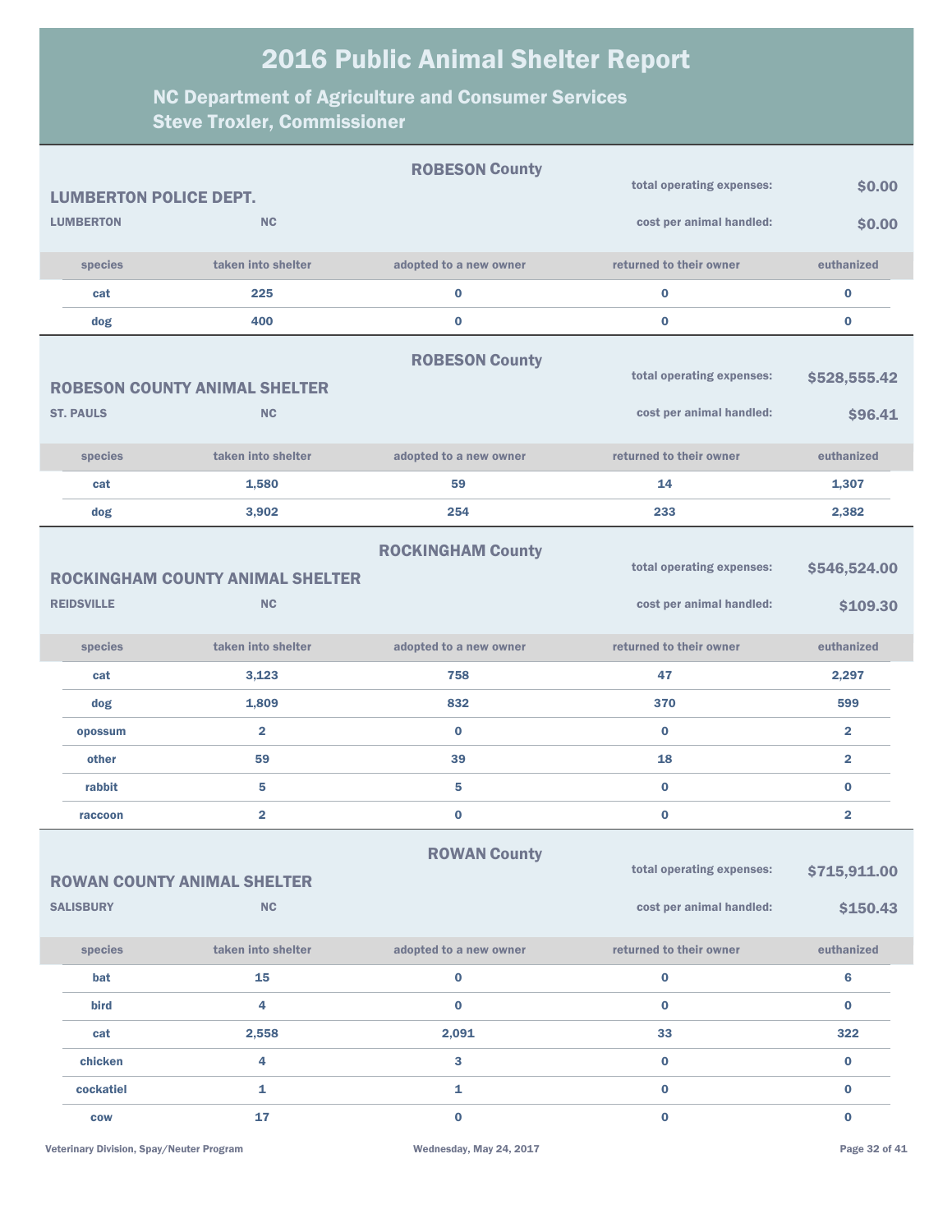|                            |                  |                                                | <b>ROWAN County</b>     |                           |                         |
|----------------------------|------------------|------------------------------------------------|-------------------------|---------------------------|-------------------------|
|                            |                  | <b>ROWAN COUNTY ANIMAL SHELTER</b>             |                         | total operating expenses: | \$715,911.00            |
|                            | <b>SALISBURY</b> | <b>NC</b>                                      |                         | cost per animal handled:  | \$150.43                |
|                            | species          | taken into shelter                             | adopted to a new owner  | returned to their owner   | euthanized              |
|                            | deer             | $\mathbf{1}$                                   | $\bf{0}$                | $\bf{0}$                  | $\pmb{0}$               |
|                            | dog              | 2,061                                          | 1,612                   | 338                       | 64                      |
|                            | duck             | $\overline{\mathbf{2}}$                        | $\overline{\mathbf{2}}$ | $\bf{0}$                  | $\bf{0}$                |
|                            | fox              | 1                                              | $\bf{0}$                | $\pmb{0}$                 | $\mathbf{1}$            |
|                            | gerbil           | $\overline{\mathbf{2}}$                        | $\overline{2}$          | $\bf{0}$                  | $\pmb{0}$               |
|                            | guinea pig       | 16                                             | 15                      | $\pmb{0}$                 | $\mathbf{1}$            |
|                            | hamster          | 1                                              | 1                       | $\bf{0}$                  | $\pmb{0}$               |
|                            | horse            | $\bf{3}$                                       | 3                       | $\pmb{0}$                 | $\bf{0}$                |
|                            | opossum          | 13                                             | $\bf{0}$                | $\bf{0}$                  | $\overline{\mathbf{2}}$ |
|                            | pig              | 4                                              | 4                       | $\pmb{0}$                 | $\bf{0}$                |
|                            | pigeon           | 1                                              | 1                       | $\mathbf 0$               | $\bf{0}$                |
|                            | rabbit           | $6\phantom{1}6$                                | 4                       | 1                         | 1                       |
|                            | raccoon          | 27                                             | $\pmb{0}$               | $\mathbf 0$               | 5                       |
|                            | <b>skunk</b>     | $\overline{\mathbf{2}}$                        | $\bf{0}$                | $\mathbf 0$               | $\bf{0}$                |
|                            | snake            | 3                                              | $\pmb{0}$               | $\mathbf 0$               | $\bf{0}$                |
|                            | sparrow          | 1                                              | $\bf{0}$                | $\mathbf 0$               | $\bf{0}$                |
|                            | squirrel         | 4                                              | 1                       | $\mathbf 0$               | $\bf{0}$                |
|                            | starling         | 1                                              | $\pmb{0}$               | $\mathbf 0$               | $\bf{0}$                |
|                            | owl              | $\overline{\mathbf{2}}$                        | $\pmb{0}$               | $\mathbf 0$               | $\mathbf 0$             |
|                            | vulture          | 1                                              | $\bf{0}$                | $\bf{0}$                  | $\bf{0}$                |
|                            | ground hog       | 6                                              | 0                       | 0                         | $\bf{0}$                |
|                            | conure           | $\mathbf 1$                                    | 1                       | $\mathbf 0$               | $\mathbf 0$             |
|                            |                  |                                                | <b>SAMPSON County</b>   |                           |                         |
|                            |                  | <b>SAMPSON CO. ANIMAL CONTROL PET ADOPTION</b> |                         | total operating expenses: | \$299,734.00            |
| <b>CLINTON</b><br>$\sf NC$ |                  |                                                |                         | cost per animal handled:  | \$0.00                  |
|                            | species          | taken into shelter                             | adopted to a new owner  | returned to their owner   | euthanized              |
|                            | cat              | 1,503                                          | 325                     | $\mathbf 0$               | 1,176                   |
|                            | dog              | 1,572                                          | 738                     | 104                       | 675                     |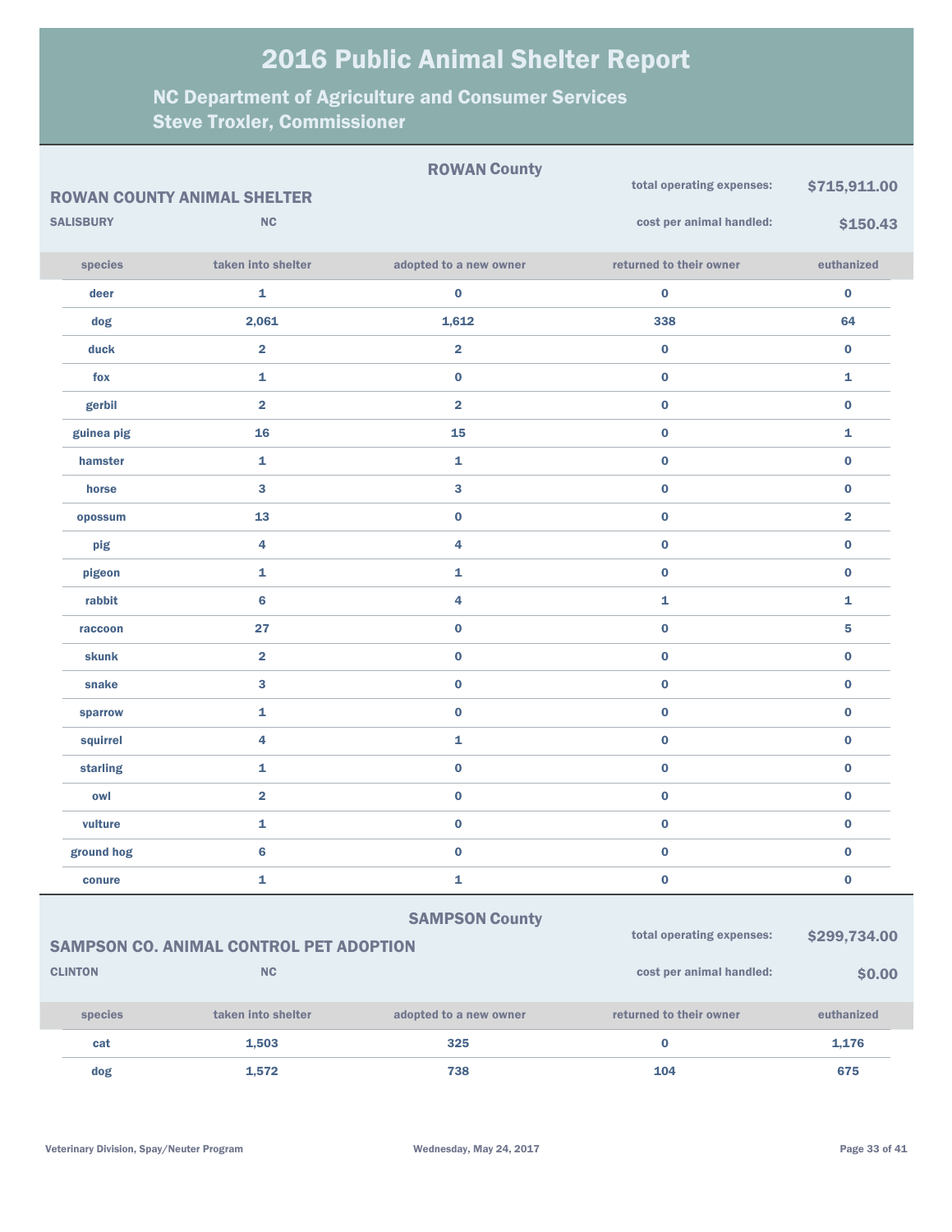|                                |                                      | <b>SCOTLAND County</b> | total operating expenses: | \$344,502.44 |
|--------------------------------|--------------------------------------|------------------------|---------------------------|--------------|
| <b>ASHER ANIMAL SHELTER</b>    |                                      |                        |                           |              |
| <b>LAURINBURG</b>              | <b>NC</b>                            |                        | cost per animal handled:  | \$189.59     |
| species                        | taken into shelter                   | adopted to a new owner | returned to their owner   | euthanized   |
| cat                            | 723                                  | 193                    | 9                         | 513          |
| dog                            | 1,094                                | 775                    | 101                       | 239          |
|                                |                                      | <b>STANLY County</b>   |                           |              |
|                                | <b>STANLEY COUNTY ANIMAL CONTROL</b> |                        | total operating expenses: | \$282,631.00 |
| <b>ALBEMARLE</b>               | <b>NC</b>                            |                        | cost per animal handled:  | \$188.17     |
|                                |                                      |                        |                           |              |
| species                        | taken into shelter                   | adopted to a new owner | returned to their owner   | euthanized   |
| cat                            | 877                                  | 12                     | $\overline{\mathbf{2}}$   | 856          |
| dog                            | 625                                  | 130                    | 83                        | 374          |
| raccoon                        | 8                                    | $\bf{0}$               | $\bf{0}$                  | 3            |
|                                |                                      | <b>STOKES County</b>   |                           |              |
|                                | <b>STOKES COUNTY ANIMAL SHELTER</b>  |                        | total operating expenses: | \$216,200.00 |
| <b>GERMANTON</b>               | <b>NC</b>                            |                        | cost per animal handled:  | \$573.47     |
|                                |                                      |                        |                           |              |
| species                        | taken into shelter                   | adopted to a new owner | returned to their owner   | euthanized   |
| cat                            | 122                                  | 39                     | 6                         | 34           |
| dog                            | 255                                  | 121                    | 45                        | 35           |
|                                |                                      | <b>SURRY County</b>    |                           |              |
|                                | <b>SURRY COUNTY ANIMAL CONTROL</b>   |                        | total operating expenses: | \$512,570.31 |
| <b>DOBSON</b>                  | <b>NC</b>                            |                        | cost per animal handled:  | \$181.83     |
|                                |                                      |                        |                           |              |
| species                        | taken into shelter                   | adopted to a new owner | returned to their owner   | euthanized   |
| cat                            | 1,593                                | 96                     | 18                        | 1,231        |
| dog                            | 1,224                                | 77                     | 173                       | 214          |
| rabbit                         | 1                                    | 1                      | $\bf{0}$                  | $\bf{0}$     |
| raccoon                        | 1                                    | $\bf{0}$               | $\bf{0}$                  | 1            |
|                                |                                      | <b>SWAIN County</b>    |                           |              |
| <b>P.A.W.S. ANIMAL SHELTER</b> |                                      |                        | total operating expenses: | \$189,000.00 |
| <b>BRYSON CITY</b>             | <b>NC</b>                            |                        | cost per animal handled:  | \$235.00     |
| species                        | taken into shelter                   | adopted to a new owner | returned to their owner   | euthanized   |
|                                |                                      |                        |                           |              |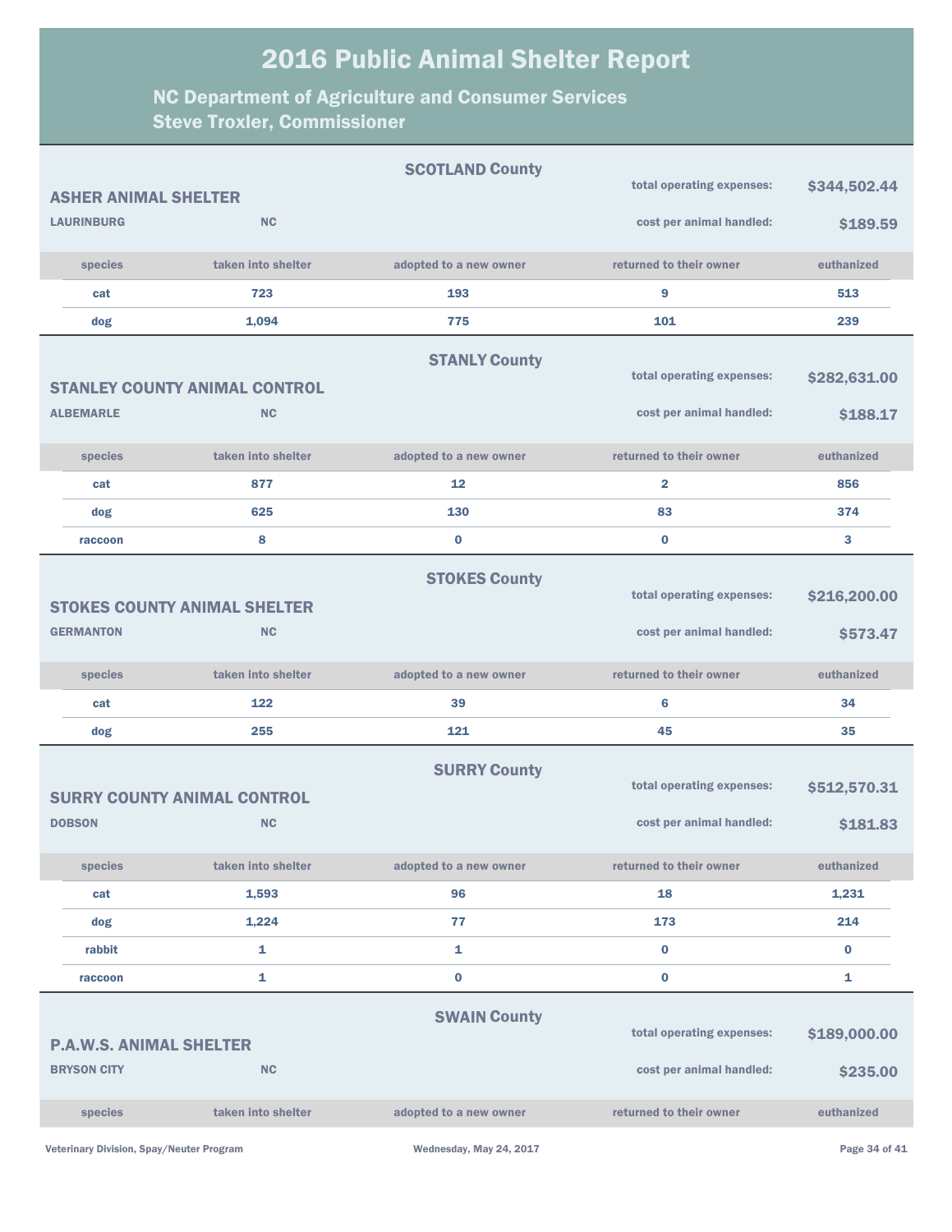|                                |                                            | <b>SWAIN County</b>        | total operating expenses: | \$189,000.00            |
|--------------------------------|--------------------------------------------|----------------------------|---------------------------|-------------------------|
| <b>P.A.W.S. ANIMAL SHELTER</b> |                                            |                            |                           |                         |
| <b>BRYSON CITY</b>             | <b>NC</b>                                  |                            | cost per animal handled:  | \$235.00                |
| species                        | taken into shelter                         | adopted to a new owner     | returned to their owner   | euthanized              |
| cat                            | 27                                         | 23                         | $\bf{0}$                  | 0                       |
| dog                            | 89                                         | 47                         | 6                         | 0                       |
|                                |                                            | <b>TRANSYLVANIA County</b> |                           |                         |
|                                | <b>TRANSYLVANIA COUNTY ANIMAL SERVICES</b> |                            | total operating expenses: | \$399,200.00            |
| <b>BREVARD</b>                 | <b>NC</b>                                  |                            | cost per animal handled:  | \$324.00                |
| species                        | taken into shelter                         | adopted to a new owner     | returned to their owner   | euthanized              |
| bat                            | $6\phantom{a}$                             | $\bf{0}$                   | $\bf{0}$                  | $\overline{\mathbf{2}}$ |
| bird                           | 4                                          | $\bf{0}$                   | $\overline{2}$            | $\overline{\mathbf{2}}$ |
| cat                            | 495                                        | 166                        | 119                       | 194                     |
| dog                            | 671                                        | 223                        | 305                       | 132                     |
| duck                           | $\overline{\mathbf{2}}$                    | $\overline{2}$             | $\bf{0}$                  | $\bf{0}$                |
| fox                            | 12                                         | $\bf{0}$                   | $\bf{0}$                  | 8                       |
| horse                          | 1                                          | $\bf{0}$                   | 1                         | $\bf{0}$                |
| opossum                        | 3                                          | $\bf{0}$                   | $\bf{0}$                  | 3                       |
| rabbit                         | $\overline{\mathbf{2}}$                    | 1                          | $\bf{0}$                  | $\bf{0}$                |
| raccoon                        | 25                                         | $\bf{0}$                   | $\bf{0}$                  | 16                      |
| skunk                          | 4                                          | $\bf{0}$                   | $\bf{0}$                  | $\overline{2}$          |
| turtle                         | $\overline{\mathbf{2}}$                    | $\overline{\mathbf{2}}$    | $\bf{0}$                  | $\bf{0}$                |
| ground hog                     | 5                                          | $\bf{0}$                   | $\bf{0}$                  | 1                       |
|                                |                                            | <b>TYRRELL County</b>      |                           |                         |
|                                | <b>TYRRELL COUNTY ANIMAL SHELTER</b>       |                            | total operating expenses: | \$38,560.32             |
| <b>COLUMBIA</b>                | NC                                         |                            | cost per animal handled:  | \$186.28                |
| species                        | taken into shelter                         | adopted to a new owner     | returned to their owner   | euthanized              |
| cat                            | 124                                        | 1                          | $\overline{\mathbf{2}}$   | 121                     |
| dog                            | 83                                         | 16                         | 23                        | 44                      |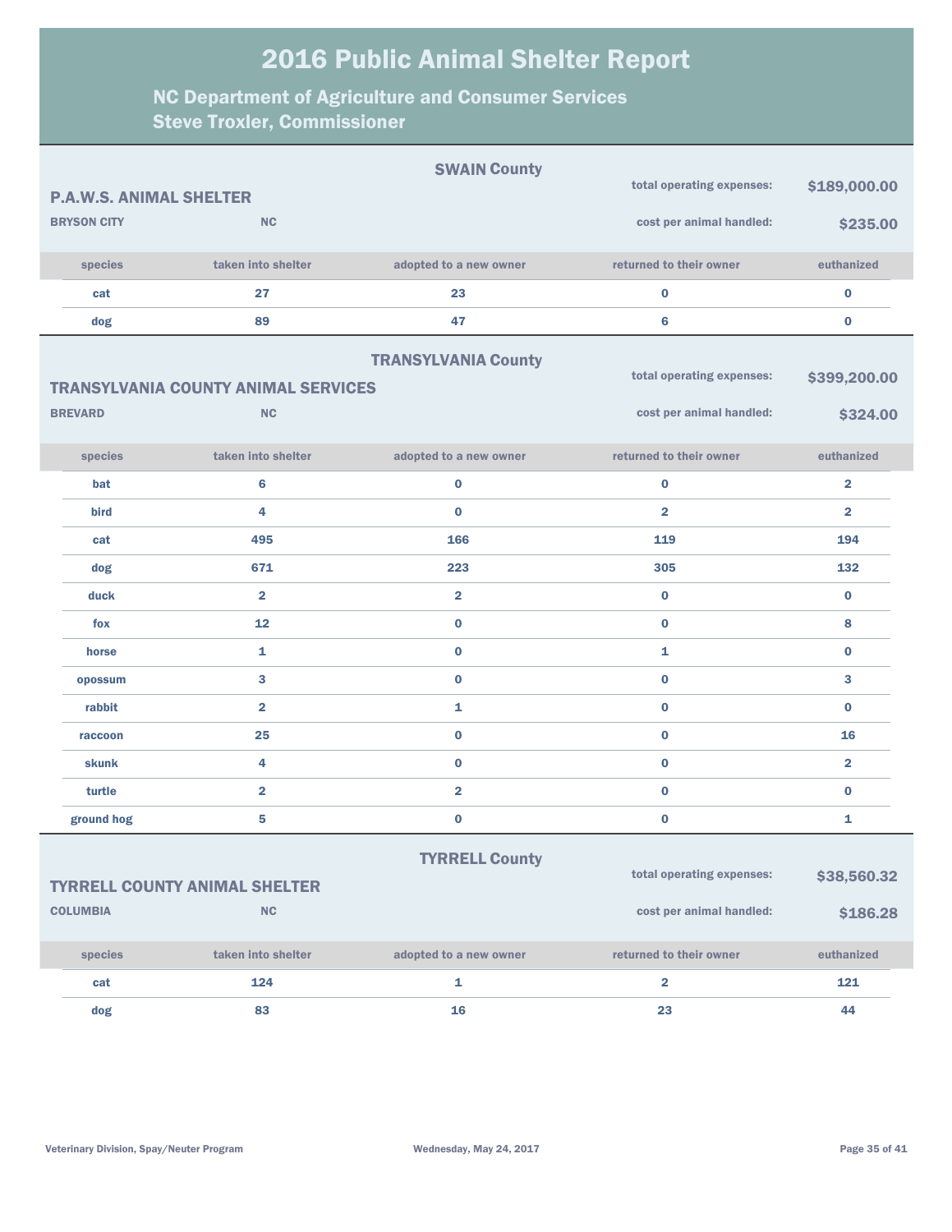|                                    |                               |                         | <b>UNION County</b>     |                           |                |
|------------------------------------|-------------------------------|-------------------------|-------------------------|---------------------------|----------------|
| <b>UNION COUNTY ANIMAL SHELTER</b> |                               |                         |                         | total operating expenses: | \$1,372,312.00 |
| <b>MONROE</b><br><b>NC</b>         |                               |                         |                         | cost per animal handled:  | \$320.93       |
|                                    | species                       | taken into shelter      | adopted to a new owner  | returned to their owner   | euthanized     |
|                                    | bat                           | 9                       | $\bf{0}$                | $\boldsymbol{0}$          | 5              |
|                                    | bird                          | 1                       | 1                       | $\bf{0}$                  | $\bf{0}$       |
|                                    | cat                           | 2,085                   | 235                     | 29                        | 1,745          |
|                                    | deer                          | 1                       | $\bf{0}$                | $\bf{0}$                  | 1              |
|                                    | dog                           | 2,129                   | 612                     | 371                       | 862            |
|                                    | donkey                        | $\overline{\mathbf{2}}$ | $\overline{\mathbf{2}}$ | $\bf{0}$                  | $\bf{0}$       |
|                                    | goat                          | $\overline{7}$          | 3                       | 1                         | 3              |
|                                    | guinea pig                    | 11                      | 10                      | $\bf{0}$                  | 1              |
|                                    | opossum                       | 1                       | $\bf{0}$                | $\bf{0}$                  | 1              |
|                                    | pig                           | $\overline{\mathbf{r}}$ | $\overline{7}$          | $\bf{0}$                  | $\bf{0}$       |
|                                    | rabbit                        | $\overline{7}$          | $\overline{7}$          | $\bf{0}$                  | $\bf{0}$       |
|                                    | raccoon                       | 11                      | $\bf{0}$                | $\bf{0}$                  | 10             |
|                                    | <b>skunk</b>                  | $\overline{\mathbf{2}}$ | $\bf{0}$                | $\bf{0}$                  | $\bf{0}$       |
|                                    | squirrel                      | $\mathbf{1}$            | $\bf{0}$                | $\bf{0}$                  | $\bf{0}$       |
|                                    | turkey                        | $\mathbf{1}$            | $\bf{0}$                | $\bf{0}$                  | 1              |
|                                    | hedgehog                      | 1                       | $\bf{0}$                | $\bf{0}$                  | 1              |
|                                    |                               |                         | <b>VANCE County</b>     |                           |                |
| <b>VANCE COUNTY ANIMAL CONTROL</b> |                               |                         |                         | total operating expenses: | \$407,677.00   |
|                                    | <b>NC</b><br><b>HENDERSON</b> |                         |                         | cost per animal handled:  | \$194.50       |
|                                    | species                       | taken into shelter      | adopted to a new owner  | returned to their owner   | euthanized     |
|                                    | bat                           | 8                       | $\bf{0}$                | $\bf{0}$                  | 8              |
|                                    | bird                          | $\mathbf 1$             | $\mathbf 0$             | $\mathbf{1}$              | $\bf{0}$       |
|                                    | cat                           | 881                     | 549                     | 21                        | 299            |
|                                    | chicken                       | $\mathbf{1}$            | 0                       | $\mathbf{1}$              | $\mathbf 0$    |
|                                    | deer                          | $\mathbf 1$             | $\bf{0}$                | $\mathbf{1}$              | $\mathbf 0$    |
|                                    | dog                           | 1,177                   | 927                     | 164                       | 69             |
|                                    | guinea pig                    | $\mathbf{3}$            | $\mathbf{3}$            | $\pmb{0}$                 | $\mathbf 0$    |
|                                    | hamster                       | $\mathbf 1$             | $\mathbf{1}$            | $\bf{0}$                  | $\bf{0}$       |
|                                    | horse                         | $\overline{9}$          | $\mathbf{7}$            | $\overline{\mathbf{2}}$   | $\pmb{0}$      |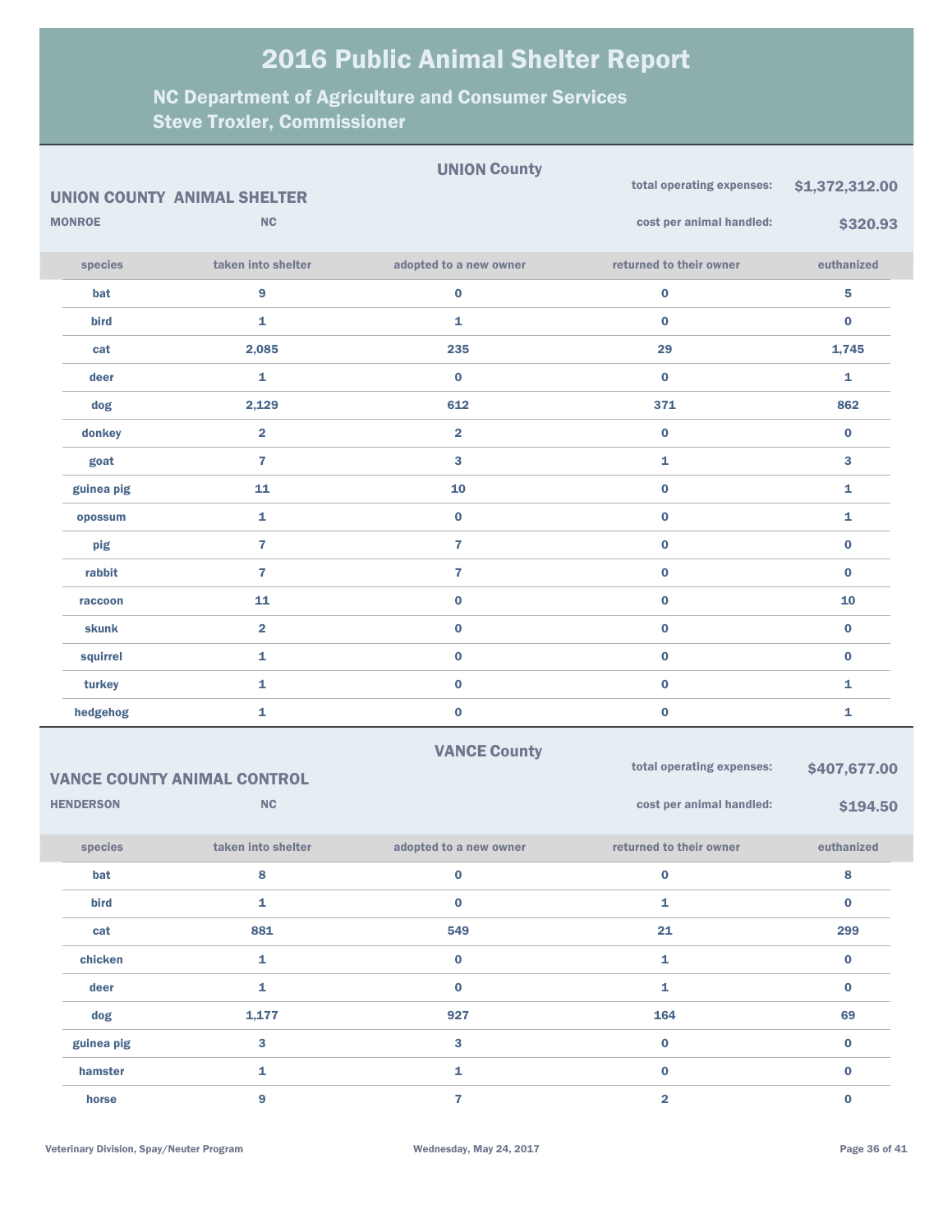|                                                                                       |                  |                                        | <b>VANCE County</b>    | total operating expenses: | \$407,677.00            |  |  |
|---------------------------------------------------------------------------------------|------------------|----------------------------------------|------------------------|---------------------------|-------------------------|--|--|
|                                                                                       |                  | <b>VANCE COUNTY ANIMAL CONTROL</b>     |                        |                           |                         |  |  |
|                                                                                       | <b>HENDERSON</b> | <b>NC</b>                              |                        | cost per animal handled:  | \$194.50                |  |  |
|                                                                                       | species          | taken into shelter                     | adopted to a new owner | returned to their owner   | euthanized              |  |  |
|                                                                                       | opossum          | 1                                      | $\pmb{0}$              | 1                         | $\bf{0}$                |  |  |
|                                                                                       | pig              | $\overline{\mathbf{2}}$                | 1                      | 1                         | $\bf{0}$                |  |  |
|                                                                                       | rabbit           | 4                                      | $\overline{2}$         | $\overline{2}$            | $\bf{0}$                |  |  |
|                                                                                       | raccoon          | 5                                      | $\bf{0}$               | $\mathbf{1}$              | 4                       |  |  |
|                                                                                       | <b>skunk</b>     | $\overline{\mathbf{2}}$                | $\bf{0}$               | 1                         | 1                       |  |  |
|                                                                                       |                  |                                        | <b>WAKE County</b>     |                           |                         |  |  |
|                                                                                       |                  | TOWN OF CARY POLICE DEPT. HOLDING FAC. |                        | total operating expenses: | \$271,137.00            |  |  |
|                                                                                       | <b>CARY</b>      | <b>NC</b>                              |                        | cost per animal handled:  | \$2,222.44              |  |  |
|                                                                                       | species          | taken into shelter                     | adopted to a new owner | returned to their owner   | euthanized              |  |  |
|                                                                                       | bat              | 23                                     | $\bf{0}$               | 0                         | 23                      |  |  |
|                                                                                       | bird             | 8                                      | $\bf{0}$               | $\bf{0}$                  | 8                       |  |  |
|                                                                                       | cat              | 22                                     | 12                     | 3                         | $\overline{7}$          |  |  |
|                                                                                       | deer             | 1                                      | $\bf{0}$               | $\bf{0}$                  | 1                       |  |  |
|                                                                                       | dog              | 31                                     | 16                     | 14                        | 1                       |  |  |
|                                                                                       | fox              | $\overline{2}$                         | $\bf{0}$               | $\bf{0}$                  | $\overline{\mathbf{2}}$ |  |  |
|                                                                                       | hawk             | $\overline{2}$                         | $\bf{0}$               | $\bf{0}$                  | $\overline{2}$          |  |  |
|                                                                                       | opossum          | 10                                     | $\bf{0}$               | $\bf{0}$                  | 10                      |  |  |
|                                                                                       | rabbit           | $\overline{\mathbf{2}}$                | $\bf{0}$               | $\bf{0}$                  | $\overline{\mathbf{2}}$ |  |  |
|                                                                                       | raccoon          | 13                                     | $\pmb{0}$              | $\bf{0}$                  | 13                      |  |  |
|                                                                                       | squirrel         | 3                                      | $\bf{0}$               | $\bf{0}$                  | 3                       |  |  |
|                                                                                       | turtle           | 4                                      | $\pmb{0}$              | 0                         | 4                       |  |  |
|                                                                                       | owl              | 1                                      | $\pmb{0}$              | $\pmb{0}$                 | 1                       |  |  |
| <b>WAKE County</b>                                                                    |                  |                                        |                        |                           |                         |  |  |
| total operating expenses:<br>\$3,003,535.00<br><b>WAKE COUNTY ANIMAL CARE CONTROL</b> |                  |                                        |                        |                           |                         |  |  |
|                                                                                       | <b>RALEIGH</b>   | $\mathsf{NC}$                          |                        | cost per animal handled:  | \$282.45                |  |  |
|                                                                                       | species          | taken into shelter                     | adopted to a new owner | returned to their owner   | euthanized              |  |  |
|                                                                                       | cat              | 4,910                                  | 3,233                  | 182                       | 1,251                   |  |  |
|                                                                                       | dog              | 5,246                                  | 3,157                  | 1,164                     | 899                     |  |  |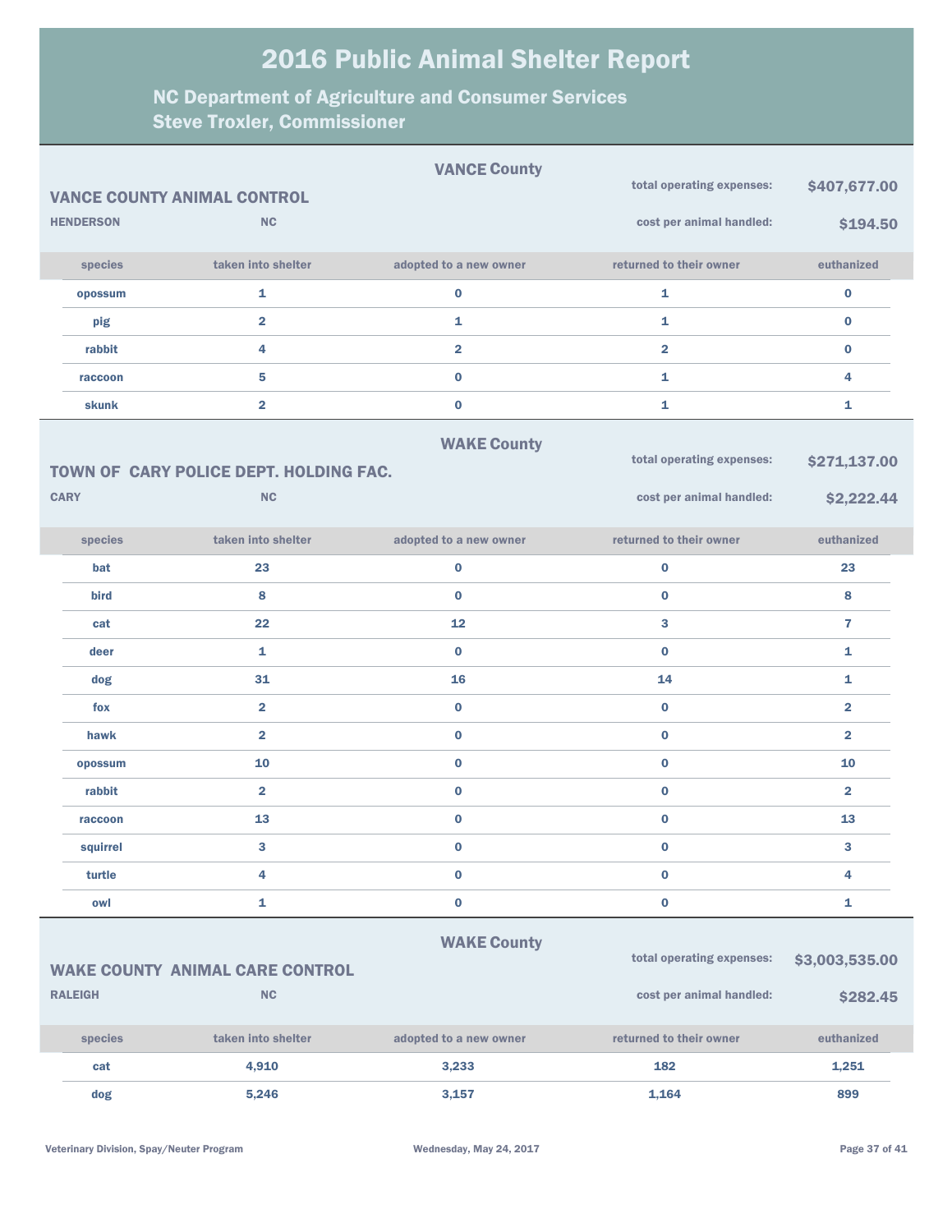|                           |                  |                                        | <b>WAKE County</b>      | total operating expenses: | \$3,003,535.00 |
|---------------------------|------------------|----------------------------------------|-------------------------|---------------------------|----------------|
|                           |                  | <b>WAKE COUNTY ANIMAL CARE CONTROL</b> |                         |                           |                |
|                           | <b>RALEIGH</b>   | <b>NC</b>                              |                         | cost per animal handled:  | \$282.45       |
|                           | species          | taken into shelter                     | adopted to a new owner  | returned to their owner   | euthanized     |
|                           | opossum          | 4                                      | 0                       | $\pmb{0}$                 | 4              |
|                           | rabbit           | 67                                     | 64                      | $\bf{0}$                  | 3              |
|                           | wildlife         | 141                                    | $\bf{0}$                | $\bf{0}$                  | 141            |
|                           |                  |                                        | <b>WARREN County</b>    |                           |                |
|                           |                  | <b>WARREN COUNTY ANIMAL ARK</b>        |                         | total operating expenses: | \$301,031.00   |
|                           | <b>WARRENTON</b> | <b>NC</b>                              |                         | cost per animal handled:  | \$236.48       |
|                           |                  |                                        |                         |                           |                |
|                           | species          | taken into shelter                     | adopted to a new owner  | returned to their owner   | euthanized     |
|                           | cat              | 524                                    | 222                     | 16                        | 249            |
|                           | dog              | 726                                    | 497                     | 57                        | 156            |
|                           | fox              | $\mathbf{1}$                           | $\bf{0}$                | $\bf{0}$                  | $\bf{0}$       |
|                           | guinea pig       | $\mathbf{1}$                           | 1                       | $\bf{0}$                  | $\bf{0}$       |
|                           | hamster          | $\overline{7}$                         | $\overline{7}$          | $\bf{0}$                  | $\bf{0}$       |
|                           | horse            | $\overline{\mathbf{2}}$                | $\overline{\mathbf{2}}$ | $\bf{0}$                  | 0              |
|                           | opossum          | $\mathbf{1}$                           | $\bf{0}$                | $\bf{0}$                  | $\bf{0}$       |
|                           | raccoon          | 5                                      | $\bf{0}$                | $\bf{0}$                  | 0              |
|                           | skunk            | 6                                      | $\bf{0}$                | $\bf{0}$                  | $\bf{0}$       |
| <b>WATAUGA County</b>     |                  |                                        |                         |                           |                |
|                           |                  | <b>WATAUGA COUNTY HUMANE SOCIETY</b>   |                         | total operating expenses: | \$468,109.00   |
| <b>BOONE</b><br><b>NC</b> |                  |                                        |                         | cost per animal handled:  | \$272.79       |
|                           | species          | taken into shelter                     | adopted to a new owner  | returned to their owner   | euthanized     |
|                           | bird             | $\overline{7}$                         | $\mathbf{7}$            | $\pmb{0}$                 | $\bf{0}$       |
|                           | cat              | 839                                    | 713                     | 41                        | 90             |
|                           | deer             | $\pmb{0}$                              | $\bf{0}$                | $\bf{0}$                  | $\mathbf 1$    |
|                           | dog              | 793                                    | 572                     | 240                       | 31             |
|                           | ferret           | 1                                      | $\mathbf 1$             | $\bf{0}$                  | $\bf{0}$       |
|                           | fox              | $\bf{0}$                               | $\mathbf 0$             | $\mathbf 0$               | 2              |
|                           | guinea pig       | 21                                     | 21                      | $\mathbf 0$               | 1              |
|                           | hamster          | 25                                     | 18                      | $\mathbf 0$               | $\bf{0}$       |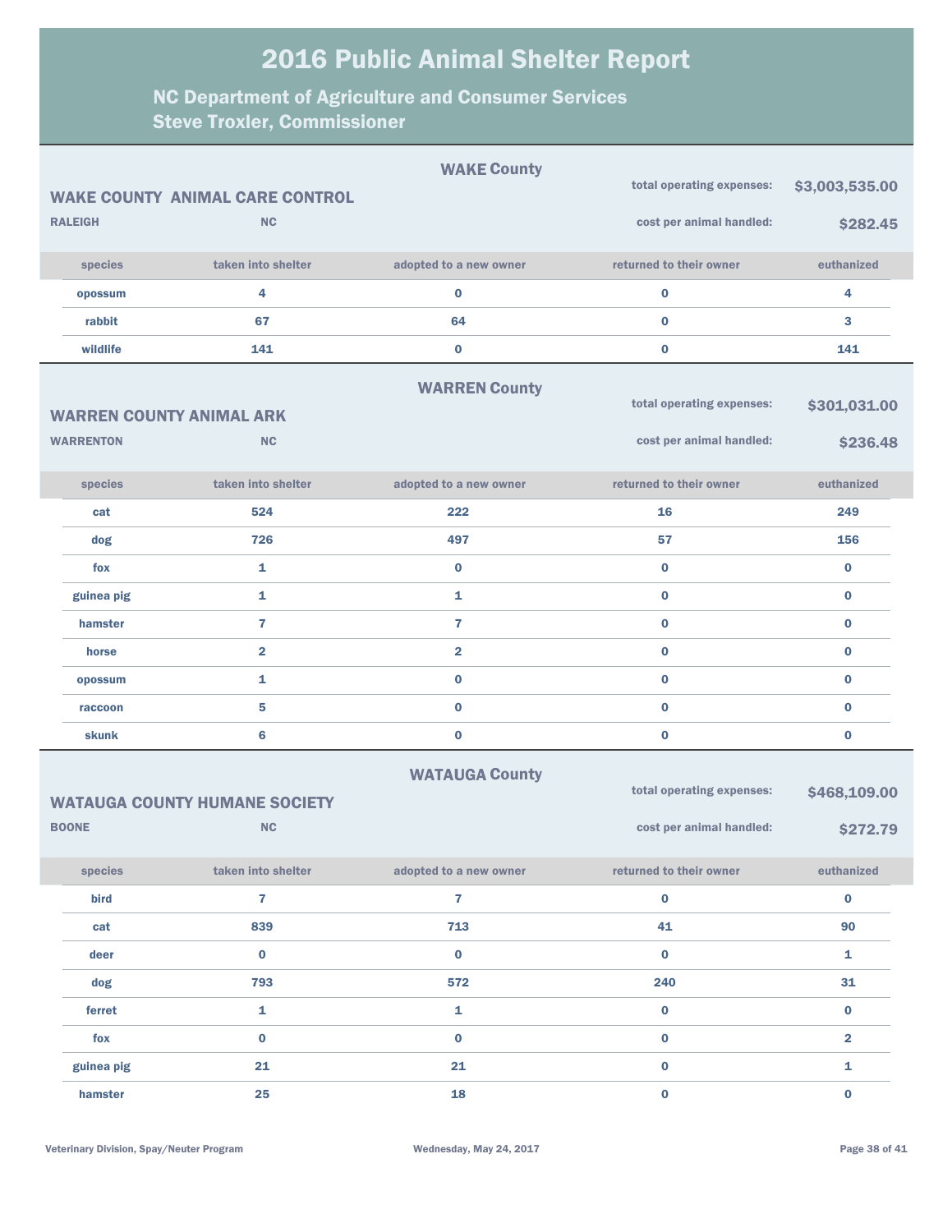|                                                                   |                                                | <b>WATAUGA County</b>   | total operating expenses: | \$468,109.00            |  |
|-------------------------------------------------------------------|------------------------------------------------|-------------------------|---------------------------|-------------------------|--|
|                                                                   | <b>WATAUGA COUNTY HUMANE SOCIETY</b>           |                         |                           |                         |  |
| <b>BOONE</b>                                                      | <b>NC</b>                                      |                         | cost per animal handled:  | \$272.79                |  |
| species                                                           | taken into shelter                             | adopted to a new owner  | returned to their owner   | euthanized              |  |
| mouse                                                             | $\overline{\mathbf{2}}$                        | $\overline{\mathbf{2}}$ | $\mathbf 0$               | $\pmb{0}$               |  |
| opossum                                                           | $\bf{0}$                                       | $\bf{0}$                | $\bf{0}$                  | 3                       |  |
| pig                                                               | 3                                              | $\overline{\mathbf{2}}$ | $\mathbf{1}$              | $\bf{0}$                |  |
| rabbit                                                            | 13                                             | 13                      | $\bf{0}$                  | $\bf{0}$                |  |
| raccoon                                                           | $\bf{0}$                                       | $\bf{0}$                | $\bf{0}$                  | 11                      |  |
| rat                                                               | 10                                             | 8                       | $\bf{0}$                  | $\overline{\mathbf{2}}$ |  |
| chinchilla                                                        | $\overline{\mathbf{2}}$                        | $\overline{\mathbf{2}}$ | $\bf{0}$                  | $\bf{0}$                |  |
|                                                                   |                                                | <b>WAYNE County</b>     |                           |                         |  |
|                                                                   | <b>WAYNE CO. ADOPTION &amp; EDUCATION CTR.</b> |                         | total operating expenses: | \$876,986.89            |  |
| <b>GOLDSBORO</b>                                                  | <b>NC</b>                                      |                         | cost per animal handled:  |                         |  |
|                                                                   |                                                |                         |                           | \$216.91                |  |
| species                                                           | taken into shelter                             | adopted to a new owner  | returned to their owner   | euthanized              |  |
| bat                                                               | 1                                              | 0                       | $\bf{0}$                  | 1                       |  |
| bird                                                              | $\overline{\mathbf{2}}$                        | 1                       | $\bf{0}$                  | 1                       |  |
| cat                                                               | 2,131                                          | 627                     | 32                        | 1,346                   |  |
| dog                                                               | 1,892                                          | 1,284                   | 308                       | 317                     |  |
| fox                                                               | $\overline{\mathbf{2}}$                        | $\bf{0}$                | $\bf{0}$                  | $\overline{\mathbf{2}}$ |  |
| opossum                                                           | 3                                              | $\bf{0}$                | $\bf{0}$                  | 3                       |  |
| pig                                                               | 1                                              | $\bf{0}$                | 1                         | $\bf{0}$                |  |
| raccoon                                                           | 9                                              | $\bf{0}$                | $\bf{0}$                  | 9                       |  |
| owl                                                               | 2                                              | 1                       | 0                         | 1                       |  |
|                                                                   |                                                |                         |                           |                         |  |
| <b>WILKES County</b><br>total operating expenses:<br>\$703,562.00 |                                                |                         |                           |                         |  |
| <b>WILKESBORO</b>                                                 | <b>WILKES COUNTY ANIMAL SHELTER</b><br>NC      |                         | cost per animal handled:  |                         |  |
|                                                                   |                                                |                         |                           | \$162.07                |  |
| species                                                           | taken into shelter                             | adopted to a new owner  | returned to their owner   | euthanized              |  |
| bat                                                               | 5                                              | $\bf{0}$                | $\bf{0}$                  | 5                       |  |
| cat                                                               | 2,375                                          | 325                     | 31                        | 2,007                   |  |
| chicken                                                           | 3                                              | $\pmb{0}$               | $\mathbf 0$               | 3                       |  |
| dog                                                               | 1,966                                          | 1,046                   | 193                       | 720                     |  |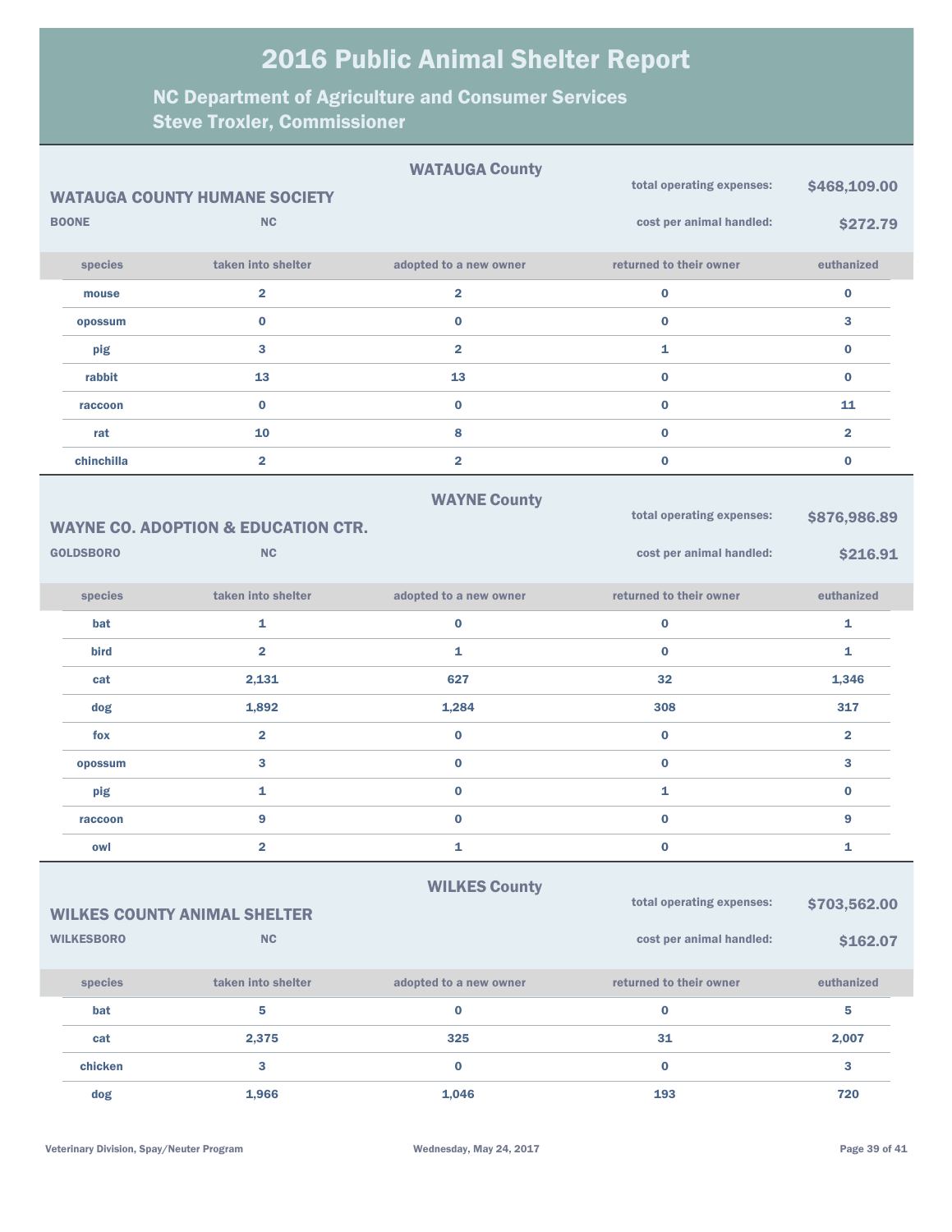|                   |                                     | <b>WILKES County</b>    | total operating expenses: | \$703,562.00            |
|-------------------|-------------------------------------|-------------------------|---------------------------|-------------------------|
|                   | <b>WILKES COUNTY ANIMAL SHELTER</b> |                         |                           |                         |
| <b>WILKESBORO</b> | <b>NC</b>                           |                         | cost per animal handled:  | \$162.07                |
| species           | taken into shelter                  | adopted to a new owner  | returned to their owner   | euthanized              |
| ferret            | $\mathbf{1}$                        | $\bf{0}$                | 1                         | $\pmb{0}$               |
| fox               | 3                                   | $\mathbf 0$             | $\bf{0}$                  | 3                       |
| goat              | $\overline{2}$                      | 1                       | 1                         | $\bf{0}$                |
| opossum           | $\overline{2}$                      | $\mathbf 0$             | $\bf{0}$                  | $\overline{\mathbf{2}}$ |
| pig               | 3                                   | $\overline{\mathbf{2}}$ | 1                         | $\bf{0}$                |
| rabbit            | $\overline{\mathbf{5}}$             | 5                       | $\bf{0}$                  | $\bf{0}$                |
| raccoon           | 13                                  | $\mathbf 0$             | $\bf{0}$                  | 13                      |
| skunk             | $\mathbf{1}$                        | $\mathbf 0$             | $\bf{0}$                  | 1                       |
| squirrel          | $\mathbf{1}$                        | $\mathbf 0$             | $\pmb{0}$                 | 1                       |
|                   | <b>WILSON COUNTY ANIMAL SHELTER</b> | <b>WILSON County</b>    | total operating expenses: | \$649,486.00            |
|                   | NC                                  |                         |                           |                         |
| <b>WILSON</b>     |                                     |                         | cost per animal handled:  | \$264.99                |
| species           | taken into shelter                  | adopted to a new owner  | returned to their owner   | euthanized              |
| bat               | 16                                  | $\bf{0}$                | $\mathbf 0$               | 16                      |
| bird              | $\overline{\mathbf{2}}$             | $\overline{\mathbf{2}}$ | $\bf{0}$                  | $\bf{0}$                |
| cat               | 986                                 | 430                     | 20                        | 470                     |
| deer              | 3                                   | $\mathbf{1}$            | $\bf{0}$                  | $\overline{\mathbf{2}}$ |
| dog               | 1,412                               | 788                     | 319                       | 264                     |
| fish              | $\overline{\mathbf{2}}$             | $\bf{0}$                | $\overline{\mathbf{2}}$   | $\pmb{0}$               |
| fox               | 3                                   | 0                       | $\bf{0}$                  | 3                       |
| goat              | 3                                   | 3                       | $\bf{0}$                  | $\pmb{0}$               |
| hamster           | $\overline{2}$                      | $\overline{\mathbf{2}}$ | $\bf{0}$                  | $\pmb{0}$               |
| <b>lizard</b>     | $\overline{\mathbf{2}}$             | $\overline{\mathbf{2}}$ | $\bf{0}$                  | $\pmb{0}$               |
| opossum           | 4                                   | $\bf{0}$                | $\bf{0}$                  | 4                       |
| pig               | $\overline{\mathbf{2}}$             | 1                       | 1                         | $\pmb{0}$               |
| rabbit            | 4                                   | $\overline{\mathbf{2}}$ | $\bf{0}$                  | $\overline{\mathbf{2}}$ |
| raccoon           | $\boldsymbol{9}$                    | $\bf{0}$                | $\bf{0}$                  | $\boldsymbol{9}$        |